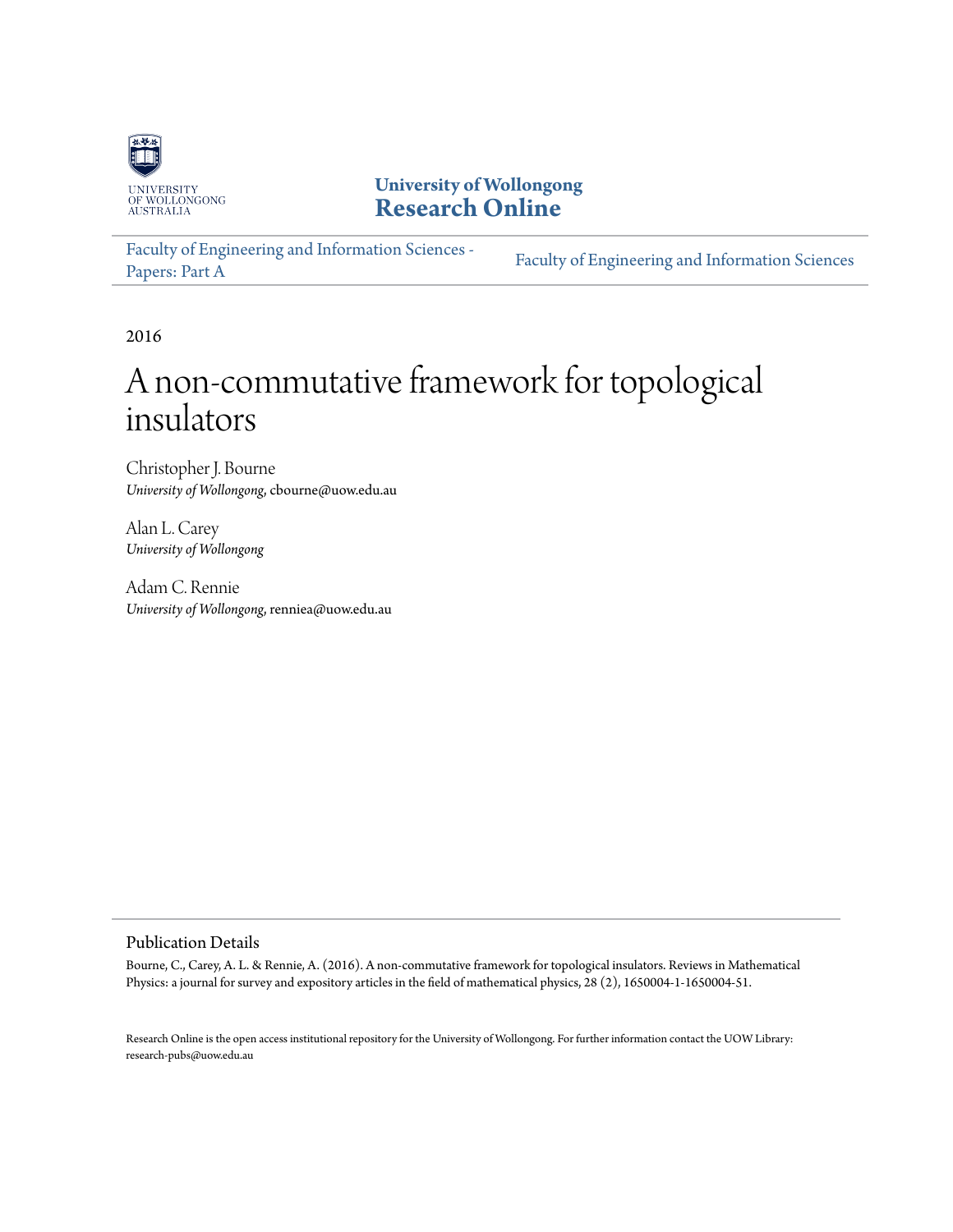# A non-commutative framework for topological insulators

# **Abstract**

We study topological insulators, regarded as physical systems giving rise to topological invariants determined by symmetries both linear and anti-linear. Our perspective is that of non-commutative index theory of operator algebras. In particular, we formulate the index problems using Kasparov theory, both complex and real. We show that the periodic table of topological insulators and superconductors can be realized as a real or complex index pairing of a Kasparov module capturing internal symmetries of the Hamiltonian with a spectral triple encoding the geometry of the sample's (possibly non-commutative) Brillouin zone.

## **Keywords**

topological, framework, commutative, insulators, non

# **Disciplines**

Engineering | Science and Technology Studies

## **Publication Details**

Bourne, C., Carey, A. L. & Rennie, A. (2016). A non-commutative framework for topological insulators. Reviews in Mathematical Physics: a journal for survey and expository articles in the field of mathematical physics, 28 (2), 1650004-1-1650004-51.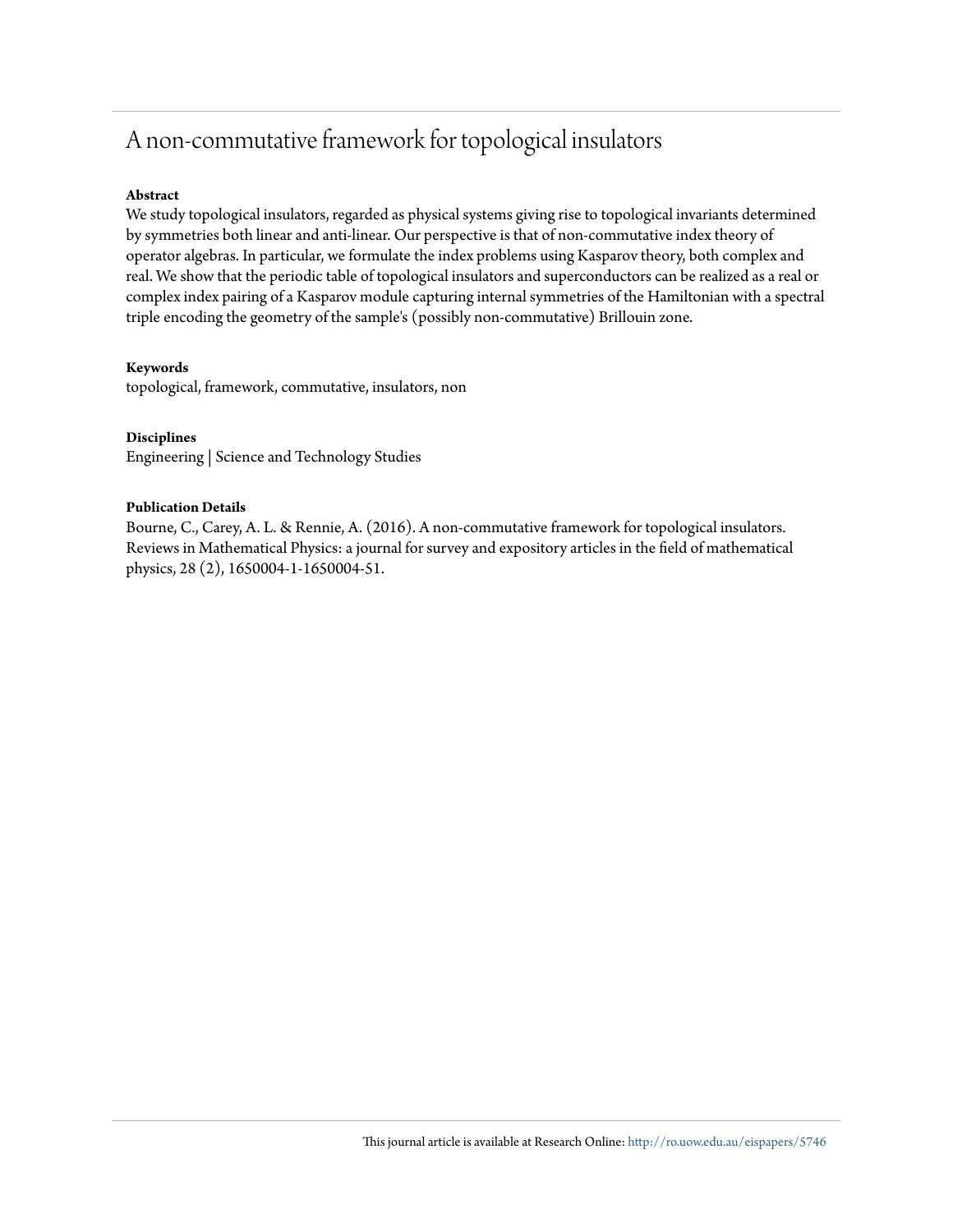#### A NONCOMMUTATIVE FRAMEWORK FOR TOPOLOGICAL INSULATORS

C. BOURNE, A. L. CAREY, AND A. RENNIE

Abstract. We study topological insulators, regarded as physical systems giving rise to topological invariants determined by symmetries both linear and anti-linear. Our perspective is that of noncommutative index theory of operator algebras. In particular we formulate the index problems using Kasparov theory, both complex and real. We show that the periodic table of topological insulators and superconductors can be realised as a real or complex index pairing of a Kasparov module capturing internal symmetries of the Hamiltonian with a spectral triple encoding the geometry of the sample's (possibly noncommutative) Brillouin zone.

Keywords: Topological insulators, KK-theory, spectral triple Subject classification: Primary: 81R60, Secondary: 19K35, 81V70

#### **CONTENTS**

| Introduction<br>1.                                            | 1              |
|---------------------------------------------------------------|----------------|
| Overview<br>1.1.                                              | 1              |
| Outline of the paper<br>1.2.                                  | $\overline{2}$ |
| Review<br>$2_{-}$                                             | 3              |
| Motivating example: the integer quantum Hall effect<br>2.1.   | $\sqrt{3}$     |
| Symmetries and invariants<br>2.2.                             | $\overline{5}$ |
| Contributions in the mathematical literature<br>2.3.          | 6              |
| The bulk-edge correspondence<br>2.4.                          | 8              |
| Bulk theory<br>3.                                             | 9              |
| Symmetry types and representations<br>3.1.                    | 9              |
| Symmetries, group actions and Clifford algebras<br>3.2.       | 11             |
| 3.3.<br>Internal symmetries and KK-classes                    | 13             |
| Spectral triples and pairings<br>3.4.                         | 17             |
| The Kasparov product and the Clifford index<br>3.5.           | <b>20</b>      |
| Some brief remarks on disordered systems<br>3.6.              | 22             |
| Applications<br>4.                                            | 23             |
| Insulator models<br>4.1.                                      | 23             |
| The Kasparov product and the bulk-edge correspondence<br>4.2. | <b>25</b>      |
| Appendix A. Kasparov theory for real algebras                 | 26             |
| Basic notions<br>A.1.                                         | <b>26</b>      |
| Higher-order groups<br>A.2.                                   | 27             |
| Appendix B. Simplifying the product spectral triple           | 29             |
| References                                                    | 29             |

#### 1. INTRODUCTION

<span id="page-2-1"></span><span id="page-2-0"></span>1.1. Overview. This paper is an investigation of the links between topological states of matter and real Kasparov theory. It is independent of (though motivated by) our previous paper [\[14\]](#page-30-2), where we examined a discrete (tight-binding) model of the integer quantum Hall effect in complex Kasparov theory, which we briefly describe.

The discrete model of the quantum Hall effect gives rise to a spectral triple in the boundary-free (bulk) system (we explain this terminology later). When a boundary/edge is added to the model, bulk and edge systems can be linked by a short exact sequence  $[42]$ . In  $[14]$  we proved that the bulk spectral triple

Date: March 29, 2016.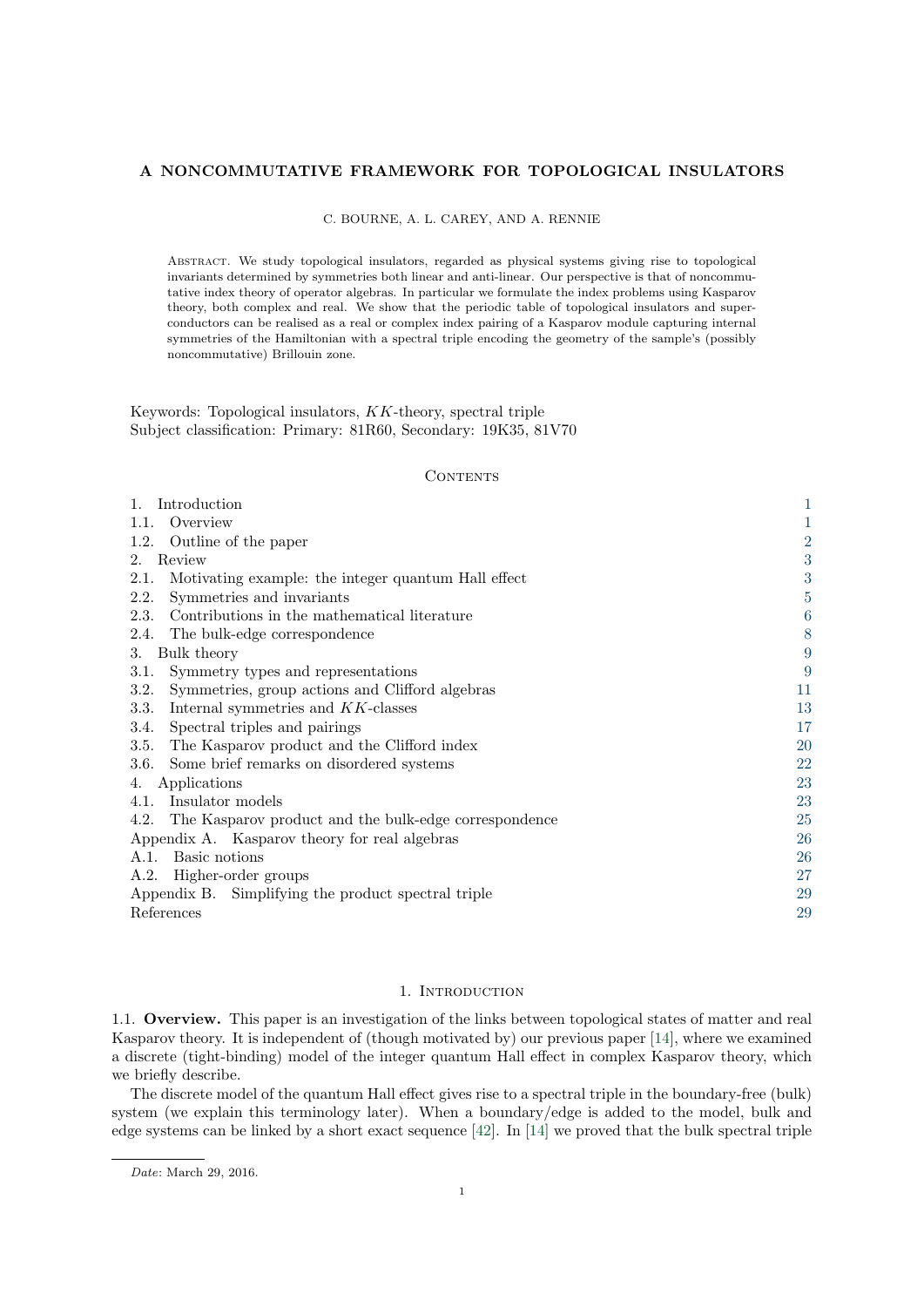can be factorised as the Kasparov product of a Kasparov module representing the short exact sequence with a spectral triple coming from observables concentrated at the boundary of the sample.

In [\[14\]](#page-30-2), we commented that the method used allowed the Hall conductance to be computed without passage to cyclic homology and cohomology as in [\[40,](#page-31-1) [42,](#page-31-0) [44\]](#page-31-2), and that this would be useful for detecting torsion invariants that cyclic theory cannot detect.

In this paper, we show that Kasparov theory in the real case (that is KKO-theory) may be used to give a noncommutative framework for topological insulators in which torsion invariants may be detected and effectively computed. Our invariants are (real) Kasparov classes, and so automatically topological invariants. These Kasparov modules can be naturally identified with Clifford modules, and then with KO-classes (of a point) via the treatment of KO-theory by Atiyah-Bott-Shapiro [\[4\]](#page-30-3). This procedure is in contrast to the more usual methods of obtaining  $\mathbb{Z}_2$ -invariants in the literature. Eigenvalue counting (mod 2) and similar methods do not a priori produce topological invariants, necessitating an extra step to prove homotopy invariance.

One motivation for writing this article as a review is to give some background on the application of Kasparov theory to topological states of matter. The interested reader can go further into the study of index theory applicable to systems that require real K-theory and noncommuative methods. At the level of the algebra of observables, systems with anti-linear symmetries require the algebra to be real or Real (note the capitalisation). Elsewhere we will see that the K-theoretic formulation of index theory provides a framework to consider disordered systems and the bulk-edge correspondence for topological insul[a](#page-3-1)tors<sup>a</sup>.

The 'periodic table for topological insulators' has a long history. We refer the reader to the work of Altland and Zirnbauer [\[1\]](#page-30-4), Ryu et al. [\[80,](#page-32-0) [81\]](#page-32-1) and Kitaev [\[46\]](#page-31-3). The idea of these and other authors is to show how the bulk invariants of interest in systems with symmetries, such as topological insulators, can be related to real and complex (commutative)  $K$ -theory. More recently, papers of a more mathematical nature have appeared establishing the K-theoretic properties of topological insulators [\[23,](#page-31-4) [25,](#page-31-5) [28,](#page-31-6) [39,](#page-31-7) [86\]](#page-32-2).

The approach of these papers is adapted to the study of the (commutative) geometry of the Brillouin zone. It is widely appreciated that the introduction of disorder will require a noncommutative approach. One purpose of this article is to propose a methodology flexible enough to handle noncommutative observable algebras. Whilst not completely addressing the issue of disorder, we do show that our technique extends to the noncommutative algebra of disordered Hamiltonians provided that they retain a spectral gap.

We remark that even in the commutative viewpoint the links between the bulk-edge correspondence, real/Real K-theory and K-homology are less studied. In this article we examine how real Kasparov theory can be used to derive the invariants of interest for bulk systems (i.e. systems with no boundary). In a separate work we will show how the framework developed here is employed to establish a bulk-edge correspondence of topological insulators in arbitrary dimension.

The novelty of our approach is that it exploits the full bivariant KK-theory as developed by Kasparov [\[36\]](#page-31-8), and utilises the unbounded setting as developed in [\[7,](#page-30-5) [16,](#page-30-6) [24,](#page-31-9) [33,](#page-31-10) [50,](#page-31-11) [64,](#page-32-3) [66\]](#page-32-4) so that all our constructions are explicit and have natural physical and/or geometric interpretations.

<span id="page-3-0"></span>1.2. Outline of the paper. The new results in this article begin in Section [3](#page-10-0) after a review in Section [2](#page-4-0) of previous work. These new results concern a derivation of the K-theoretic classification of topological states of matter in Kasparov theory, complex and real. The work in [\[28,](#page-31-6) [39,](#page-31-7) [86\]](#page-32-2) also translates into this language.

While a derivation of the periodic table is not exactly new, both in the physics and mathematical literature, we are of the opinion that an understanding of the systematic application of Kasparov's powerful machinery to the insulator problem is critical for further developments, such as 'index theorems' for torsion invariants and the incorporation of disorder. (Note that the approach to index theorems for insulators using the non-commutative Chern character, [\[73,](#page-32-5) [74\]](#page-32-6), is not applicable to torsion invariants. See [\[28\]](#page-31-6) for an alternative viewpoint to ours.) In the second half of Section [3](#page-10-0) we show how invariants arise through a Clifford module valued index using the Kasparov product.

In the last section we show how our general method applies to some of the examples of interest in the physics and mathematics literature. This includes the well-known Kane-Mele model of time-reversal invariant systems as well as 3-dimensional examples.

For the reader's benefit, we also include an appendix that compiles some of the basic definitions and results of Kasparov theory for real  $C^*$ -algebras.

<span id="page-3-1"></span><sup>&</sup>lt;sup>a</sup>In work in progress [\[15\]](#page-30-7) we have explored these issues in some detail.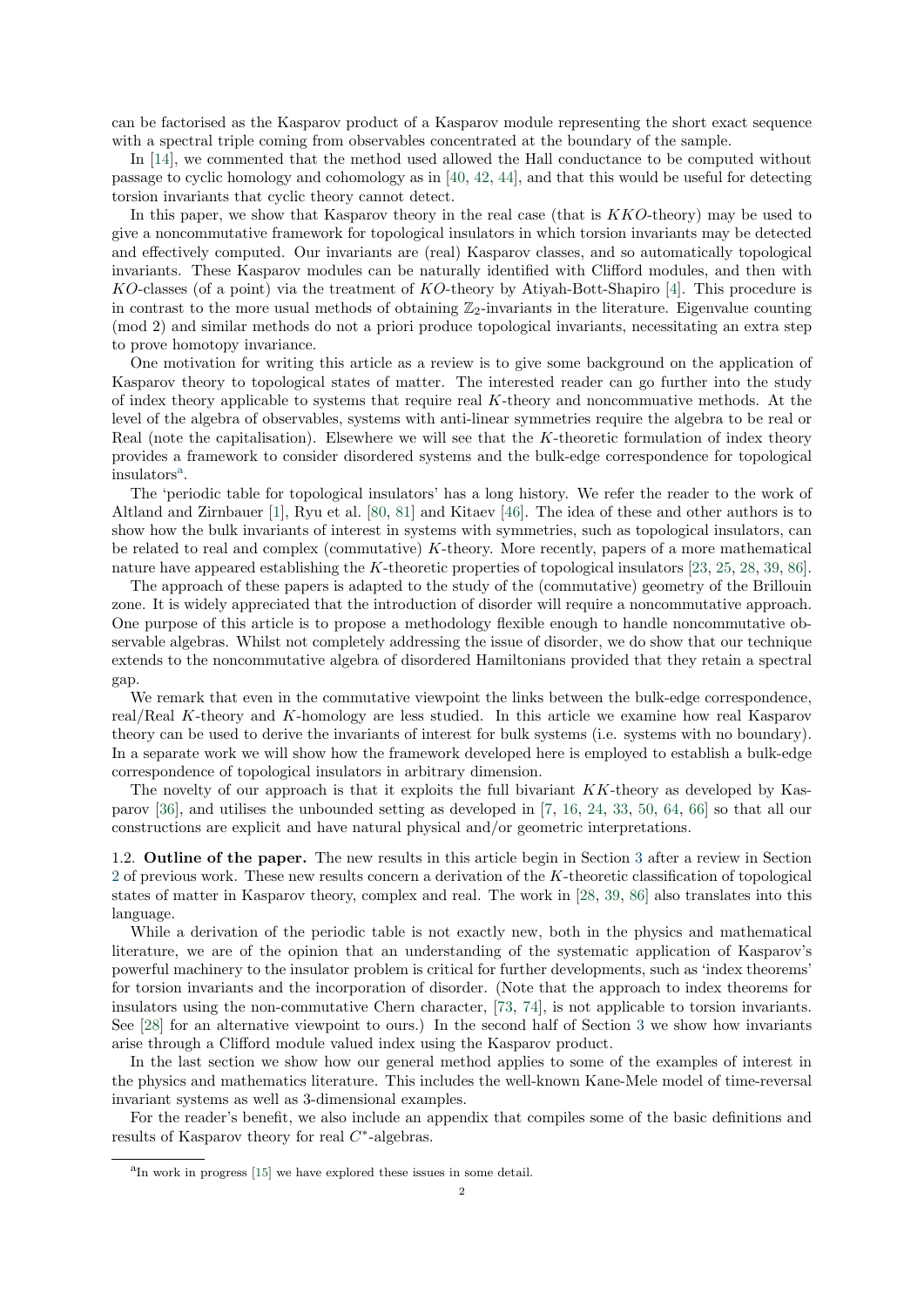The second stage in this program is to study the bulk-edge correspondence of topological insulators using Kasparov theory. We make some preliminary comments in Section [4.2,](#page-26-0) but delay a full investigation for future work [\[15\]](#page-30-7). The use of Kasparov theory and the intersection product to study systems with boundary can potentially be extended further to systems with disorder and continuous models.

Acknowledgements. The authors thank Hermann Schulz-Baldes for useful discussions. We also thank Johannes Kellendonk, Guo Chuan Thiang and Yosuke Kubota for a careful reading of an earlier version of this paper. All authors thank the Hausdorff Institute for Mathematics for support. CB and AC thank the Advanced Institute for Materials Research at Tohoku University for hospitality while some of this article was written. All authors acknowledge the support of the Australian Research Council.

#### 2. Review

<span id="page-4-1"></span><span id="page-4-0"></span>2.1. Motivating example: the integer quantum Hall effect. Our framework for topological insulators builds from the use of noncommutative geometry to explain the quantum Hall effect by Bellissard and others (see [\[8,](#page-30-8) [67\]](#page-32-7)), which uses the language of Fredholm modules. In our previous work [\[14\]](#page-30-2) we preferred the language of spectral triples because of the close relationship with (unbounded) Kasparov theory which formed an essential tool in our approach. Recall that a complex spectral triple  $(A, H, D)$ consists of an algebra A of (even) operators on a  $\mathbb{Z}_2$ -graded separable complex Hilbert space H and a distinguished densely defined (odd) self-adjoint operator D (herein referred to as a 'Dirac-type' operator) with the properties that commutators  $[D, a]$  are bounded for all  $a \in \mathcal{A}$  and products  $a(1+\mathcal{D}^2)^{-1/2}$  are compact for all  $a \in \mathcal{A}$ .

2.1.1. The discrete integer quantum Hall system. We review the discrete or tight-binding quantum Hall system as considered in [\[8,](#page-30-8) [42,](#page-31-0) [59\]](#page-32-8). This model motivates our later discussions and allows our constructions and computations to be as transparent as possible.

In the case without boundary, where  $\mathcal{H} = \ell^2(\mathbb{Z}^2)$ , we have magnetic translations  $\widehat{U}$  and  $\widehat{V}$  acting as unitary operators on  $\ell^2(\mathbb{Z}^2)$ . These operators commute with the unitaries U and V that generate the Hamiltonian  $H = U + U^* + V + V^*$ . We choose the Landau gauge so that

$$
(U\lambda)(m,n) = \lambda(m-1,n), \qquad (V\lambda)(m,n) = e^{-2\pi i\phi m}\lambda(m,n-1),
$$
  

$$
(\widehat{U}\lambda)(m,n) = e^{-2\pi i\phi n}\lambda(m-1,n), \qquad (\widehat{V}\lambda)(m,n) = \lambda(m,n-1),
$$

where  $\phi$  has the interpretation as the magnetic flux through a unit cell and  $\lambda \in \ell^2(\mathbb{Z}^2)$ . We note that  $\widehat{U}\widehat{V} = e^{-2\pi i\phi}\widehat{V}\widehat{U}$  and  $UV = e^{2\pi i\phi}VU$ , so  $C^*(U, V) \cong A_{\phi}$ , the rotation algebra, and  $C^*(\widehat{U}, \widehat{V}) \cong A_{-\phi}$ . We can also interpret  $A_{-\phi} \cong A_{\phi}^{\text{op}}$ , where  $A_{\phi}^{\text{op}}$  is the opposite algebra with multiplication  $(ab)^{\text{op}} = b^{\text{op}} a^{\text{op}}$ . To see this identification we compute,

$$
U^{\text{op}}V^{\text{op}} = (VU)^{\text{op}} = e^{-2\pi i\phi} (UV)^{\text{op}} = e^{-2\pi i\phi} V^{\text{op}} U^{\text{op}}.
$$

Our choice of gauge also means that  $C^*(U, V) \cong C^*(U) \rtimes_{\eta} \mathbb{Z}$ , where V is implementing the crossedproduct structure via the automorphism  $\eta(U^m) = V^*U^mV$ .

The topological properties of the quantum Hall effect come from two pieces of information: the Fermi projection of the Hamiltonian and a spectral triple encoding the geometry of the (noncommutative) Brillouin zone. Provided the Fermi level  $\mu \notin \sigma(H)$ , then the Fermi projection  $P_{\mu}$  defines a class in the complex K-theory group  $[P_\mu] \in K_0(A_\phi)$ .

<span id="page-4-2"></span>**Proposition 2.1** ([\[14\]](#page-30-2)). Let  $A_{\phi}$  be the dense \*-subalgebra of  $A_{\phi}$  generated by finite polynomials of U and V, and let  $X_1, X_2$  be the operators on  $\ell^2(\mathbb{Z}^2)$  given by  $(X_j \xi)(n_1, n_2) = n_j \xi(n_1, n_2)$ . Then

$$
\left(\mathcal{A}_{\phi}, \,\ell^2(\mathbb{Z}^2) \otimes \mathbb{C}^2 = \begin{pmatrix} \ell^2(\mathbb{Z}^2) \\ \ell^2(\mathbb{Z}^2) \end{pmatrix}, \begin{pmatrix} 0 & X_1 - iX_2 \\ X_1 + iX_2 & 0 \end{pmatrix}, \gamma = \begin{pmatrix} 1 & 0 \\ 0 & -1 \end{pmatrix} \right)
$$

is a complex spectral triple.

We consider the index pairing of  $K$ -theory and  $K$ -homology,

$$
K_0(A_{\phi}) \times K^0(A_{\phi}) \to K_0(\mathbb{C}) \cong \mathbb{Z}
$$
  

$$
([P_{\mu}], [X]) \mapsto \text{Index}(P_{\mu}(X_1 + iX_2)P_{\mu}),
$$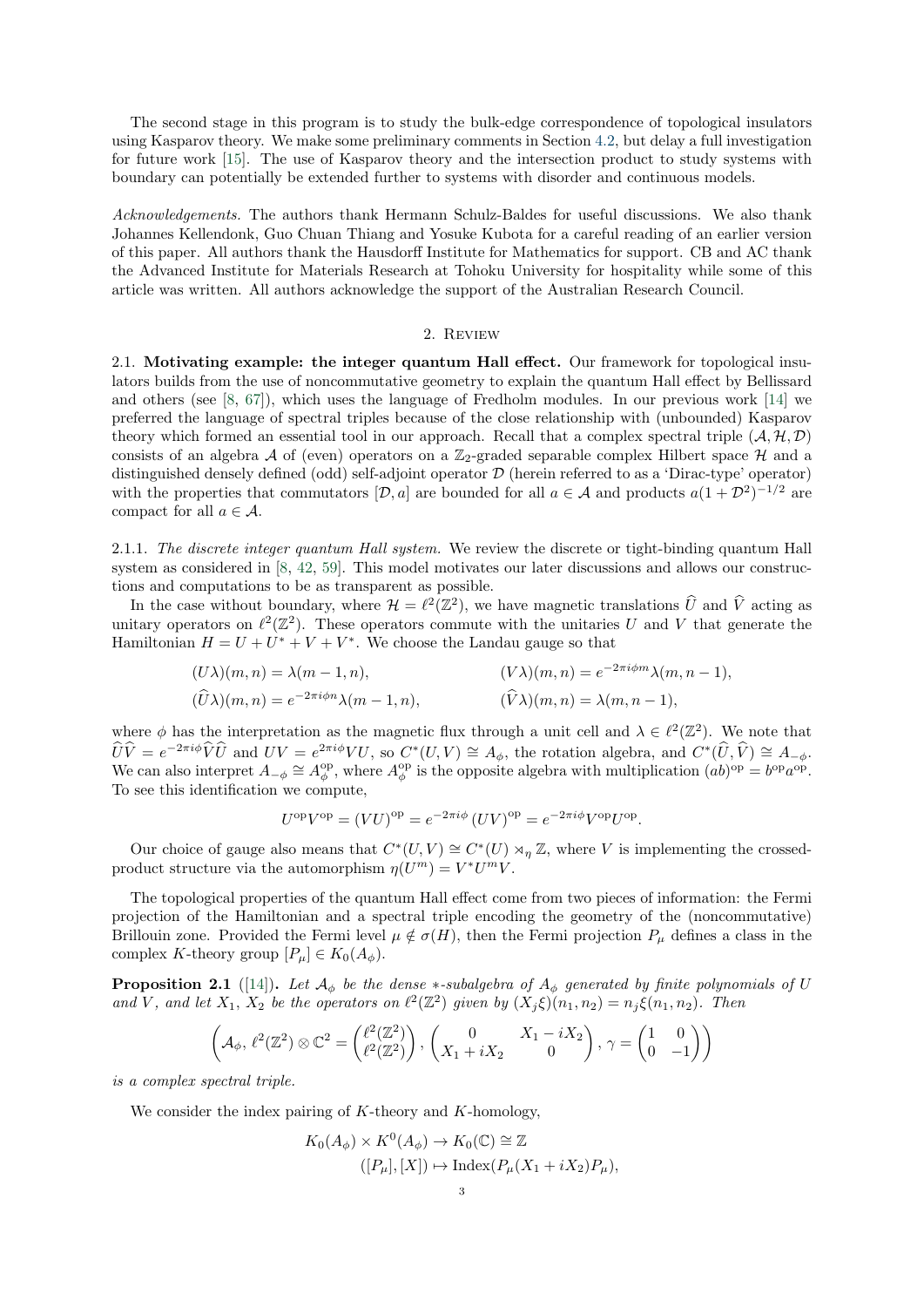where  $[X]$  is the K-homology class of the spectral triple from Proposition [2.1.](#page-4-2) A key result of Bellissard is that the Kubo formula for the Hall conductance can be expressed in terms of this index pairing [\[8\]](#page-30-8). Namely,

<span id="page-5-0"></span>(2.1) 
$$
\sigma_H = \frac{2\pi i e^2}{h} \mathcal{T}(P_\mu[\partial_1 P_\mu, \partial_2 P_\mu]) = \frac{e^2}{h} \operatorname{Index}(P_\mu(X_1 + iX_2)P_\mu),
$$

where T is the trace per unit volume and  $\partial_i(a) = -i[X_j, a]$  for  $j = 1, 2$ .

The tracial formula for the conductance, also called the Chern number of the projection  $P_{\mu}$ , gives a computationally tractable expression for the index pairing. The expression comes from translating the index pairing of K-theory and K-homology into a pairing of cyclic homology and cyclic cohomology. This can be done for integer invariants but can *not* be done for torsion invariants, e.g. the  $\mathbb{Z}_2$ -invariant associated to the time-reversal invariant systems. Therefore a cyclic formula does not arise in general topological insulator systems and instead we must deal with the K-theoretic index pairing directly.

Let us also briefly review the bulk-edge correspondence for the quantum Hall effect as studied by Kel-lendonk, Richter and Schulz-Baldes [\[41,](#page-31-12) [42,](#page-31-0) [43,](#page-31-13) [44\]](#page-31-2). The algebra  $A_{\phi}$  acts on a system without boundary and is considered as our 'bulk algebra'. Kellendonk et al. consider a system with boundary/edge and construct a short exact sequence of  $C^*$ -algebras

$$
0 \to C^*(U) \otimes \mathcal{K}[\ell^2(\mathbb{N})] \to \mathcal{T} \to A_{\phi} \to 0,
$$

where  $C^*(U)$  acts on  $\ell^2(\mathbb{Z})$  and  $\mathcal T$  is a Toeplitz-like extension [\[69\]](#page-32-9). We consider elements in  $C^*(U)$   $\otimes$  $\mathcal{K}[\ell^2(\mathbb{N})]$  as observables concentrated at the boundary of our system with edge. Kellendonk et al. define an 'edge conductance' from the algebra  $C<sup>*</sup>(U)$ , a topological invariant, and show that under suitable hypothesis this invariant is the same as the Hall conductance associated to  $A_{\phi}$ . Kellendonk et al. prove this result by considering the Hall conductance (and edge conductance) as a pairing between  $K$ -theory and cyclic cohomology. Recently, the authors adapted Kellendonk et al.'s general argument to Kasparov theory, avoiding the passage to cyclic cohomology [\[14\]](#page-30-2). In future work, we will refine this argument to deal with real algebras and torsion invariants, which is required in topological insulator systems with time-reversal or charge-conjugation symmetry [\[15\]](#page-30-7) (a brief summary is given in Section [4.2\)](#page-26-0).

2.1.2. Higher-order Chern numbers. We may also consider higher-dimensional magnetic Hamiltonians as elements in  $A_{\phi}^d$ , the noncommutative d-torus. We take the dense ∗-subalgebra  $\mathcal{A}_{\phi}^d \subset A_{\phi}^d$  of finite polynomials of (twisted) shift operators. As studied in [\[73,](#page-32-5) [74\]](#page-32-6), there is a natural extension of our quantum Hall spectral triple to arbitrary dimension.

Proposition 2.2. The tuple

$$
\left(\mathcal{A}_{\phi}^d, \, \ell^2(\mathbb{Z}^d) \otimes \mathbb{C}^N \otimes \mathbb{C}^{\nu}, \, \sum_{j=1}^d X_j \otimes 1_N \otimes \gamma^j\right)
$$

is a spectral triple, where the matrices  $\gamma^j \in M_\nu(\mathbb{C})$  satisfy  $\gamma^i \gamma^j + \gamma^j \gamma^i = 2\delta_{i,j}$  and so generate the complex Clifford algebra  $\mathbb{C}\ell_d$ . If d is even, the spectral triple is graded by the operator  $\gamma = (-i)^{d/2}\gamma^1 \cdots \gamma^d$ .

We obtain 'higher order Chern numbers' by taking the index pairing of this spectral triple with the Fermi projection or some unitary  $u \in \mathcal{A}$  (see also [\[73,](#page-32-5) [74\]](#page-32-6)).

To put this in the language of Kasparov theory we need the Kasparov product. In general this product requires three  $C^*$ -algebras  $A, B, C$  and it gives a composition rule for  $KK$ -classes of the form

$$
KK(A, B) \times KK(B, C) \to KK(A, C).
$$

We will not attempt to review the construction of the Kasparov product here referring to [\[10,](#page-30-9) [36\]](#page-31-8) for details. In this paper we will exploit explicit constructions of the product at the level of (unbounded) representatives of Kasparov classes. For these constructions it is not necessary to understand Kasparov's approach in detail, but to utilise the work of Kucerovsky [\[50\]](#page-31-11) in simplifying the issues in geometric/physical examples.

For d even the particular Kasparov product relevant to our discussion will be the following:

$$
KK(\mathbb{C}, A) \times KK(A, \mathbb{C}) \to KK(\mathbb{C}, \mathbb{C}) \cong \mathbb{Z}
$$

The relevance of this product is due to the fact that  $KK(\mathbb{C}, A)$  is isomorphic to the K-theory of the algebra A while elements of  $KK(A, \mathbb{C})$  are represented by spectral triples and the integer constructed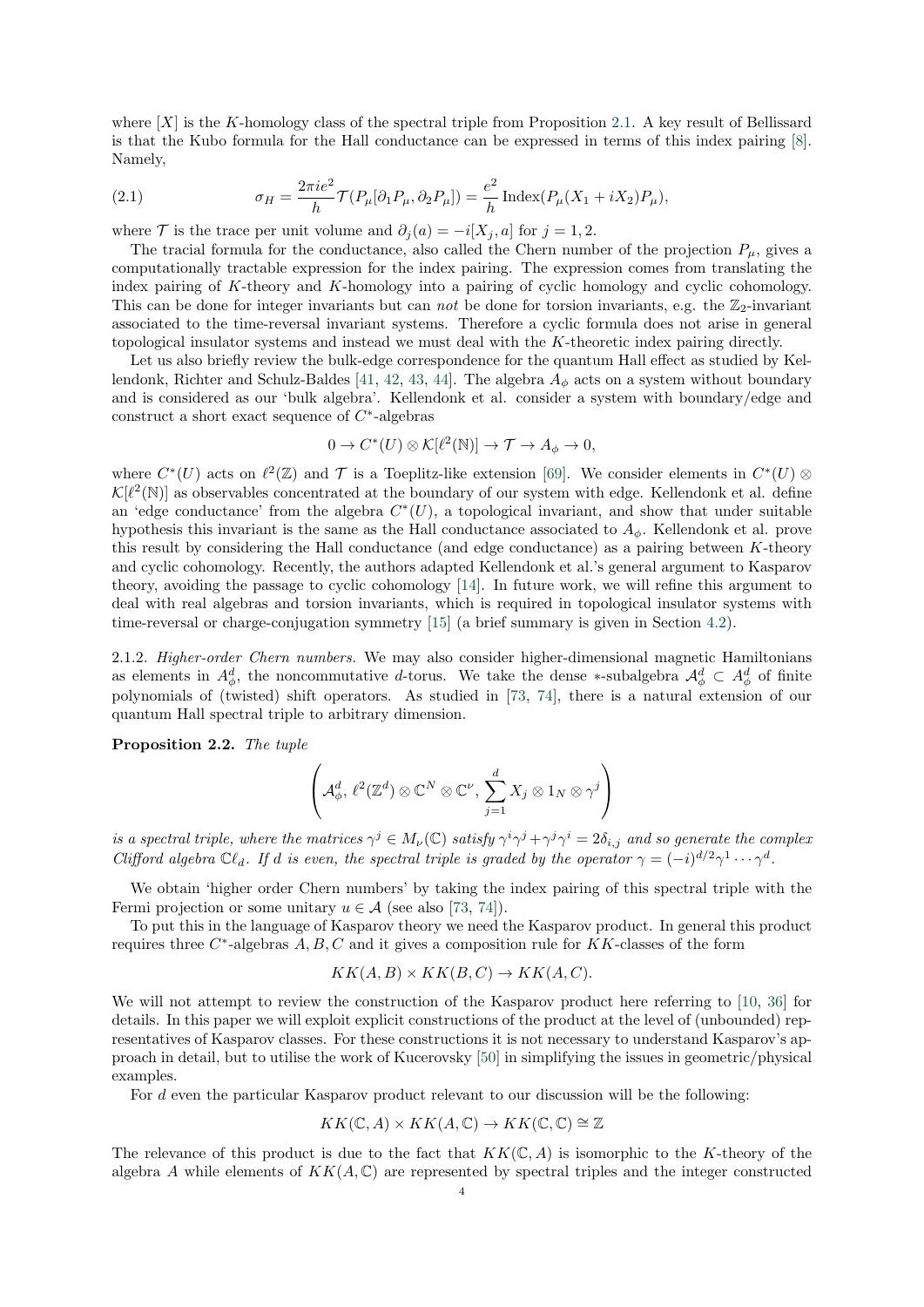by the pairing in this instance is, in fact, a Fredholm index. Applying this language of Kasparov theory to the even-dimensional systems, we have the product

$$
KK(\mathbb{C}, A^d_{\phi}) \times KK(A^d_{\phi}, \mathbb{C}) \to KK(\mathbb{C}, \mathbb{C}) \cong \mathbb{Z}
$$

and the integer constructed from this product is given by

$$
C_d := [P_\mu] \hat{\otimes}_A \left[ \left( \mathcal{A}_\phi^d, \ell^2(\mathbb{Z}^d) \otimes \mathbb{C}^N \otimes \mathbb{C}^\nu, X = \sum_{j=1}^d X_j \otimes 1_N \otimes \gamma^j, \gamma \right) \right]
$$
  
= Index $(P_\mu X_+ P_\mu)$ ,

where  $X = \begin{pmatrix} 0 & X_{-1} \\ Y & 0 \end{pmatrix}$  $X_{+}$  0 is decomposed by representing the  $\mathbb{Z}_2$ -grading  $\gamma = \begin{pmatrix} 1 & 0 \\ 0 & 1 \end{pmatrix}$  $0 -1$ ). The case of  $d$ odd has an analogous formula but we are taking a product of  $KK(\mathbb{C}\ell_1, A_\phi^d)$  with  $KK(A_\phi^d, \mathbb{C}\ell_1)$ .

In this paper we will replace this complex index pairing by its real analogue. We remark however that in the real picture, when one considers time-reversal and charge-conjugation symmetry, the index given by KKO-theory is naturally Clifford module valued and the identification with elements of  $\mathbb{Z}$  or  $\mathbb{Z}_2$  is an additional step.

In this paper we also use real spectral triples. The definition is the same with real replacing complex everywhere. These will enter our discussion in Section [3.4.](#page-18-0) We begin, however, with some background on symmetries.

<span id="page-6-0"></span>2.2. Symmetries and invariants. Topological insulators can be loosely described as physical systems possessing certain symmetries which give rise to invariants topologically protected by these symmetries. The symmetries of most interest to physicists are time-reversal symmetry, charge-conjugation symmetry (also called particle-hole symmetry) and sublattice symmetry (also called chiral symmetry). We do, however, note that other symmetries such as spatial inversion symmetry may be considered though they will not play a central role here.

The integer quantum Hall effect motivates our approach as it is topological: the Hall conductance can be expressed in terms of a pairing of homology classes of certain bundles over the Brillouin zone (momentum space) of our sample. Of course, in order to properly understand the meaning of a bundle over the Brillouin zone in the case of irrational magnetic field, one has to pass to the noncommutative picture. Because the quantised Hall conductance is a topological property, it is stable under small perturbations and the addition of impurities into the system. Indeed, disorder plays an important role in the localisation of electrons and the stable nature of the Hall conductance in between jumps [\[8\]](#page-30-8).

The integer quantum Hall effect is linked to topological information but does not possess any of the additional symmetries discussed above. Hence the effect can be considered as an example of a topological insulator without additional symmetry.

Much more recently, the prediction of a new topological state of matter came from Kane and Mele [\[35\]](#page-31-14), who consider two copies of a Haldane system (that is, a single-particle Hamiltonian acting on a honeycomb lattice) and impose time-reversal symmetry on their model. By considering the topology of the spectral bands of the Hamiltonian under time-reversal symmetry (considered as bundles over the Brillouin zone), the authors associate a  $\mathbb{Z}_2$  parameter to their system. This number is 'topologically protected' because one cannot pass from one value of the parameter to the other unless time-reversal symmetry is broken.

A non-trivial Kane-Mele invariant is predicted to be related to the existence of edge channels that carry opposite currents along the edge of a sample. These edge channels are said to be spin-oriented; that is, the spin-up and spin-down electrons separate and give currents travelling in opposite directions. The net current is zero, but each spin component has a non-trivial conductance that can be linked to topological invariants of classical bundles over the Brillouin zone. Such an effect is also called the quantum spin-Hall effect.

The quantum spin-Hall effect was initially predicted to occur in graphene, but this is difficult to verify experimentally. The effect was later predicted to be found in HgTe [\[9\]](#page-30-10), a compound much more amenable to experimental analysis, and subsequently the theoretical prediction was measured in [\[47\]](#page-31-15).

At the time of writing, more recent experimental work has called into dispute the link between time reversal invariance and the existence of robust edge channels. Edge channels have been experimentally observed in quantum spin-Hall systems with an external magnetic field of up to 9T [\[60\]](#page-32-10). Hence there is still work to be done to determine whether a 2-dimensional time-reversal invariant system gives rise to stable edge currents.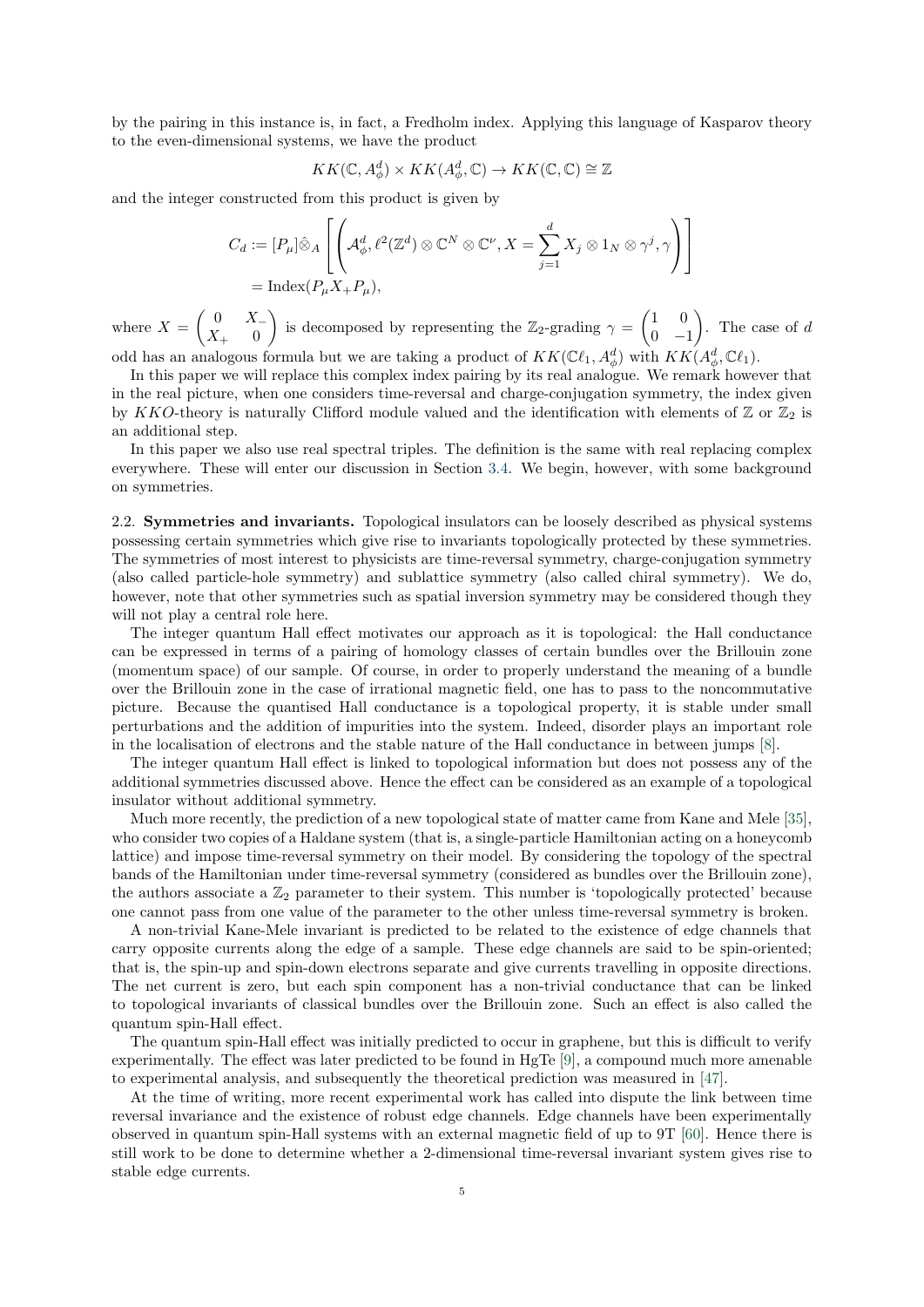Despite the current experimentation issues, the Kane-Mele invariant opened up a new avenue of theoretical research. The existence of a torsion invariant in this system has provoked substantial effort in understanding whether similar invariants of a finer type could be found in other models and systems. This included higher-dimensional time-reversal invariant insulators, experimentally found in [\[32\]](#page-31-16). Particlehole/charge-conjugation symmetric systems were also considered, which drew a link to superconductors, whose current can be considered as the scattering of an electron by a hole (see for example [\[76,](#page-32-11) [81\]](#page-32-1)).

Many possible models were quickly discovered and the question began to turn towards how to properly classify such systems from their symmetry data. This involved showing how the 'topological numbers' derived in the various systems could be connected to algebraic topology, specifically classifying spaces and homotopy groups of symmetry compatible Hamiltonians. While there are many papers on this topic, one of the most influential came from Kitaev [\[46\]](#page-31-3), who outlined how symmetry data can be linked to Clifford algebras and, in particular, K-theory. Specifically, if one considers a system with time-reversal, charge-conjugation or sublattice symmetry, then then one finds ten different outcomes depending on the nature of the symmetry (see [\[46,](#page-31-3) [80\]](#page-32-0) for more on this). Kitaev argued that these different outcomes correspond precisely to the 10 different  $K$ -theory groups (8 real groups and 2 complex groups), where the K-theory is again coming from bundles over the Brillouin zone. The paper also showed how the dimension of the system affects the kind of invariant that may arise.

The work of Kitaev and Ryu et al. has been expanded and developed in newer papers by Stone et al. [\[85\]](#page-32-12) and Kennedy and Zirnbauer [\[45\]](#page-31-17). To briefly summarise, Stone et al. and Kennedy-Zirnbauer are able to link the symmetries of interest to stable homotopy groups and Clifford algebras in a way that is more physically concrete than Kitaev's original outline. In particular, Kennedy and Zirnbauer show how the Bott periodicity of complex and real K-theory can be understood in terms of the symmetries of the system [\[45\]](#page-31-17).

<span id="page-7-0"></span>2.3. Contributions in the mathematical literature. While there has been a plethora of articles in the physics literature about topological insulators and their properties, there are comparatively few mathematical physics papers on the subject (that is, papers with a mathematical focus, but with physical applications in mind). Despite this, there have been some important contributions from mathematical physicists in understanding the mechanics of insulator systems, particularly with regard to making Kitaev's  $K$ -theoretic classification more explicit. We briefly review the work that has been done on these problems, focusing on the more K-theoretic papers as these are closest to our viewpoint. We do not claim that our review is comprehensive or complete although from the work cited here a comprehensive bibliography could be built. Our purpose is to highlight what is understood and what remains open.

Almost commuting matrices and insulator systems (Loring et al.) Some of the first mathematical attempts to understand the topological insulator problem came from Loring in collaboration with Hastings and Sørensen [\[29,](#page-31-18) [30,](#page-31-19) [54,](#page-31-20) [55,](#page-31-21) [56,](#page-31-22) [57,](#page-31-23) [58\]](#page-31-24).

Very roughly speaking, these papers start with the model of a finite lattice on a torus or sphere. There are translation operators  $U_i$  between atom sites that commute. However, when these operators are compressed by the Fermi projection  $P_{\mu}U_iP_{\mu}$ , they may no longer commute. The observation of the authors is that the act of approximating the matrices  $P_\mu U_i P_\mu$  with commuting matrices can be viewed as a lifting problem in  $C^*$ -algebras. The authors then argue that the obstructions to approximating almost-commuting matrices with commuting matrices lead to K-theory invariants (both complex and real). These obstructions can then be related back to the various symmetries that arise in insulator systems.

The papers of Loring, Hastings and Sørensen are able to mathematically establish a link between insulator systems and K-theory of operator algebras, though the physical models used (a finite lattice on a d-torus or d-sphere) do not line up easily with the models that are usually considered. Another drawback is that the methods Loring et al. use are quite different to any other treatment of such systems (including the various explanations of the integer quantum Hall effect) and so are difficult to adapt to the physical interpretations of such systems.

By considering the topological insulator problem and it's link to real/Real K-theory, there have also been some useful mathematical papers explaining  $KKR$  and  $KO$ -theory [\[12,](#page-30-11) [11\]](#page-30-12). In particular, the paper [\[11\]](#page-30-12) provides a helpful characterisation of all 8 KO-groups in terms of unitary matrices and involutions.

Bloch bundles and K-theory (De Nittis-Gomi). An alternate viewpoint comes from the papers of De Nittis and Gomi [\[19,](#page-30-13) [20,](#page-31-25) [21,](#page-31-26) [22\]](#page-31-27), who are developing a more explicitly geometric interpretation of the insulator invariants that arise. This is done by constructing a theory of Real or quaternionic or chiral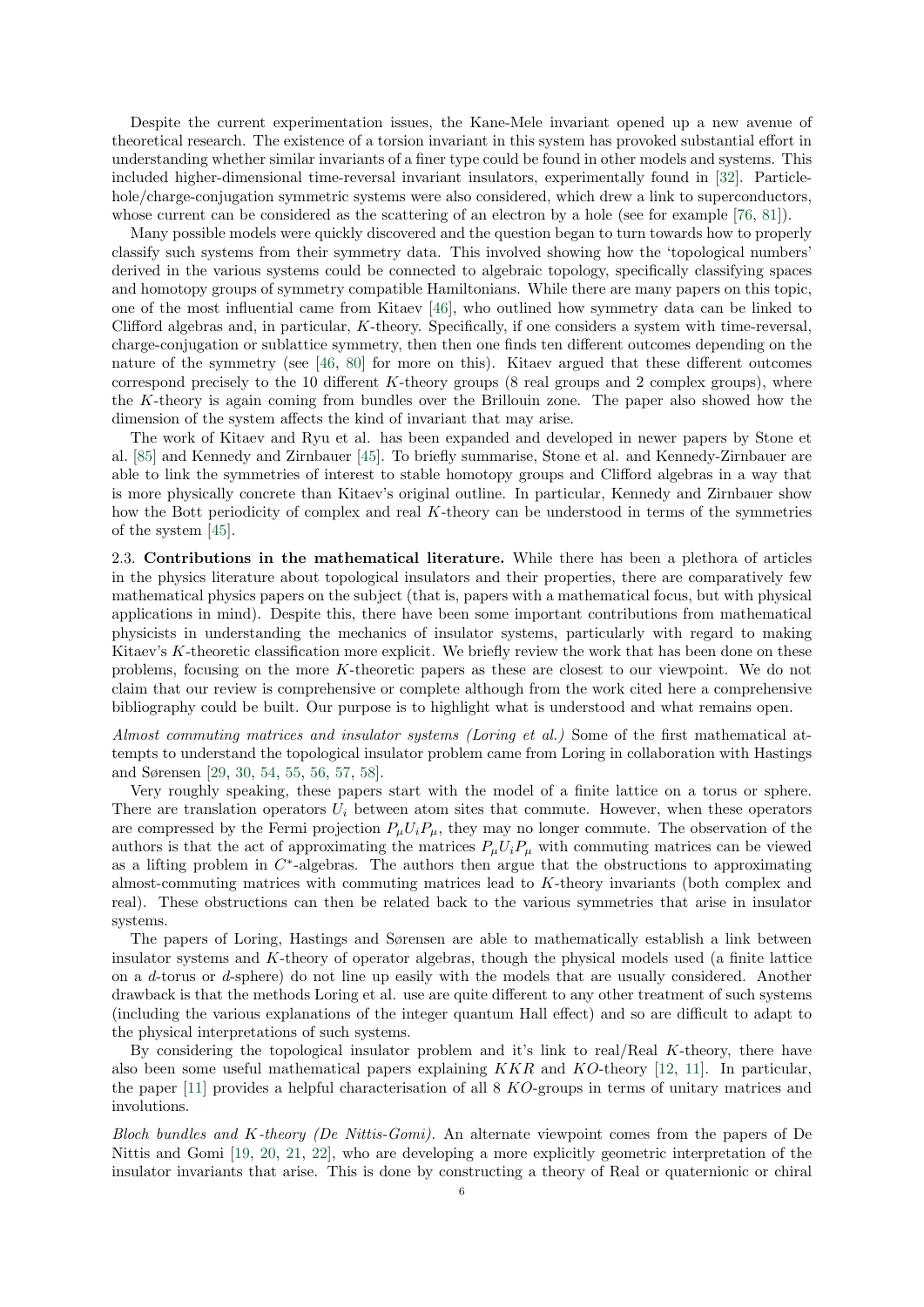vector bundles, and showing how the topological properties of insulator systems can be interpreted as geometric invariants of these bundles over the Brillouin zone. This work serves to correct some inconsistencies in the physics literature, where many of the bundles considered are trivial and symmetry structures implemented globally. De Nittis and Gomi show that when only local trivialisations are considered, much more care needs to be taken to properly construct and work with the invariants of interest.

The Bloch bundle picture is advantageous as it links much more clearly to the geometric explanations of the integer quantum Hall effect by [\[88\]](#page-32-13) and others, explicitly relating physical quantities to homology theories and pairings. The limitation of such a viewpoint is that it cannot fully take into account the situation with a magnetic field present, which may include systems with sublattice/chiral symmetry. In such a picture, one would need to perform an analysis similar to that of Bellissard for the integer quantum Hall effect and handle the noncommutative Brillouin zone. It is also generally acknowledged that to work disorder into the Bloch bundle viewpoint requires a further development of the noncommutative method of Bellissard et al [\[8\]](#page-30-8).

Chern numbers, spin-Chern numbers and disorder (Prodan, Schulz-Baldes). A concerted attempt to adapt the ideas and constructions of Bellissard's noncommutative Brillouin zone and Chern numbers into the general insulator picture has been made by Prodan and Schulz-Baldes in several papers [\[70,](#page-32-14) [71,](#page-32-15) [72,](#page-32-16) [83,](#page-32-17) [84\]](#page-32-18). Part of this process involves showing how Bellissard's cocycle formula for the Hall conductance has natural generalisations to higher dimensions [\[73,](#page-32-5) [74\]](#page-32-6).

Another important aspect of Prodan and Schulz-Baldes' work has been defining the so-called spin-Chern numbers. Roughly speaking, certain 2-dimensional systems with odd time-reversal symmetry can be split into the  $\pm 1$  eigenspaces of a Pauli matrix representing a component of spin (say  $s^z$ ). One can then take the Fermi projection P, restrict it to the +1 or  $-1$  eigenspace of the spin,  $P_{\pm}$ , and take the Chern number of this restriction  $Ch(P_{\pm})$ , denoted the spin-Chern number. Due to the time-reversal symmetry,  $Ch(P) = 0$ , but the two separate spin-Chern numbers may be non-zero. Hence one can interpret these invariants as capturing the conductance of the spin-up and spin-down currents of the quantum spin-Hall effect. One can also associate a  $\mathbb{Z}_2$  number to systems with spin-Chern numbers by considering  $Ch(P_{\pm}) \mod 2$ . It is a key result of [\[84\]](#page-32-18) that the  $\mathbb{Z}_2$  number associated to systems with well-defined spin-Chern numbers can be related to real K-theory, specifically  $KO_2(\mathbb{R})$ , which is the group that 'classifies' 2-dimensional strong topological phases with odd time reversal symmetry.

The use of noncommutative methods also means that the models considered by Schulz-Baldes and Prodan are among the few that allow disorder to be included in the system (see [\[83\]](#page-32-17) for more details).

Prodan and Schulz-Baldes are able to import techniques from complex pairings and cyclic cohomology to define their  $\mathbb{Z}_2$  invariant. However, we emphasise that in torsion pairings arising from real K-theory can not in general be described as a complex pairing modulo 2. See for example the discussion in Witten [\[89,](#page-32-19) Section 3.2]. Let us briefly explain why these difficulties arise.

Early results of Connes show that the pairing of  $K$ -theory classes with cyclic cocycles is the same as the index pairing of K-theory classes with finitely summable Fredholm modules representing K-homology classes over complex algebras [\[17\]](#page-30-14). However, such a relation breaks down in the case of torsion invariants, which are common in the K-groups of real/Real algebras. An extra argument is therefore required to link torsion invariants from real K-theory with pairings involving cyclic cohomolgy. We do however note that the complex Chern numbers of systems of arbitrary dimension considered by [\[73,](#page-32-5) [74\]](#page-32-6) and in [\[13\]](#page-30-15) can be applied to insulator systems where only sublattice/chiral symmetry is considered.

Since in general we must avoid using the pairings in cyclic cohomology and homology, we deal directly with the K-theory and K-homology groups directly for complex, and Real/real algebras, since these pairings can detect torsion invariants. This is the picture adopted in the later works [\[23,](#page-31-4) [28\]](#page-31-6). We also adopt this viewpoint, but from the perspective of KK-theory (which is necessary to consider the bulk-edge problem).

We briefly mention the recent paper of Katsura and Koma [\[38\]](#page-31-28), which also uses (complex) noncommutative methods and obtains similar results to Schulz-Baldes and Prodan, particularly [\[84\]](#page-32-18). Katsura and Koma associate a  $\mathbb{Z}_2$  invariant to 2-dimensional systems with odd time-reversal symmetry and show it is stable under perturbations and disorder, the Kane-Mele invariant being an important example. Implicit in [\[38\]](#page-31-28) is that the defined  $\mathbb{Z}_2$  invariant is a particular representation of the Clifford index that classifies  $KO_2(\mathbb{R}) \cong \mathbb{Z}_2$  (see [\[51,](#page-31-29) Chapter II.7] for more on the Clifford index). We would like to extend such a picture to more general models and symmetries.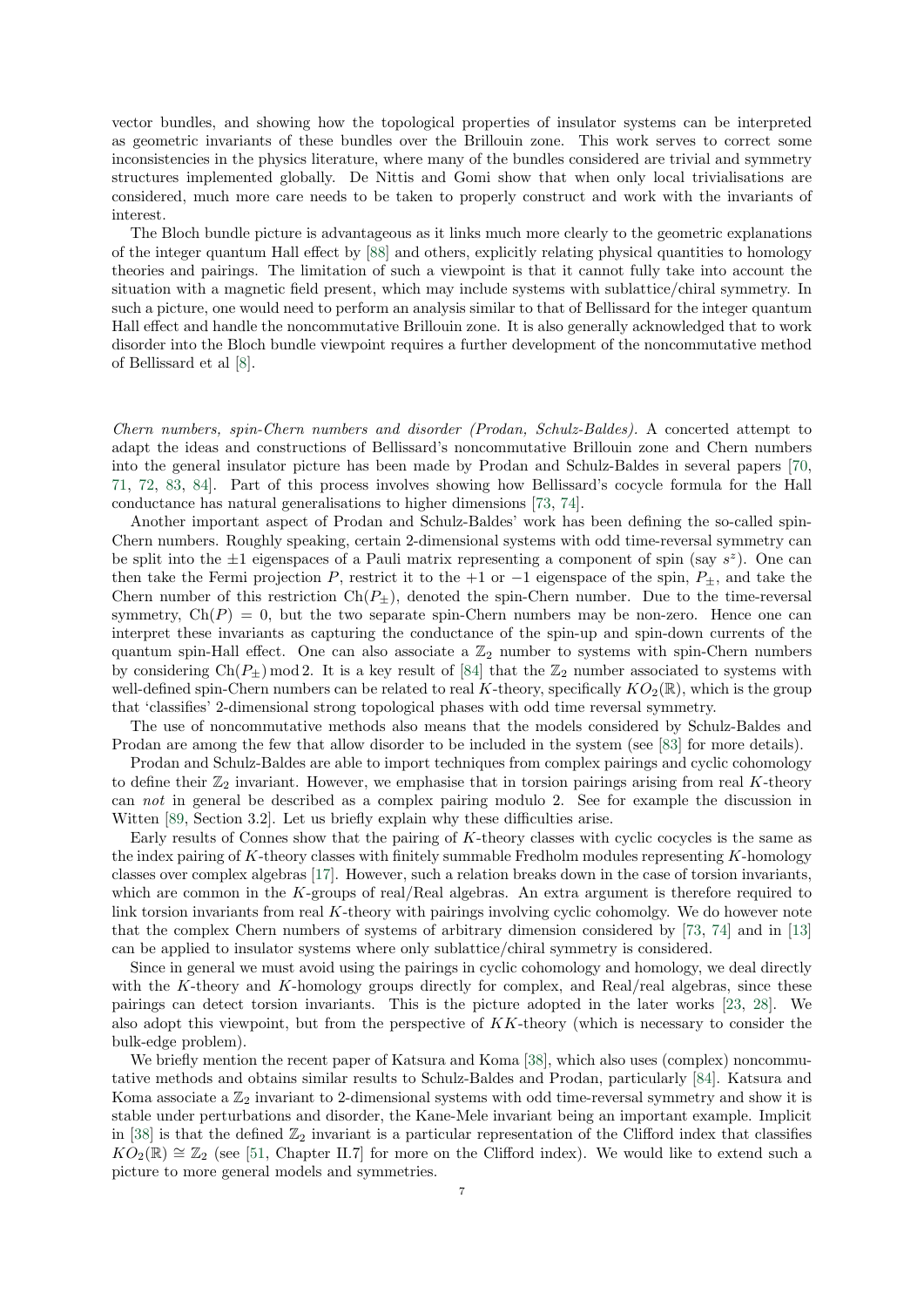Symmetry groups and equivariant K-theory (Freed-Moore, Thiang). So far our various symmetries have been considered on a case by case basis with no unifying theory linking systems together as Kitaev outlined. Such a theory in the commutative setting was developed by Freed and Moore [\[25\]](#page-31-5), and then generalised to possibly noncommutative algebras by Thiang [\[86\]](#page-32-2).

The paper by Freed and Moore is very long and detailed so we will only give the most basic of summaries. The symmetries of interest to us (time-reversal, charge-conjugation and sublattice) are put together in a symmetry group G. Then, symmetry compatible Hamiltonians correspond to projective unitary/anti-unitary representations of  $G$  (or a subgroup thereof). Using the Bloch-bundle viewpoint to derive topological invariants of the system under consideration, the quantities of interest can be derived by looking at the equivariant K-theory of subgroups of G. In certain cases, lattice symmetries and the crystallographic group of the lattice of the sample can also be incorporated, giving rise to possibly twisted equivariant K-theory classes and invariants.

The work of Thiang showed how Freed-Moore's constructions can be carried out in the noncommutative setting. In particular, Thiang links symmetry data to Clifford algebras and constructs a homology theory similar to Karoubi's  $K^{p,q}$ -theory (see [\[34,](#page-31-30) Chapter III]) that encodes these symmetries. Such a construction means that the classification by Kitaev and Ryu et al. (also called the 10-fold way) can be described in a unified framework.

Freed-Moore and Thiang's work allows all the symmetry data to be considered on an equal footing and gives a mathematical argument for Kitaev's classification. The work of Thiang in particular opens the door to further research as it provides a concrete framework to consider disordered systems and impurities. The main limitation is that the theory deals solely with a bulk system and K-theory. The use of K-homology or a system with edge is not considered.

Recent work by Kellendonk also provides a systematic study of symmetry compatible Hamiltonians and algebras with van Daele's formulation of  $K$ -theory [\[39\]](#page-31-7). Using slightly different grading structures to Freed-Moore and Thiang, Kellendonk derives Kitaev's K-theoretic classification for discrete or continuous systems with disorder, and a Hamiltonian with spectral gap. Again, K-homology or systems with boundaries are not considered.

KR-Theory and pairings (Grossmann-Schulz-Baldes). A recurring characteristic of the literature on topological insulators, both physical and mathematical, is that the links to topology are solely discussed via K-theory. However, as shown in Equation [\(2.1\)](#page-5-0), the expression for the Hall conductance is not just a K-theory construction, but a pairing (i.e. Kasparov product) between a K-theory class and a K-homology class coming from a particular spectral triple or Fredholm module. Most literature on topological insulators does not consider this extra K-homological information, though an exception are the papers of Schulz-Baldes and co-authors [\[23,](#page-31-4) [28\]](#page-31-6).

De Nittis, Grossmann and Schulz-Baldes show that a discrete condensed matter system with additional symmetries naturally gives rise to a Real spectral triple in the sense of Connes [\[18,](#page-30-16) [26\]](#page-31-31) and represents a KR-homology class. De Nittis and Schulz-Baldes consider the 2-dimensional case [\[23\]](#page-31-4) and Grossmann-Schulz-Baldes generalise this to arbitrary dimension [\[28\]](#page-31-6). In particular, [\[23,](#page-31-4) [28\]](#page-31-6) show that the Fermi projection of a symmetry compatible Hamiltonian pairs with the Real spectral triple via an index and it is this pairing that gives the various (strong) classification groups of Kitaev, Freed-Moore and Thiang.

De-Nittis, Grossmann and Schulz-Baldes's work provides a useful picture of the bulk-theory of insulators. Working the bulk-edge correspondence into such a framework remains to be done. Equally, the work of Thiang and Grossmann-Schulz-Baldes may be related under the broader framework of KKtheory although we will not do so here.

<span id="page-9-0"></span>2.4. The bulk-edge correspondence. So far our discussion has been focused on how single-particle Hamiltonians with certain symmetries give rise to topological invariants, but the way in which these properties are physically realised is a key aspect of insulator materials. Namely, the observables that are measured in experiment are said to be carried on the edge or boundary of a sample. So on the one hand, we have a Hamiltonian acting on the whole space, often assumed to be translation invariant, which gives topological properties of the material via the Bloch bundles over the Brillouin zone (or a noncommutative analogue of this). On the other hand, there is also a current or similar observable concentrated at the edge of the sample that is said to be 'topologically protected' by the internal symmetries of the Hamiltonian. Loosely speaking, the relationship between the topological properties of the bulk Hamiltonian and edge behaviour is the bulk-edge correspondence of topological insulator materials.

While a mathematical understanding of the bulk-edge correspondence for systems with anti-linear symmetries is still in development, there have been a few important contributions. Firstly there was the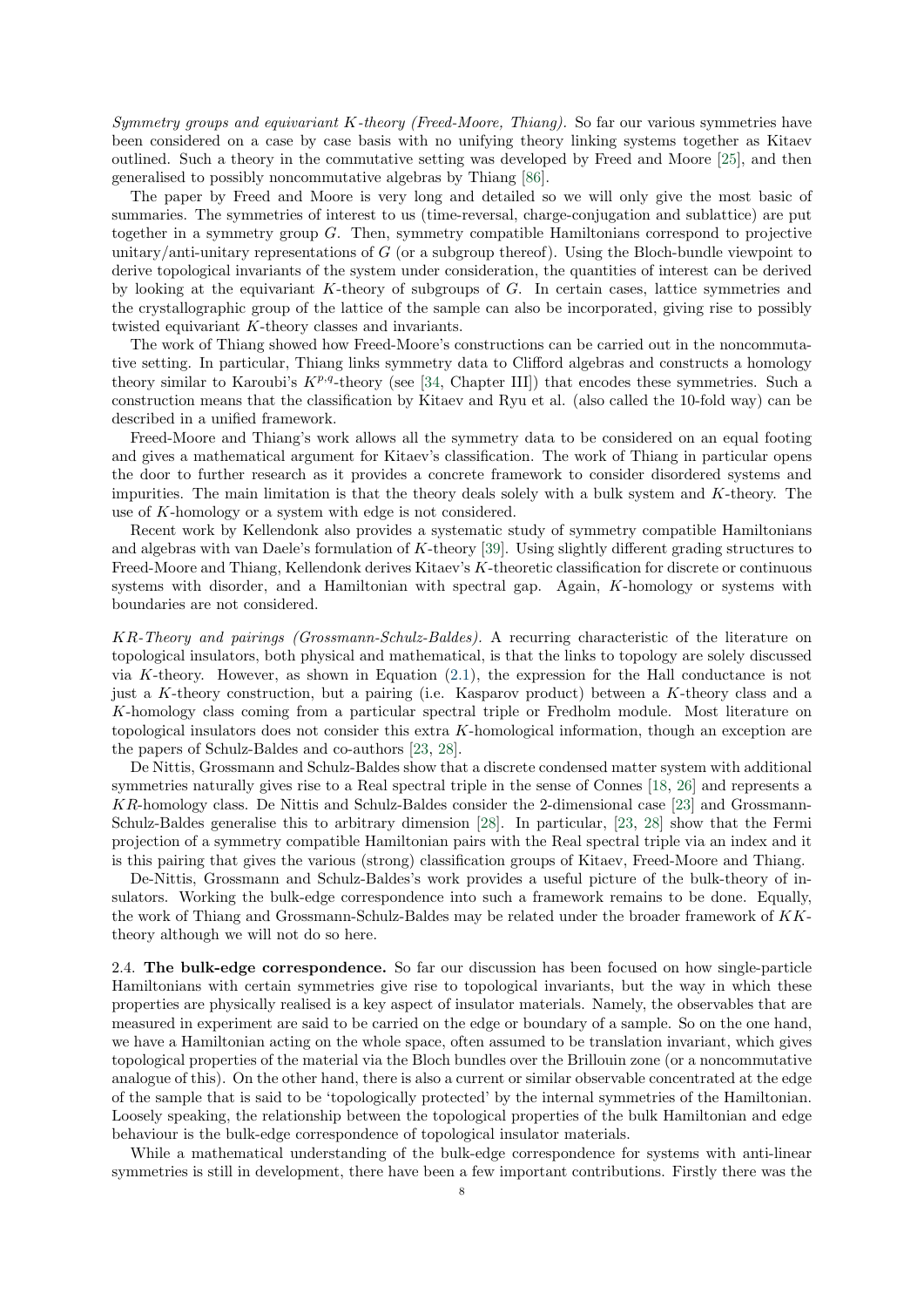work of [\[6,](#page-30-17) [83\]](#page-32-17), who consider 2-dimensional time-reversal invariant systems and prove a bulk-edge correspondence using the spin-Chern perspective and an argument using transfer matrices. A 2-dimensional bulk edge correspondence for systems with time-reversal symmetry is also considered in [\[27\]](#page-31-32). By using more elementary functional analytic techniques, Graf and Porta reproduce the result of [\[6,](#page-30-17) [83\]](#page-32-17) for a broader class of possible Hamiltonians.

These are both useful results and important contributions to the literature, though the link between the bulk-edge picture described in these papers and the K-theoretic classification is very difficult to establish, though the two should be compatible.

Section 7 of [\[54\]](#page-31-20) considers the bulk-edge correspondence in arbitrary dimension. What is difficult to determine is the link between Loring's argument and the work of Grossmann, Schulz-Baldes and Thiang as well as the bulk-edge picture developed by Kellendonk et al.

Papers by Mathai and Thiang establish a K-theoretic bulk-edge correspondence for complex systems and real systems with time-reversal symmetry [\[62,](#page-32-20) [63\]](#page-32-21). These papers use a short-exact sequence to link bulk and edge systems as considered by [\[40,](#page-31-1) [42,](#page-31-0) [44\]](#page-31-2) in the case of the quantum Hall effect. One can then check that the invariants of interest (including torsion invariants for time-reversal symmetric systems) pass from bulk to edge in the Pimsner-Voiculescu sequence in complex or real K-theory. Mathai and Thiang also use real and complex T-duality to show in a variety of examples that when the boundary map in K-theory is T-dualised, the map can be expressed as a conceptually simpler restriction map. In the real case, the Kane-Mele  $\mathbb{Z}_2$  invariant is also identified with the 2nd Stiefel-Whitney class under Tduality. Our work in progress directly computes the K-theoretic boundary map for systems with arbitrary symmetry type by taking the Kasparov product with (unbounded) representatives of the extension class in  $KK$ -theory [\[15\]](#page-30-7).

After the submission of this work, further developments have appeared on the mathematical aspects of the bulk-edge correspondence. In particular we briefly highlight the work of Kubota [\[49\]](#page-31-33) and the book by Prodan and Schulz-Baldes [\[75\]](#page-32-22).

The book by Prodan and Schulz-Baldes is a complete analysis of complex disordered topological insulator systems. This includes bulk invariants, edge invariants, their relation to K-theory as well as their equality for systems with boundary [\[75\]](#page-32-22). The book also shows how the edge pairings can be linked to conductivity tensors and the physical system under consideration. Real and torsion invariants are not considered.

Kubota provides a noncommutative extension of Freed–Moore's work. Hamiltonians compatible with a twisted symmetry group are associated to a class in  $\mathbb{Z}_2$ -graded twisted equivariant K-theory, which is defined using an extension of  $KK$ -theory [\[48\]](#page-31-34). The case of invariants related to the  $CT$ -symmetry group are a simple example. Kubota uses the uniform Roe algebras and relates bulk and edge systems by the boundary map in the coarse Mayer–Vietoris exact sequence in K-theory [\[49\]](#page-31-33). The K-theory of uniform Roe algebras is in general very hard to compute though can be simplified by the coarse Baum–Connes map. The use of coarse geometry allows for systems with impurities or rough edges to be considered.

#### 3. Bulk theory

<span id="page-10-1"></span><span id="page-10-0"></span>3.1. Symmetry types and representations. In our basic setup, we consider a self-adjoint singleparticle Hamiltonian  $H$  acting on a complex Hilbert space  $H$ . We work in the tight-binding approximation so that H will usually take the form  $\ell^2(\mathbb{Z}^d) \otimes \mathbb{C}^N$ , where d captures the dimension we are considering and N encodes any internal degrees of freedom coming from properties such as spin or the structure of our lattice. Our outline of the basic symmetries is quite similar to that discussed in, amongst others, [\[23,](#page-31-4) [28\]](#page-31-6).

We consider the symmetries of our Hamiltonian H. The symmetries of interest to us are time-reversal symmetry, charge-conjugation symmetry (also called particle-hole symmetry) and sublattice symmetry (also called chiral symmetry). Each of these symmetries is given by an involution and we use the notation, T = time-reversal,  $C \equiv$  charge-conjugation and  $S \equiv$  sublattice. These are not independent but generate the CT-symmetry group  $\{1, T, C, CT\} \cong \mathbb{Z}_2 \times \mathbb{Z}_2$ , where  $S = CT = TC$ .

<span id="page-10-2"></span>**Definition 3.1.** A Hamiltonian H acting on a complex Hilbert space  $H$  respects time-reversal and/or charge-conjugation and/or sublattice symmetry if there are complex anti-linear operators  $R_T$  and/or  $R_C$ and/or a complex-linear operator  $R_S$  acting on  $\mathcal H$  such that  $R_T^2, R_C^2, R_S^2 \in \{\pm 1_H\}$  and

<span id="page-10-3"></span>(3.1) 
$$
R_T H R_T^* = H
$$
,  $R_C H R_C^* = -H$ ,  $R_S H R_S^* = -H$ 

In the case of  $R_T$  and  $R_C$ , our Hamiltonian is said to have even (resp. odd) symmetry if  $R^2 = 1$  (resp.  $R^2 = -1$ ).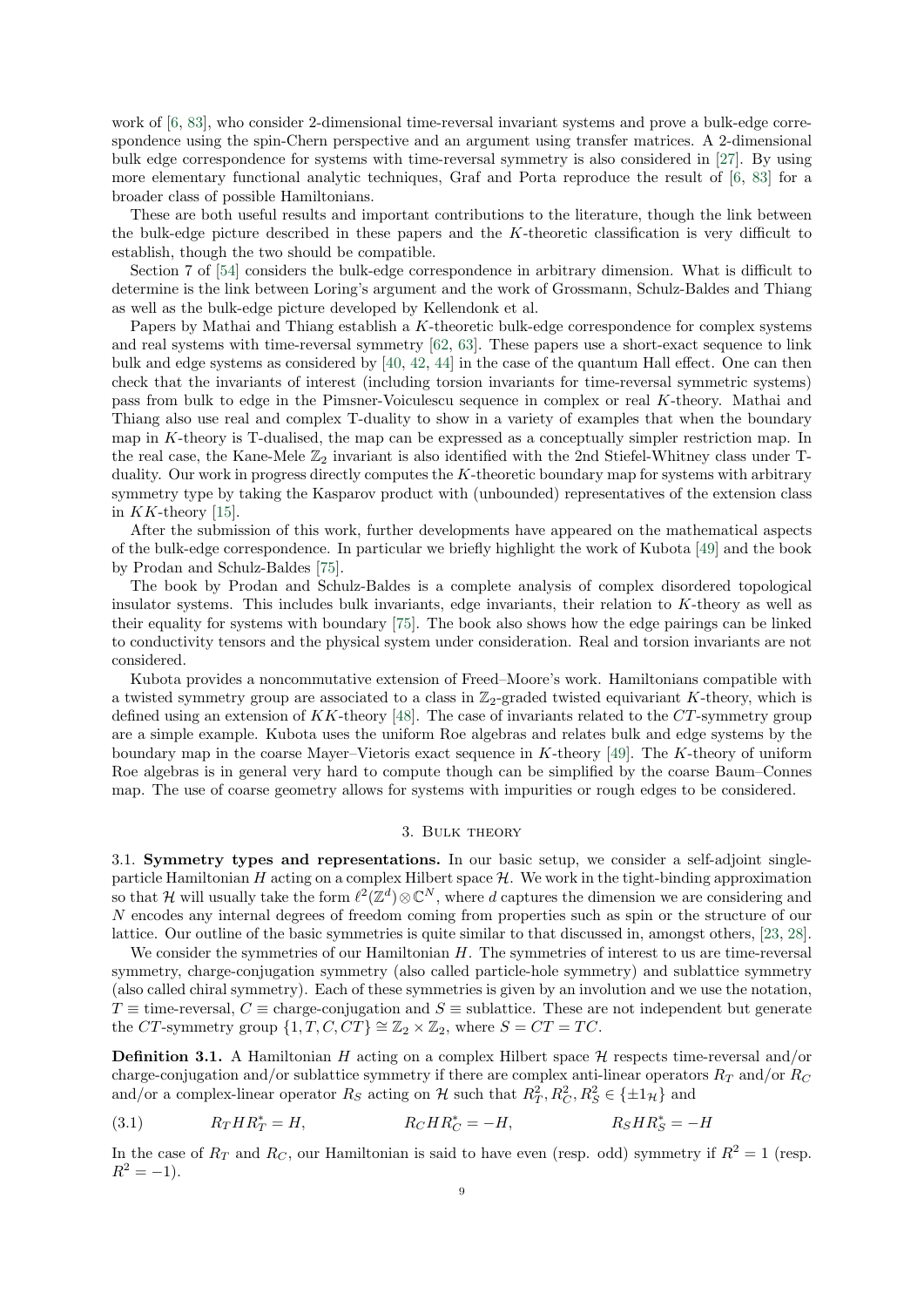Because  $R<sub>S</sub>$  is complex-unitary, the sign of its square is irrelevant (in the same way that the Clifford algebra on one generator  $\mathbb{C}\ell_1$  may have a generator that squares to +1 or −1). We note that a Hamiltonian may only respect a single symmetry. However, if  $H$  is compatible with two symmetries, then by the underlying group structure it is compatible with the third symmetry. We will more explicitly examine the link between symmetry compatible Hamiltonians and group representations in Section [3.2.](#page-12-0)

There is no general form that the symmetry operators  $R_T$ ,  $R_C$  and  $R_S$  are forced to take apart from the properties outlined in Definition [3.1.](#page-10-2) Instead they need to be determined by the properties of the example under consideration. However the conjugate-linear operators  $R<sub>T</sub>$  and  $R<sub>C</sub>$ , as operators acting on a complex Hilbert space, anti-commute with the Real involution given by complex conjugation.

*Example* 3.2 (Anti-linear symmetries via complex conjugation). We consider the Hilbert space  $\ell^2(\mathbb{Z}^d)$  ⊗  $\mathbb{C}^{2N}$  and define the operator

<span id="page-11-0"></span>
$$
R = \begin{pmatrix} 0 & \mathcal{C} \\ \eta \mathcal{C} & 0 \end{pmatrix},
$$

where C is complex conjugation and  $\eta \in \{\pm 1\}$ . At this stage we are not specifying whether R represents the time-reversal or charge-conjugation involution. We note that  $R^2 = \eta \overline{1}_{2N}$  so R can represent an even or odd symmetry depending on the sign of  $\eta$ . Given an operator  $a \in \mathcal{B}[\ell^2(\mathbb{Z}^d) \otimes \mathbb{C}^N]$  we define the operator  $\bar{a} = \mathcal{C}a\mathcal{C}$ . One computes that

(3.2) 
$$
R\begin{pmatrix} a & b \\ c & d \end{pmatrix} R^* = \begin{pmatrix} \overline{d} & \eta \overline{c} \\ \eta \overline{b} & \overline{a} \end{pmatrix}.
$$

Consider the case that R is implementing a time-reversal involution. By Equation  $(3.2)$ , an operator acting on  $\ell^2(\mathbb{Z}^d) \otimes \mathbb{C}^{2N}$  will be time-reversal symmetric if it takes the form  $\begin{pmatrix} a & b \\ -\overline{b} & \overline{c} \end{pmatrix}$  $\eta b \quad \overline{a}$  . Such an operator will also have to be self-adjoint if it is to be a time reversal symmetric Hamiltonian.

Next consider the case that  $R$  is representing the charge-conjugation involution. An operator  $A$  is symmetric under charge-conjugation if  $RAR^* = -A$ , so Equation [\(3.2\)](#page-11-0) tells us that A must be of the form  $\begin{pmatrix} a & b \\ -\overline{b} & \overline{b} \end{pmatrix}$  $-\eta b$   $-\overline{a}$  $\big).$ 

Recall the Dirac-type operator from the spectral triple of the integer quantum Hall effect (Proposition [2.1\)](#page-4-2),  $X = \begin{pmatrix} 0 & X_1 - iX_2 \\ v & i & Y \end{pmatrix}$  $X_1 + iX_2 = 0$ ), where  $X_1, X_2$  act on  $\ell^2(\mathbb{Z}^2)$  as position operators. We see that X is even time-reversal symmetric (that is  $RXR^* = X$  with  $\eta = 1$ ) or has odd charge-conjugation symmetry  $(RXR^* = -X$  with  $\eta = -1$ ) depending on the symmetry that the involution R is representing.

*Example* 3.3 (Symmetries via spatial involution). We start with the space  $\ell^2(\mathbb{Z}^d)$  and define the antilinear operator J such that  $(J\lambda)(x) = \overline{\lambda(-x)}$  for  $\lambda \in \ell^2(\mathbb{Z}^2)$ . We define on  $\mathcal{H} = \ell^2(\mathbb{Z}^d) \otimes \mathbb{C}^{2N}$  the operator

$$
R = \begin{pmatrix} 0 & J \\ \eta J & 0 \end{pmatrix}
$$

with  $R^2 = \eta 1_{2N}$  as before. As a transformation on operators acting on  $\ell^2(\mathbb{Z}^d) \otimes \mathbb{C}^{2N}$ , one computes that

$$
R\begin{pmatrix} a & b \\ c & d \end{pmatrix} R^* = \begin{pmatrix} JdJ & \eta JcJ \\ \eta JbJ & JaJ \end{pmatrix}.
$$

We again consider the case that  $R$  models the time-reversal or particle-hole involution. Operators that are time-reversal invariant under conjugation by  $R = R_T$  have the general form  $\begin{pmatrix} a & b \\ \eta JbJ & JaJ \end{pmatrix}$ , whereas charge-conjugation symmetric operators under  $R = R_C$  are of the form  $\begin{pmatrix} a & b \\ -\eta J bJ & -J aJ \end{pmatrix}$ .

Considering again the integer quantum Hall spectral triple with Dirac-type operator  $X$ , we first note that  $JX_kJ = -X_k$  and  $J(\pm iX_k)J = \pm iX_k$  for the position operators  $X_k$ ,  $k = 1, 2$ . Therefore we have that

$$
R\begin{pmatrix} 0 & X_1 - iX_2 \ X_1 + iX_2 & 0 \end{pmatrix} R^* = \begin{pmatrix} 0 & \eta(-X_1 + iX_2) \\ \eta(-X_1 - iX_2) & 0 \end{pmatrix}.
$$

This implies that X now has odd time reversal symmetry and even charge-conjugation symmetry.

Remark 3.4 (Time-reversal and charge-conjugation as 0-dimensional phenomena). The example of the integer quantum Hall Dirac-type operator shows that changing how we represent the involutions  $R_T$  and  $R<sub>C</sub>$  may change whether an operator has a particular symmetry type. This indicates that the spatial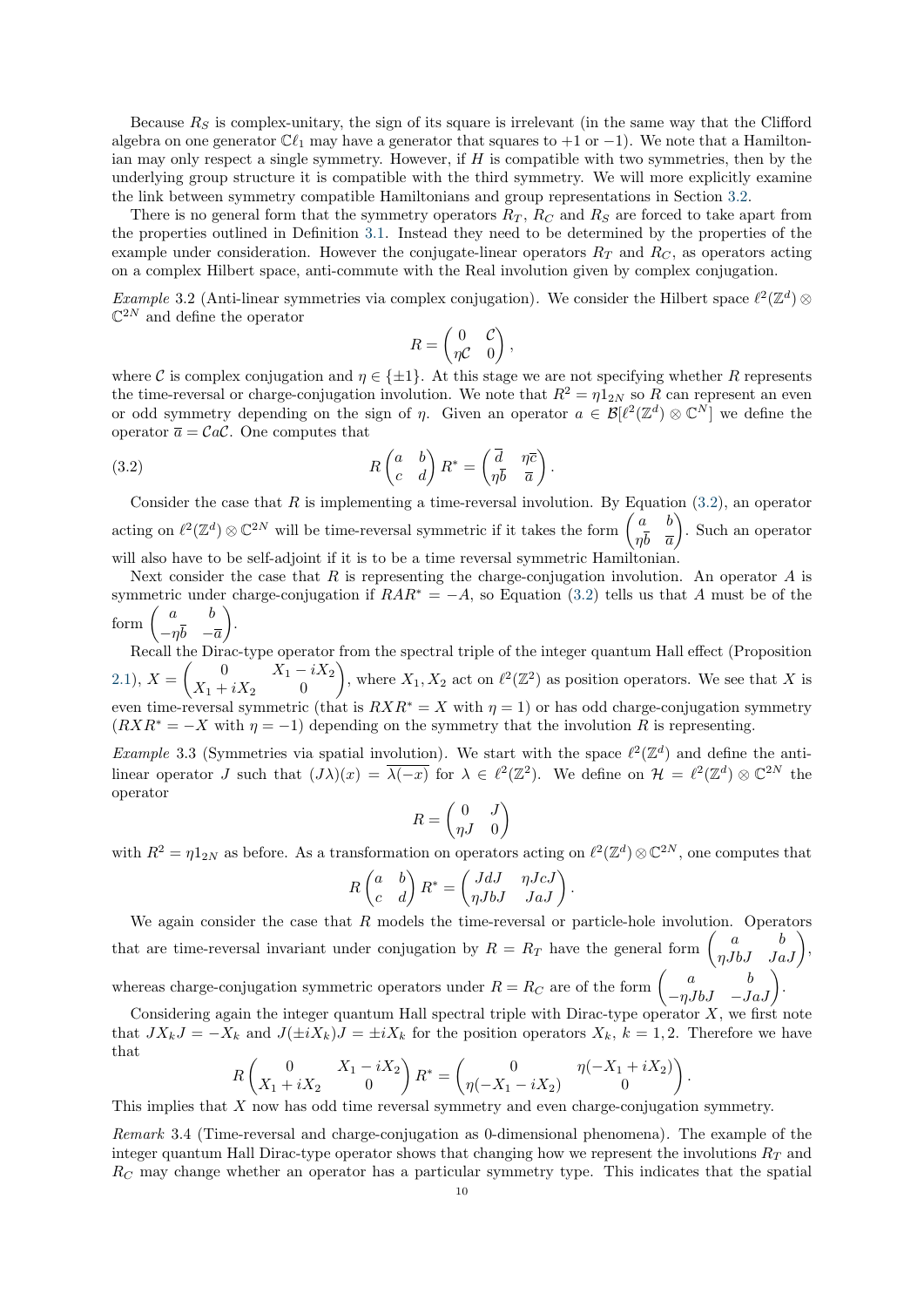involution is bringing extra data into our system (namely, that we have a  $d$ -dimensional sample with  $d > 0$ . By comparison, time-reversal and charge-conjugation involutions can exist in 0-dimensional samples and do not need the extra information that spatial involution does. We emphasise that systems with anti-linear symmetries defined using spatial involution are topologically inequivalent to systems with anti-linear symmetries defined from complex conjugation (see [\[61\]](#page-32-23) for more detail on the inequivalence of symmetry types).

Example 3.5 (Chiral symmetry). In most examples in the literature, the chiral/sublattice symmetry involution is represented by the matrix  $R_S = \begin{pmatrix} 1_N & 0 \\ 0 & 1 \end{pmatrix}$  $0 \t -1_N$ on  $\ell^2(\mathbb{Z}^d) \otimes \mathbb{C}^{2N}$ , so a self-adjoint Hamiltonian H is chiral symmetric if  $H = \begin{pmatrix} 0 & h \\ h & h \end{pmatrix}$  $h^*$  0  $\big).$ 

An important observation is that if H obeys a particular symmetry and the Fermi level  $\mu$  is in a gap of the spectrum of H (we can assume without loss of generality that  $\mu = 0$ ), then the 'spectrally flattened' Hamiltonian sgn $(H) = H|H|^{-1}$  also obeys this symmetry.

<span id="page-12-0"></span>3.2. Symmetries, group actions and Clifford algebras. We have briefly explained the symmetries that arise in our insulator systems but we would like a more structural understanding of how these symmetries fit into a unifying picture. Here the recent work of Thiang as developed in [\[86,](#page-32-2) [87,](#page-32-24) [61\]](#page-32-23), and based on [\[25\]](#page-31-5), is applicable. One of the key insights in [\[25,](#page-31-5) [86\]](#page-32-2) is to see that a symmetry compatible Hamiltonian with a spectral gap  $H$  can be expressed as a graded projective unitary/anti-unitary representation of the finite symmetry group  $G \subset \{1, T, C, CT\} \cong \mathbb{Z}_2 \times \mathbb{Z}_2$ .

**Definition 3.6.** Let G be a finite group with  $\theta_g$  a map on H for every  $g \in G$  and  $\varphi : G \to \{\pm 1\}$  a homomorphism. The triple  $(G, \varphi, \sigma)$  is a projective unitary/anti-unitary (PUA) representation if  $\theta_g$  is unitary (resp. anti-unitary) and  $\varphi(g) = 1$  (resp. -1) and  $\theta_{g_1} \theta_{g_2} = \sigma(g_1, g_2) \theta_{g_1 g_2}$  with  $\sigma : G \times G \to \mathbb{T}$  a 2-cocycle satisfying

<span id="page-12-1"></span>
$$
\sigma(g_1, g_2)\sigma(g_1g_2, g_3) = \sigma(g_2, g_3)^{g_1}\sigma(g_1, g_2g_3), \quad g_1, g_2, g_3 \in G,
$$

where for  $z \in \mathbb{T}$ ,  $z^g = z$  if  $\varphi(g) = 1$  and  $z^g = \overline{z}$  if  $\varphi(g) = -1$ .

We can now re-formulate the definition of a symmetry compatible Hamiltonian in terms of group representations.

<span id="page-12-2"></span>**Definition 3.7.** Given a projective unitary/anti-unitary representation  $(G, \varphi, \sigma)$  and a gapped selfadjoint Hamiltonian H acting on a complex Hilbert space  $\mathcal{H}$ , we say that H is compatible with G if there is a (continuous) homomorphism  $c: G \to {\pm 1}$  such that

(3.3) 
$$
\theta_g H = c(g) H \theta_g \quad \text{for all } g \in G.
$$

Remark 3.8. Under our assumptions  $0 \notin \sigma(H)$ , so we can deform a symmetry-compatible H to its phase  $H|H|^{-1} = sgn(H)$  without changing Equation [\(3.3\)](#page-12-1). This means that  $\Gamma = sgn(H)$  is acting as a grading of our PUA representation. Therefore, we say that a symmetry compatible Hamiltonian on  $\mathcal{H}$ is precisely realised as a graded PUA representation  $(G, c, \varphi, \sigma)$  on H with grading  $\Gamma = \text{sgn}(H)$ . The map  $\varphi$  determines if the symmetry involution  $\theta_g$  is represented unitarily or anti-unitarily and the map c determines if the involution has even or odd grading. We emphasise that the grading of a symmetry involution  $\theta_q$  as even or odd is different from whether the symmetry is denoted even or odd, which comes from whether  $\theta_g^2 = 1$  or  $-1$  respectively.

Our definition of a symmetry compatible Hamiltonian may apply to any finite group  $G$ , though we are interested in a subgroup G of the CT-symmetry group  $\{1, C, T, CT\} \cong \mathbb{Z}_2 \times \mathbb{Z}_2$ . Equation [\(3.1\)](#page-10-3) and the surrounding discussion tells us that a symmetry compatible Hamiltonian H can be expressed as a PUA representation of a subgroup G of the symmetry group  $\{1, C, T, S = CT\}$  on the Hilbert space  $\mathcal{H} = \ell^2(\mathbb{Z}^d) \otimes \mathbb{C}^N$  with  $\theta_g = R_g$ ,  $\Gamma = \text{sgn}(H)$  and

$$
(\varphi, c)(T) = (-1, 1), \qquad (\varphi, c)(C) = (-1, -1), \qquad (\varphi, c)(S) = (1, -1).
$$

Representations of G are in 1-1 correspondence with representations of the real or complex group  $C^*$ -algebra  $C^*(G)$ . From the perspective of Kasparov theory we would like to link the algebra  $C^*(G)$ with real or complex Clifford algebras as such algebras play a fundamental role in KK-theory.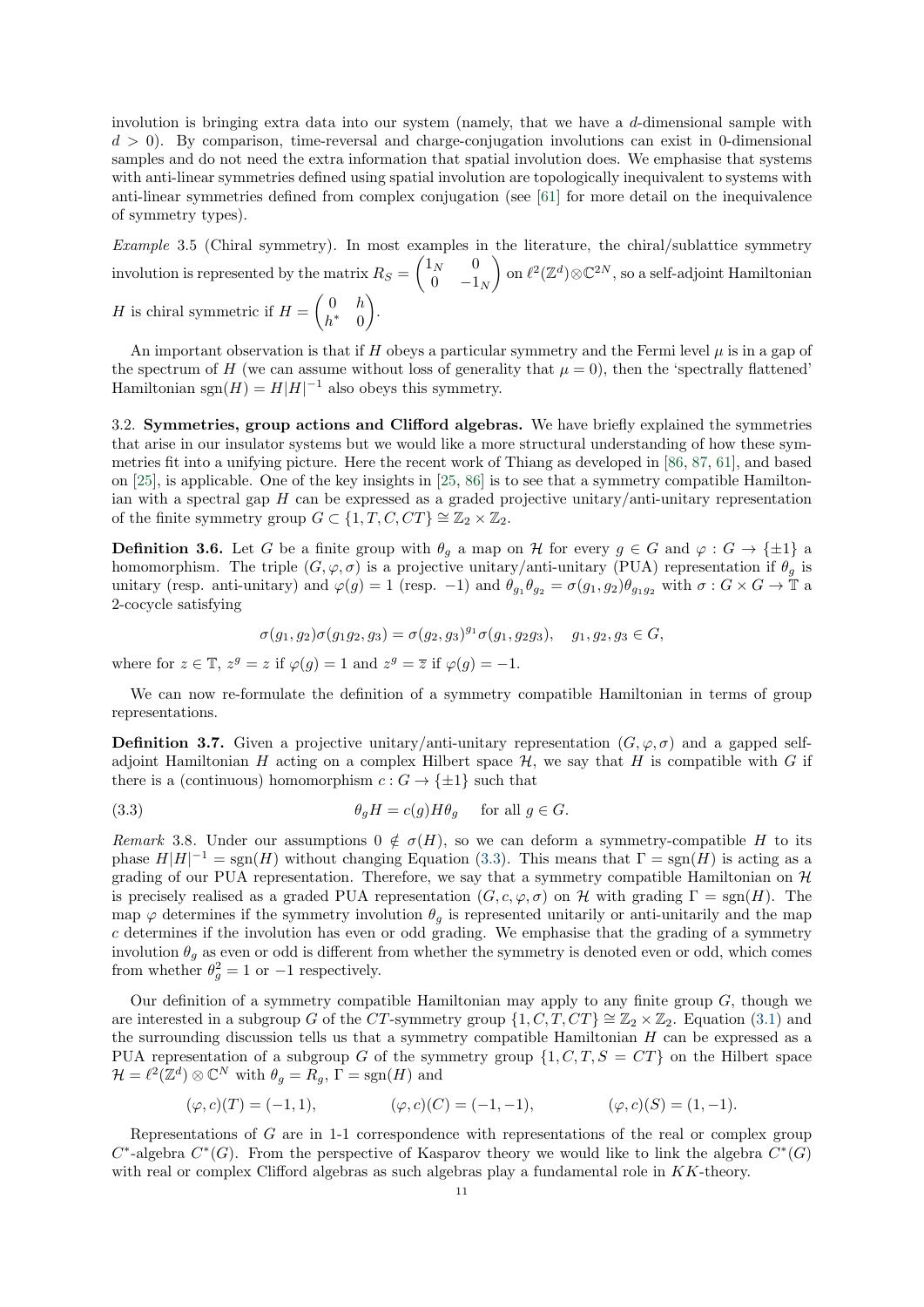| Symmetry                   | $R_C^2$ | $R_T^2$ | Graded Clifford<br>representation (up to                                                                                                         |
|----------------------------|---------|---------|--------------------------------------------------------------------------------------------------------------------------------------------------|
| generators                 |         |         | stable isomorphism)                                                                                                                              |
| T                          |         | $+1$    | $C\ell_{0,0}$                                                                                                                                    |
| C, T                       | $+1$    |         |                                                                                                                                                  |
| $\overline{C}$             | $+1$    |         |                                                                                                                                                  |
| C, T                       | $+1$    |         |                                                                                                                                                  |
| T                          |         |         |                                                                                                                                                  |
| C, T                       |         |         |                                                                                                                                                  |
| $\overline{C}$             |         |         |                                                                                                                                                  |
| C,T                        |         |         | +1 $C\ell_{1,0}$<br>+1 $C\ell_{1,0}$<br>$C\ell_{2,0}$<br>-1 $C\ell_{3,0}$<br>$C\ell_{4,0}$<br>$C\ell_{5,0}$<br>$C\ell_{6,0}$<br>+1 $C\ell_{7,0}$ |
| $\frac{\overline{N/A}}{S}$ |         |         | $\mathbb{C}\ell_0$                                                                                                                               |
|                            |         |         |                                                                                                                                                  |

<span id="page-13-0"></span>Table 1. Symmetry types and their corresponding graded Clifford representations [\[86,](#page-32-2) Table 1].

<span id="page-13-1"></span>**Proposition 3.9** ([\[25\]](#page-31-5), Appendix B; [\[86\]](#page-32-2), Section 6). Let G be a subgroup of the symmetry group  $\{1, T, C, S = CT\}$  with  $G \neq \{1, S\}$ . If a Hamiltonian H acting on H is compatible with G, then there is a graded representation of a real Clifford algebra on H (or  $\mathcal{H} \oplus \mathcal{H}$ ). If  $G = \{1, S\}$ , then there is a graded complex Clifford representation. The representations are summarised in Table [1](#page-13-0) up to stable isomorphism.

The natural grading of real Clifford algebras gives all generators of the Clifford algebra odd degree. Therefore all generators of a Clifford representation must be odd with respect to the grading  $\Gamma = \text{sgn}(H)$ .

Proof. The proof proceeds on a case by case basis. We first use [\[86,](#page-32-2) Proposition 6.2] to 'normalise' the twist  $\sigma$  of the PUA representation so that the operators  $R_C$  and  $R_T$  commute and  $R_C R_T = R_{CT}$ . For the full symmetry group  $G = \{1, C, T, CT\}$ , we use the operators  $R_g$  for  $g \in G$  and consider the real algebra generated by  $\{R_C, iR_C, iR_C R_T\}$ . One checks that these generators have odd grading under Γ, mutually anti-commute and are self-adjoint (resp. skew-adoint) if they square to +1 (resp. −1). Therefore the real algebra generated by  $\{R_C, iR_C, iR_{CT}\}\$ is precisely a graded representation of a particular real Clifford algebra  $C\ell_{r,s}$  with grading  $\Gamma = \text{sgn}(H)$  (our notation for Clifford algebras is explained in Appendix [A\)](#page-27-0).

Next, we consider the subgroup  $\{1, C\}$ , to which we assign the real algebra generated by  $\{R_C, iR_C\}$ and graded by  $sgn(H)$ .

Representations of the subgroup  $\{1, S\}$  give rise to a representation generated by  $R_S$  with grading sgn(H). Because  $R_S$  acts complex-linearly, we may consider the complex span of  $R_S$  as acting on H. Hence the representation generated by  $R_S$  is a graded representation of  $\mathbb{C}\ell_1$ .

The case of the subgroup  $\{1, T\}$  is a little different as  $R_T$  commutes with sgn(H). For the case that  $R_T^2 = 1$ ,  $R_T$  defines a Real structure on the Hilbert space and gives no additional Clifford generators. If  $R_T^2 = -1$ , then  $R_T$  defines a quaternionic structure on H under the identification  $\{i, j, k\} \sim \{i, R_T, iR_T\}$ . There is an equivalence between a graded quaternionic vector space and a graded action of  $Cl_{4,0}$  on  $H\oplus H$ . Specifically, we take  $\mathcal{H} \oplus \mathcal{H}$  and the real span of the Clifford generators

$$
\left\{ \begin{pmatrix} 0 & 1 \\ 1 & 0 \end{pmatrix}, \begin{pmatrix} 0 & -i \\ i & 0 \end{pmatrix}, \begin{pmatrix} 0 & -R_T \\ R_T & 0 \end{pmatrix}, \begin{pmatrix} 0 & -iR_T \\ iR_T & 0 \end{pmatrix} \right\}, \quad \Gamma = \begin{pmatrix} \text{sgn}(H) & 0 \\ 0 & -\text{sgn}(H) \end{pmatrix}.
$$

Therefore, the subgroup  $\{1, T\}$  gives rise to a graded representation of  $C\ell_{0,0}$  or  $C\ell_{4,0}$ .

Corollary 3.10. Let G be a subgroup of  $\{1, T, C, CT\}$ . The real or complex twisted group  $C^*$ -algebra  $C^*_\sigma(G)$  is stably isomorphic to  $Cl_{n,0}$  or  $\mathbb{C}\ell_n$ , where  $\sigma$  is the twist from the PUA representation and n is determined by Table [1.](#page-13-0)

*Proof.* Follows from Proposition [3.9.](#page-13-1)

Remark 3.11 (The 10-fold way). A graded PUA representation of  $\{1, T, C, CT\}$  gives rise to the real Clifford generators  $\{R_C, iR_C, iR_{CT}\}$ . These generators represent four different Clifford algebras determined by the sign of  $R_C^2$  and  $R_T^2$ . Similarly, the representations of the subgroup  $\{1, C\}$  give representations for two real Clifford algebras generated by  $\{R_C, iR_C\}$  and vary depending on whether  $R_C^2 = \pm 1$ . Graded representations of  $\{1, S\}$  correspond to the Clifford algebra span<sub>C</sub> $\{R_S\} \cong \mathbb{C}\ell_1$ , which is the same whether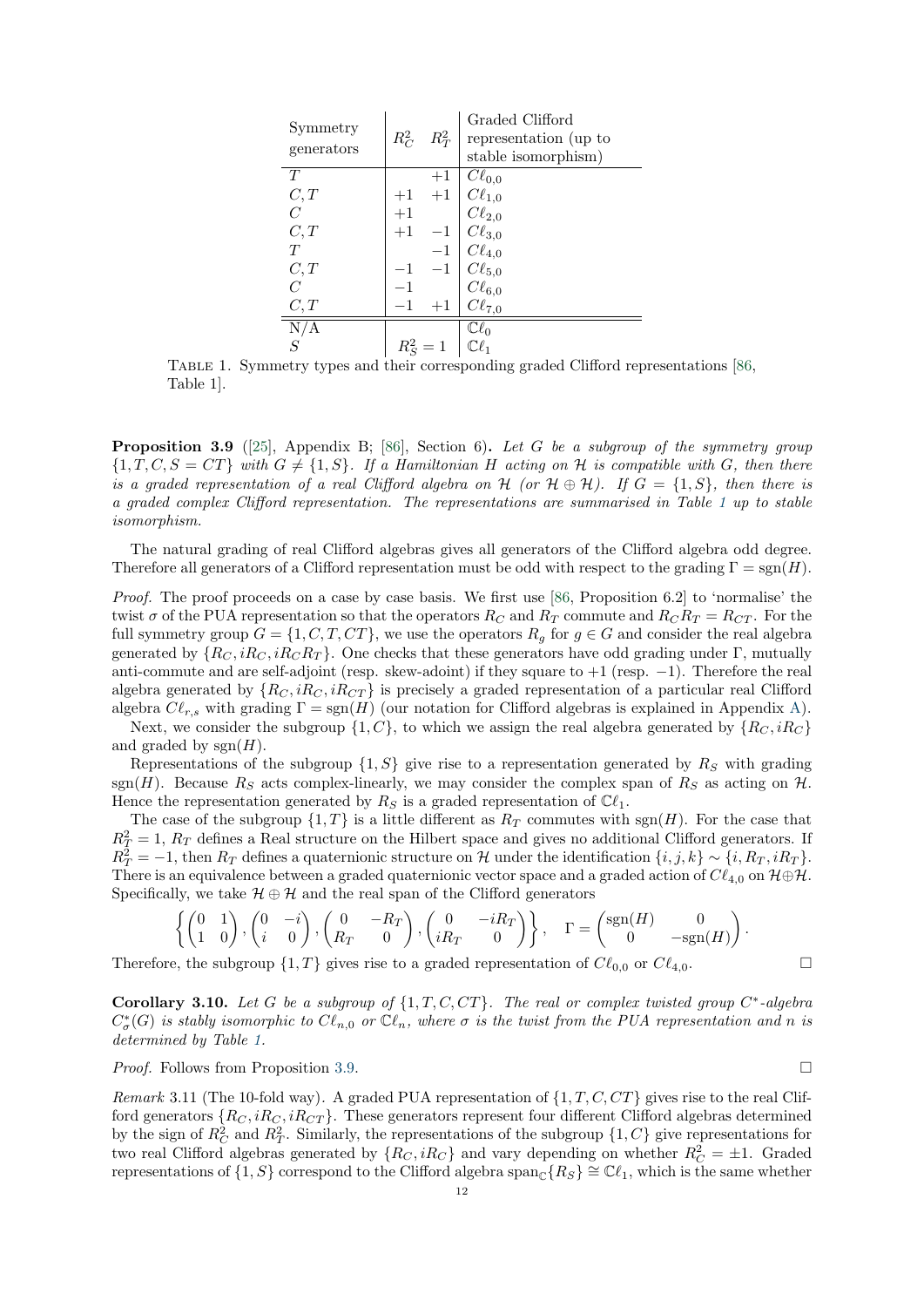$R_S^2 = \pm 1$  (again, these representations come with the grading  $\Gamma = \text{sgn}(H)$ ). A Hamiltonian compatible with the symmetry group  $\{1, T\}$  gives rise to two real Clifford algebras depending on whether  $R_T^2 = \pm 1$ . In total, we have nine possible representations of symmetry subgroups as distinct Clifford algebras and a lack of any symmetry gives us one more possibility. This is the well-known '10-fold way' that arises when we consider symmetries of this kind (see for example [\[81\]](#page-32-1)).

Because we are interested in the link between Clifford representations and KK-theory, we may choose representations up to stable isomorphism, where  $C\ell_{r+1,s+1} \cong C\ell_{r,s} \hat{\otimes} M_2(\mathbb{R})$  for real Clifford algebras and  $\mathbb{C}\ell_{n+2} \cong \mathbb{C}\ell_n \hat{\otimes} M_2(\mathbb{C})$  for complex algebras. We summarise the results in Table [1.](#page-13-0)

We note that in Table [1,](#page-13-0) each symmetry type gives rise to a distinct graded Clifford representation. Therefore (up to stable isomorphism), the process is reversible. That is, given a graded representation of  $C\ell_{n,0}$  or  $\mathbb{C}\ell_n$ , we may think of this representation as encoding the symmetries of a subgroup of the CT-group that are compatible with a gapped Hamiltonian with  $\Gamma = \text{sgn}(H)$ .

<span id="page-14-0"></span>3.3. Internal symmetries and KK-classes. In the previous section, we outlined how symmetrycompatible gapped self-adjoint Hamiltonians give rise to a graded ∗-representation of  $C\ell_{n,0}$  or  $\mathbb{C}\ell_n$  with the number  $n$  determined (up to stable isomorphism) by the symmetries present and whether they are even or odd. Our next task is to relate this characterisation to the K-theory of our observable algebra.

Before we specify our observable algebra, we must first specify the class of of bulk Hamiltonians our method can be adapted to. As observed in the integer quantum Hall example (cf. [\[8,](#page-30-8) [59\]](#page-32-8)), in order to study the geometry and topology of the Brillouin zone, we require an algebra of observables larger than the algebra generated by the Hamiltonian (or its resolvent).

<span id="page-14-1"></span>**Assumption 3.12.** Unless otherwise stated, we will assume the Hamiltonians we consider act on  $\ell^2(\mathbb{Z}^d)$  $\mathbb{C}^N$  and are represented by matrices whose entries are either finite polynomials of (possibly twisted) shift operators or infinite polynomials with Schwartz-class coefficients. The Hamiltonians also have a spectral gap containing the Fermi level.

If H is compatible with the symmetry group  $G$ , a subgroup of  $\{1, T, C, CT\}$ , then we also assume that the symmetry action  $H \mapsto R_g H R_g^*$  extends to an action on the algebra generated by the (twisted) shift operators that generate H.

We note that essentially all tight-binding (discrete) model Hamiltonians without disorder satisfy our criterion. We consider the algebra generated by the shift operators that give rise to H and act on  $\ell^2(\mathbb{Z}^d)$  $\mathbb{C}^N$ . We require that the action of symmetries on the Hamiltonian H extends to the observable algebra (Assumption [3.12\)](#page-14-1) in order to determine symmetry properties of the whole Brillouin zone. Such an assumption is required in the case of abstract representations of the symmetry group  $G \subset \{1, T, C, CT\}$ , though is easily satisfied in the common representations that arise in examples (e.g. symmetry involutions defined by complex conjugation or spatial involution).

Because we are starting with operators on a complex Hilbert space, if there are anti-linear symmetries, our algebra of interest is a real subalgebra of a complex algebra. Specifically, we take the complex  $C^*$ -algebra generated by the shift operators and then the real subalgebra that is invariant under the involution  $a^{\tau} = \mathcal{C} a \mathcal{C}$  with  $\mathcal{C}$  complex conjugation on H. Such a condition requires the shift operators to be untwisted by an external magnetic field. This is unsurprising in the case of a time-reversal symmetric Hamiltonian, which cannot have an external magnetic field. Systems with charge-conjugation symmetry that contain an external magnetic field require a more careful treatment of the algebras of interest. In the interest of brevity, we will avoid this issue and instead assume that if there are anti-linear symmetries present, the magnetic flux vanishes. See [\[39\]](#page-31-7) for more detail on such problems.

In the case that  $G = \{1, T, C, CT\}$ ,  $\{1, T\}$  or  $\{1, C\}$ , we take our bulk algebra to be the subalgebra of the matrix algebra of shift operators that generate H. Namely, we denote  $A \subset M_N(C^*(\mathbb{Z}^d))$  with  $C^*(\mathbb{Z}^d) \cong C^*(S_1,\ldots,S_d)$  the real  $C^*$ -algebra generated by shift operators. We note that A acts on both the complex Hilbert space  $\ell^2(\mathbb{Z}^d)\otimes \mathbb{C}^N$  and the real Hilbert space  $\ell^2(\mathbb{Z}^d)\otimes \mathbb{R}^M$ , which will be important when we construct real spectral triples. If  $G \subset \{1, S\}$  our shift operators may be twisted and we denote the complex algebra  $A_{\mathbb{C}} \subset M_N(A^d_{\phi})$  with  $A^d_{\phi}$  the d-dimensional rotation algebra (of course we may also take  $\phi = 0$ ).

We also note that our algebras are modelling systems without disorder. We have started with this basic model for simplicity and to make our constructions as clear as possible. We will comment on some extensions to the case of algebras modelling weak disorder in Section [3.6,](#page-23-0) though delay a full investigation to future work.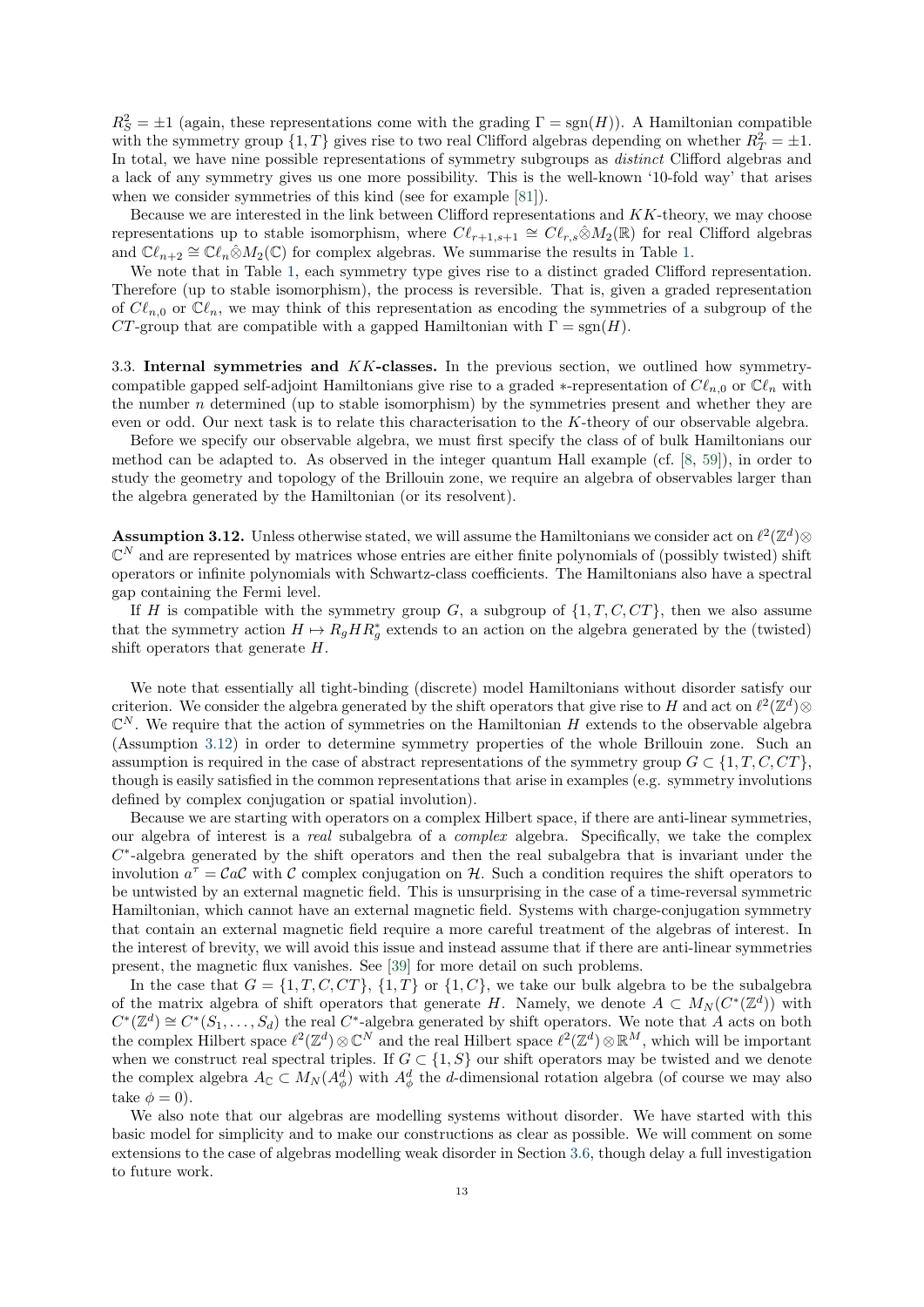3.3.1. The symmetry class. We first construct a Kasparov module, real or complex, which classifies symmetry compatible Hamiltonians by the associated  $C^*$ -algebraic K-theory. We employ the framework of KK-classes as this allows generalisations to other symmetry groups.

Using the action of G on  $A \subset M_N(C^*(\mathbb{Z}^d))$  we can take the crossed product  $A \rtimes G$  (similarly  $A_{\mathbb{C}} \rtimes G$ for complex algebras and  $G = \{1, S\}$ . This is one of the key reasons we require A to be a real algebra. In the case  $g = C$  or T, the automorphism  $\alpha_g(a) = R_g a R_g^*$  is complex anti-linear and so one can not take the crossed product of this automorphism if A is a complex algebra. We can realise this crossed product concretely as

$$
A \rtimes G \cong \overline{\text{span}}_{\mathbb{R}} \left\{ \sum_{g \in G} a_g R_g : a_g \in A \right\} \subset \text{End}_{\mathbb{R}}(\mathcal{H}).
$$

There is a conditional expectation on the crossed-product,  $\Phi: A \rtimes G \to A$  that has the form

$$
\Phi\left(\sum_{g\in G} a_g R_g\right) = a_e \in A.
$$

The next ingredient that we need to obtain a representative of a KKO-class is a bimodule, specifically a right A-module that is also a left  $C<sup>*</sup>(G)$ -module. This module has to be equipped with an A-valued inner product (what this means is explained in Appendix [A\)](#page-27-0), and the next result uses the expectation Φ to construct the required bimodule.

**Proposition 3.13.** Let G be a subgroup of the symmetry group  $\{1, T, C, CT\}$  with G non-trivial and  $G \neq \{1, S\}$ . Then there is a real Hilbert A-module  $E_A$  defined as the completion of  $A \rtimes G$  under the norm derived from the inner product  $(e_1|e_2)_A = \Phi(e_1^*e_2)$  and with right-action given by right-multiplication. If  $G \subset \{1, S\}$  then there is a complex Hilbert  $A_{\mathbb{C}}$ -module given by (the completion of)  $A_{\mathbb{C}} \rtimes G$  via the same inner-product and norm.

*Proof.* That  $\Phi : A \rtimes G \to A$  gives an A-valued inner product is a check of the definition using the positivity, faithfulness and A-bilinearity of  $\Phi$ . To be a Hilbert A module requires  $E_A$  to have a rightmultiplication by A that is compatible with the inner product. What this means is that for  $c \in A$ ,  $(e_1|e_2c)_A = (e_1|e_2)_{AC}$ . Let us now see that in the situation described in the statement of the proposition this property holds,

$$
\left(\sum_{g \in G} a_g R_g \middle| \sum_{h \in G} b_h R_h c \right)_A = \Phi \left(\sum_{g,h \in G} R_g^* a_g^* b_h R_h c \right)
$$

$$
= \Phi \left(\sum_{g,h \in G} R_g^* a_g^* b_h \alpha_h (c) R_h \right)
$$

$$
= \sum_{g,h \in G} \delta_{g,h} \alpha_g^{-1} (a_g^* b_h \alpha_h (c)) R_g^* R_h
$$

as  $\Phi$  evaluates at the identity. We then simplify

<span id="page-15-0"></span>
$$
\left(\sum_{g\in G} a_g R_g \middle| \sum_{h\in G} b_h R_h c \right)_A = \sum_{g\in G} \alpha_g^{-1}(a_g^* b_g) c = \left(\sum_{g\in G} a_g R_g \middle| \sum_{h\in G} b_h R_h \right)_A c.
$$

We can complete  $A \rtimes G$  in the norm  $||e_1|| = \Phi(e_1^*e_1)^{1/2}$  defined from this inner product to obtain the real module  $E_A$ . In fact, since G is finite,  $E_A \cong A \rtimes G$  as a linear space. When  $G \subset \{1, S\}$ , the same proof yields a complex module.

We note that elements in the crossed product  $A \rtimes G$  act on the left on  $E_A$  by what are termed adjointable endomorphisms. What this means is that the relation

(3.4) 
$$
(e_1e_2|e_3)_A = \Phi(e_2^*e_1^*e_3) = (e_2|e_1^*e_3)_A
$$

must hold for for any  $e_j \in A \rtimes G, j = 1, 2, 3$ . However in this instance the previous identity is immediate. In particular, this means that a left-action by multiplication by the real  $C^*$ -algebra  $C^*(G) \subset A \rtimes G$  is adjointable. An analogous observation holds for complex algebras and modules if  $G \subset \{1, S\}$ . In the spirit of Proposition [3.9,](#page-13-1) we obtain the following.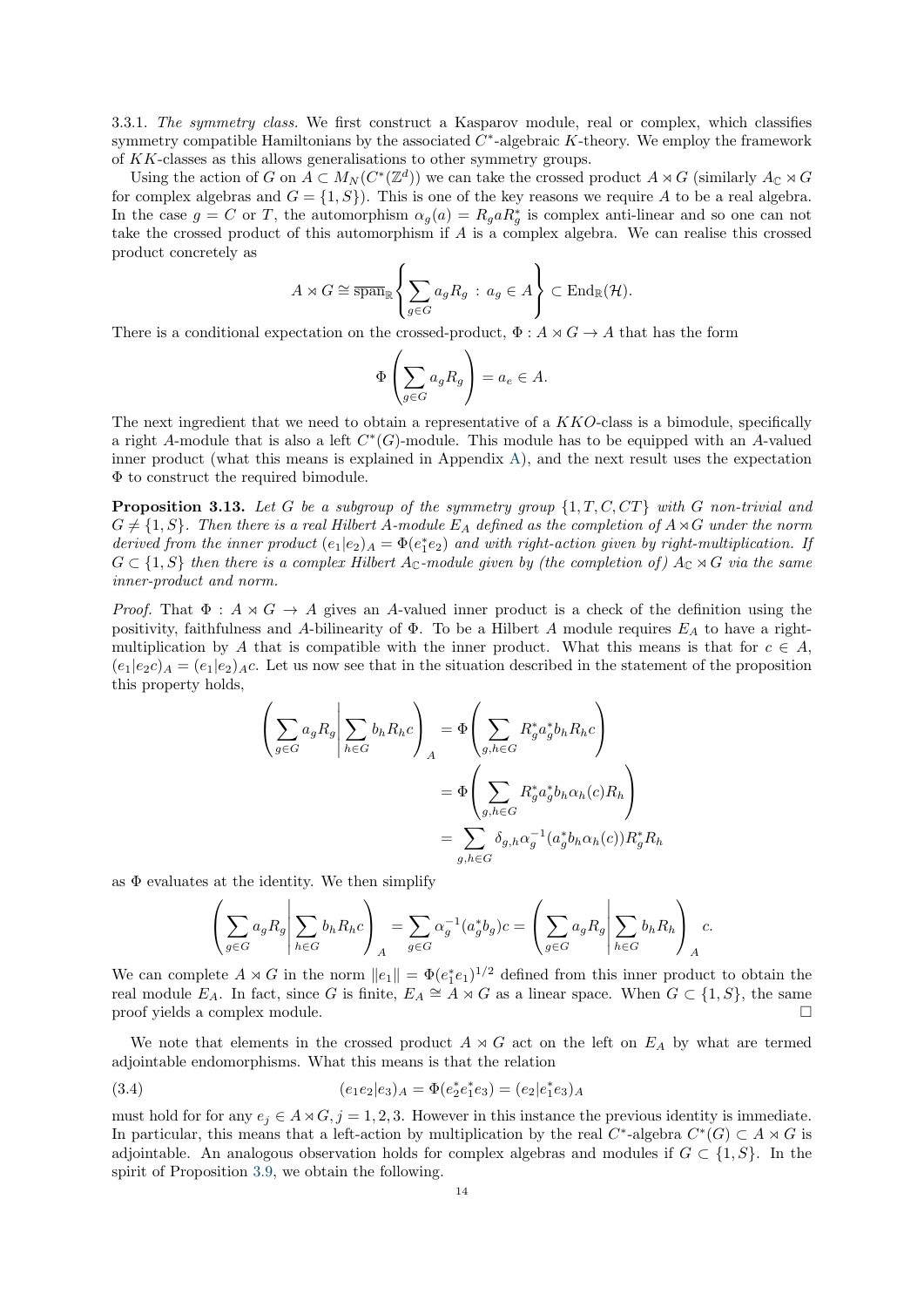<span id="page-16-0"></span>Proposition 3.14. Let H be a Hamiltonian satisfying Assumption [3.12](#page-14-1) that is compatible with a subgroup G of the symmetry group  $\{1, T, C, CT\}$ . If G is non-trivial and  $G \neq \{1, S\}$ , then there is a graded adjointable representation of  $C\ell_{n,0}$  on the  $C^*$ -module  $E_A^{\oplus N}$  with grading determined by  $sgn(H)$ and  $N \in \{2,4\}$ . If  $G \subset \{1, S\}$ , then there is a graded representation of  $\mathbb{C}\ell_n$ , with n determined by Table [1.](#page-13-0)

*Proof.* We first note that left-multiplication by  $R_g$  is adjointable for any  $g \in G$  by Equation [\(3.4\)](#page-15-0). The same argument applies to show that the grading  $sgn(H) \in A$  is an adjointable operator.

From this point our proof is quite similar to the proof of Proposition [3.9](#page-13-1) and is done on a case by case basis. We can once again use [\[86,](#page-32-2) Proposition 6.2] to normalise our symmetry involutions so  $R_T$ commutes with  $R_C$  and  $R_T R_C = R_{CT}$ .

We start with the full group  $G = \{1, T, C, CT\}$  and define a left-action on  $E_A \oplus E_A$  given by leftmultiplication by the real algebra generated by the elements

$$
\left\{ \begin{pmatrix} R_C & 0 \\ 0 & -R_C \end{pmatrix}, \begin{pmatrix} 0 & R_C \\ R_C & 0 \end{pmatrix}, \begin{pmatrix} 0 & -R_{CT} \\ R_{CT} & 0 \end{pmatrix} \right\}, \quad \Gamma = \begin{pmatrix} \text{sgn}(H) & 0 \\ 0 & \text{sgn}(H) \end{pmatrix}.
$$

One readily checks as in Proposition [3.9](#page-13-1) that the generating elements have odd grading and mutually anti-commute. The left-action generated by these elements gives rise to four distinct Clifford algebras depending on whether  $R_T^2 = \pm 1$  and  $R_C^2 = \pm 1$ .

Similarly for the case  $G = \{1, C\}$  we take a left-action generated by

$$
\left\{ \begin{pmatrix} R_C & 0 \\ 0 & -R_C \end{pmatrix}, \begin{pmatrix} 0 & R_C \\ R_C & 0 \end{pmatrix} \right\}, \quad \Gamma = \begin{pmatrix} \text{sgn}(H) & 0 \\ 0 & \text{sgn}(H) \end{pmatrix}.
$$

We obtain an adjointable left-action of either  $C\ell_{2,0}$  or  $C\ell_{0,2}$  depending on whether  $R_C^2 = \pm 1$ .

If  $G = \{1, S\}$  then we take the (complex) left-action generated by  $R_S$  on the complex module  $E_{A_C}$ with grading  $sgn(H)$ . Hence the left-action is a graded representation of  $\mathbb{C}\ell_1$ .

Once again the case of  $G = \{1, T\}$  is slightly more complicated as  $R_T$  is evenly graded. If  $R_T^2 = 1$ , then  $R_T$  implements a Real involution on the module  $E_A$  and gives no additional Clifford representation. If  $R_T^2 = -1$ , then  $R_T$  encodes a quaternionic structure on  $E_A$ . There is an equivalence between graded quaternionic modules and graded real modules with a left  $C\ell_{4,0}$ -action. Specifically, we take  $E_A \oplus E_A$ and consider the real action generated by

$$
\left\{ \begin{pmatrix} 0 & 1 \\ 1 & 0 \end{pmatrix}, \begin{pmatrix} 0 & -i \\ i & 0 \end{pmatrix}, \begin{pmatrix} 0 & -R_T \\ R_T & 0 \end{pmatrix}, \begin{pmatrix} 0 & -iR_T \\ iR_T & 0 \end{pmatrix} \right\}, \quad \Gamma = \begin{pmatrix} \text{sgn}(H) & 0 \\ 0 & -\text{sgn}(H) \end{pmatrix}.
$$

We may also replace i with  $\begin{pmatrix} 0 & -1 \\ 1 & 0 \end{pmatrix}$  and  $iR_T$  with  $\begin{pmatrix} R_T & 0 \\ 0 & -R_T \end{pmatrix}$ 0  $-R_T$  in order to consider the real action on  $E_A^{\oplus 4}$ . In either case we obtain a graded adjointable representation of  $C\ell_{4,0}$ .

<span id="page-16-1"></span>Corollary 3.15. Let H be a Hamiltonian satisfying Assumption [3.12](#page-14-1) that is compatible with a subgroup G of the symmetry group  $\{1, T, C, CT\}$ . Then for G non-trivial and  $G \neq \{1, S\}$  the tuple

$$
\left( C\ell_{n,0},\, E^{\oplus N}_A,\, 0,\Gamma \right)
$$

is a real Kasparov module with the left action and grading given by Proposition [3.14.](#page-16-0) If  $G \subset \{1, S\}$  then the Kasparov module is complex.

*Proof.* Because the Dirac-type operator is 0 and  $E_A^{\oplus N}$  is finite projective, the remaining conditions required to be a Kasparov module are satisfied.

Hence given a symmetry compatible gapped Hamiltonian  $H$ , we obtain a  $KK$ -theory class that encodes the PUA representation of G with respect to the grading  $sgn(H)$ .

The Clifford representations that we construct in Proposition [3.14](#page-16-0) are analogous to the representations in Proposition [3.9](#page-13-1) and therefore are distinct up to stable isomorphism by Table [1.](#page-13-0) Hence, as in the Hilbert space picture, there is a 1-1 correspondence between symmetry compatible Hamiltonians and graded Clifford representations on the real or complex  $C^*$ -module  $E_A^{\oplus N}$  (again, up to stable isomorphism).

Remark 3.16 (Extensions of our method). We note that the construction of the crossed product,  $A \rtimes G$ , and  $C^*$ -module,  $E_A$ , is independent of the finite group under consideration. Indeed, we can extend the results of Proposition [3.14](#page-16-0) to any finite group  $G$  that is compatible with the Hamiltonian  $H$  in the sense of Definition [3.7](#page-12-2) and obtain the Kasparov module  $(C^*(G), E_A, 0, \text{sgn}(H))$ , which will give a class in  $KKO(C^*(G), A)$  or  $KK(C^*(G) \otimes_{\mathbb{R}} \mathbb{C}, A_{\mathbb{C}})$ . One of the key properties of a subgroup G of the CT-symmetry group is that a left-action of  $C^*(G)$  or  $C^*(G) \otimes_{\mathbb{R}} \mathbb{C}$  gives rise to a real or complex Clifford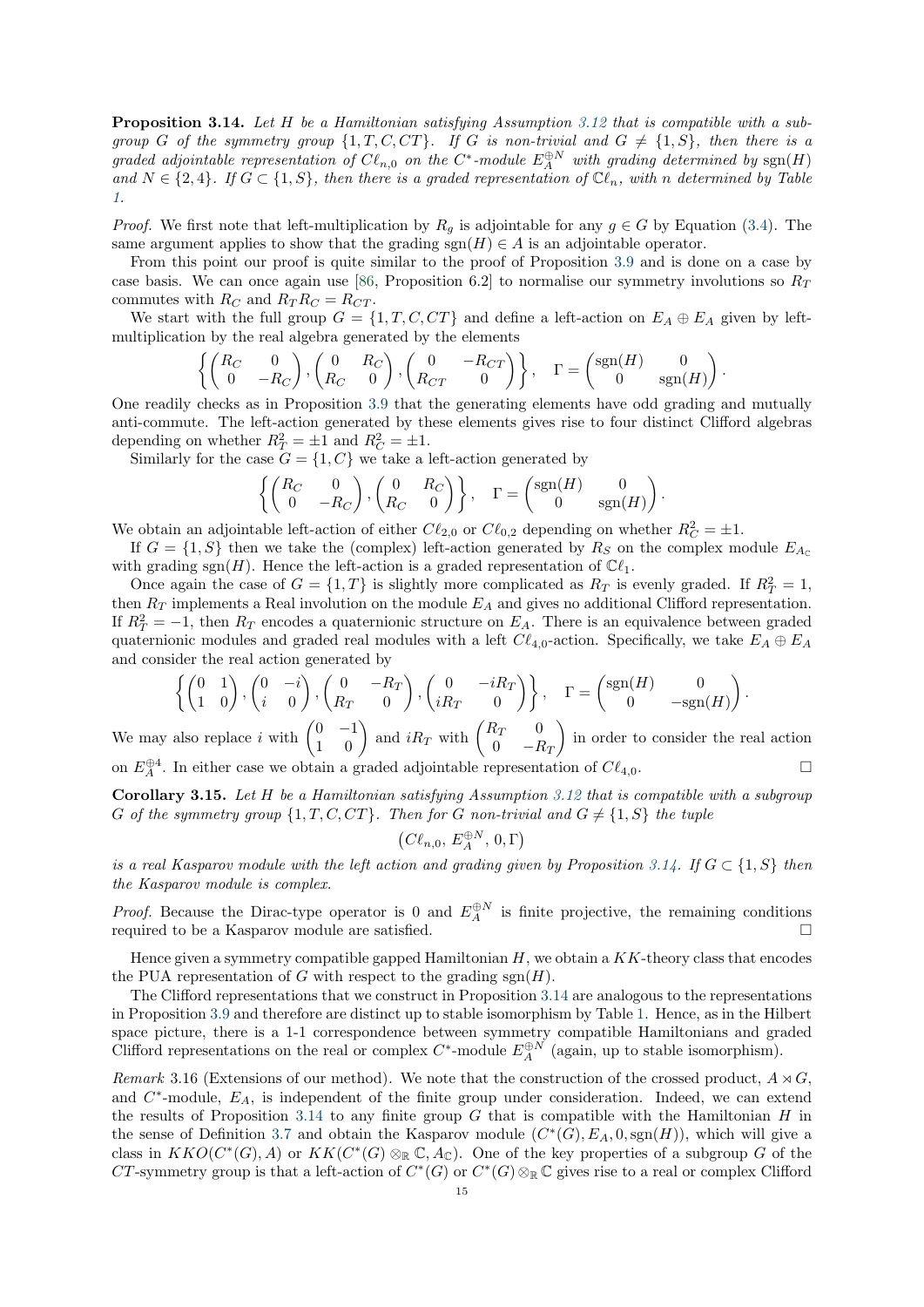action (using matrices as above), which may not hold for an arbitrary finite group  $G$ . We emphasise the flexibility of our method, as it can accommodate symmetry groups that contain spatial involution, for example.

3.3.2. Projective submodules and KK-classes. Proposition [3.14](#page-16-0) gives a graded representation of Clifford algebras on the  $C^*$ -module coming from the crossed product  $A \rtimes G$ . Rather than use the full  $C^*$ -module  $E_A$ , which may be too large, one is often interested in projective submodules  $PE_A$ , where P is some projection with even grading.

In the case of KK-classes coming from gapped Hamiltonians, our obvious choice for a projection is the Fermi projection  $P_{\mu} = \chi_{(-\infty,0]}(H)$ . In the case of only time-reversal symmetry we immediately obtain the following result.

<span id="page-17-0"></span>**Proposition 3.17.** Let H be a gapped Hamiltonian that is compatible with  $G \subset \{1, T\}$ . Then the tuple

$$
(C\ell_{n,0},\,P_{\mu}E_{A}^{\oplus N},\,0,\,\Gamma)
$$

is a Kasparov module with  $N \in \{1,4\}$  $N \in \{1,4\}$  $N \in \{1,4\}$  and n determined by Table 1

*Proof.* The Fermi projection  $P_\mu$  commutes with  $R_T$ . Hence the proof of Corollary [3.15](#page-16-1) carries over.  $\Box$ 

We see that if  $G$  is trivial, then the algebras and modules in Proposition [3.17](#page-17-0) can be complexified to obtain the module  $(\mathbb{C}, P_{\mu}A_A, 0, \Gamma)$  with  $\Gamma$  a grading on A and  $P_{\mu}$  degree 0. If A is trivially graded, then this module is exactly the representative of the Fermi projection  $[P_\mu] \in K_0(A)$  translated into  $KK(\mathbb{C}, A)$ . Hence Proposition [3.17](#page-17-0) can be considered as an extension of the class of the Fermi projection to systems with time reversal symmetry.

Of course we would like an analogue of Proposition [3.17](#page-17-0) for when G contains charge conjugation or sublattice symmetry. This presents us with an issue as

$$
R_C P_\mu R_C^* = 1 - P_\mu, \qquad R_S P_\mu R_S^* = 1 - P_\mu
$$

and so the left-action on  $E_A$  from Proposition [3.14](#page-16-0) will not descend to the projective submodule.

The solution to this issue requires us to consider a different grading on the crossed product  $A \rtimes G$ and is similar to the recent work of Kellendonk [\[39\]](#page-31-7). We assume  $G = \{1, S\}$ ,  $\{1, C\}$  or  $\{1, C, T, CT\}$  and define a grading on  $E_A$  by  $Ad_{R_S}$  or  $Ad_{R_C}$ . The Hamiltonian  $H \in A \rtimes G$  is now odd with respect to this grading and the operators  $R_C$  and  $R_S$  are now even.

Next we consider the new C<sup>\*</sup>-module given by the graded tensor product  $(E \hat{\otimes} C\ell_{0,1})_{A \hat{\otimes} C\ell_{0,1}}$ . The right-action of  $C\ell_{0,1}$  is given by right-multiplication and the product space has inner product

$$
(e_1 \hat{\otimes} \nu_1 \mid e_2 \hat{\otimes} \nu_2)_{A \hat{\otimes} C \ell_{0,1}} = \Phi(e_1^* e_2) \hat{\otimes} \nu_1^* \nu_2.
$$

Inside of  $E\hat{\otimes}C\ell_{0,1}$  is the element  $\tilde{H} = H\hat{\otimes}\rho$ , where  $\rho$  is the odd generator of  $C\ell_{0,1}$  that is skew-adjoint and squares to  $-1$ . Because both H and  $\rho$  are odd,  $\tilde{H}$  is even and by the properties of graded tensor products  $\tilde{H}^* = (H \hat{\otimes} \rho)^* = -H \hat{\otimes} -1 = \tilde{H}$ . Therefore  $\tilde{H}$  is self-adjoint and invertible with inverse  $H^{-1} \hat{\otimes} \rho$ . Thus  $\tilde{P}_{\mu} = \chi_{[0,\infty)}(\tilde{H})$  is an even projection in  $(A \rtimes G) \hat{\otimes} C \ell_{0,1}$  and we have the following result.

<span id="page-17-1"></span>**Proposition 3.18.** Let H be a gapped Hamiltonian compatible with  $G = \{1, C\}$  or  $\{1, C, T, CT\}$ . Then

$$
\left( C\ell_{n,1},\, \tilde{P}_{\mu}(E\hat{\otimes} C\ell_{0,1})^{\oplus 2}_{A\hat{\otimes} C\ell_{0,1}},\, 0,\, \mathrm{Ad}_{R_C}\hat{\otimes} \gamma_{C\ell_{0,1}}\right)
$$

is a real Kasparov module with n given in Table [1.](#page-13-0) If  $G = \{1, S\}$ , then

$$
\left(\mathbb{C}\ell_2,\,\tilde{P}_{\mu}(E\hat{\otimes}\mathbb{C}\ell_1)_{A_{\mathbb{C}}\hat{\otimes}\mathbb{C}\ell_1}^{\oplus2},\,0,\,\mathrm{Ad}_{R_S}\hat{\otimes}\gamma_{\mathbb{C}\ell_1}\right)
$$

is a complex Kasparov module.

*Proof.* We first take the operators  $R_C$  and  $R_S$  to be self-adjoint and commuting by [\[86,](#page-32-2) Proposition 6.2]. Next we consider the operators

 $R_{\mathcal{S}}\hat{\otimes}\rho,$   $R_{\mathcal{S}}\hat{\otimes}\rho,$ 

which are odd, skew-adjoint and square to  $-R_C^2 \hat{\otimes} 1$  and  $-R_S^2 \hat{\otimes} 1$  respectively. Furthermore we check that

$$
(R_C \hat{\otimes} \rho)(H \hat{\otimes} \rho)(-R_C \hat{\otimes} \rho) = (-R_C H \hat{\otimes} (-1))(-R_C \hat{\otimes} \rho)
$$
  
= -R\_C H R\_C \hat{\otimes} \rho = H \hat{\otimes} \rho.

Hence  $R_C \hat{\otimes} \rho$  commutes with  $\tilde{H}$  and so is an adjointable operator on  $\tilde{P}_{\mu}(E \hat{\otimes} C\ell_{0,1})$  (similarly  $R_S \hat{\otimes} \rho$ ).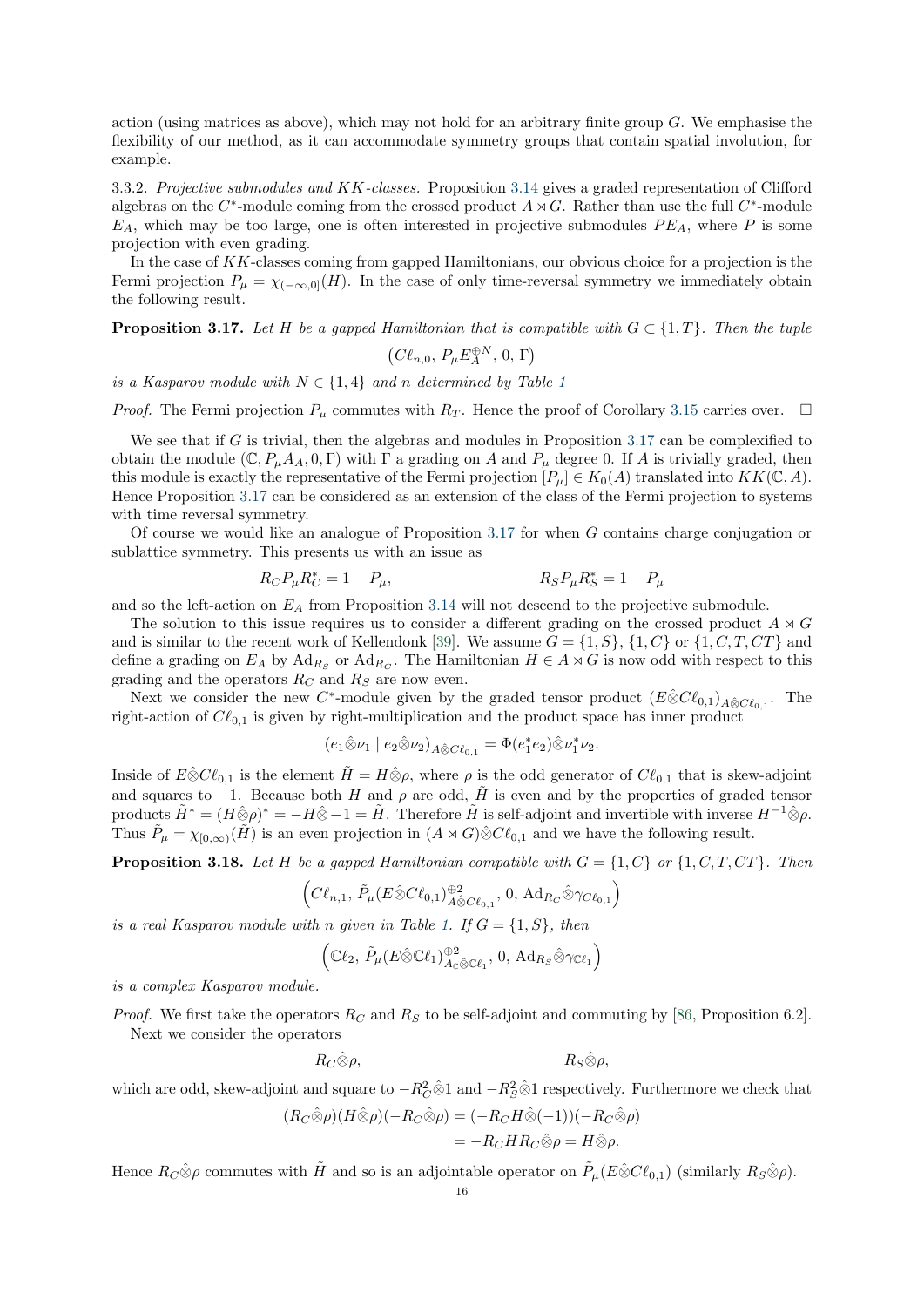For the group  $\{1, C, T, CT\}$  we define the left-action on  $\tilde{P}_{\mu}(E \hat{\otimes} C\ell_{0,1})^{\oplus 2}$  generated by

$$
\left\{\begin{pmatrix} R_{CT}\hat{\otimes}\rho & 0 \\ 0 & -R_{CT}\hat{\otimes}\rho \end{pmatrix}, \begin{pmatrix} 0 & R_C\hat{\otimes}\rho \\ -R_C\hat{\otimes}\rho & 0 \end{pmatrix}, \begin{pmatrix} 0 & -iR_C\hat{\otimes}\rho \\ iR_C\hat{\otimes}\rho & 0 \end{pmatrix}, \begin{pmatrix} 0 & 1\hat{\otimes}\rho \\ 1\hat{\otimes}\rho & 0 \end{pmatrix} \right\}.
$$

A careful check shows that the generators mutually anti-commute and are odd under the grading  $\mathrm{Ad}_{R_C}\hat{\otimes}\gamma_{C\ell_{0,1}}\oplus\mathrm{Ad}_{R_C}\hat{\otimes}\gamma_{C\ell_{0,1}}$ . The matrix with entries  $1\hat{\otimes}\rho$  is a generator of  $C\ell_{0,1}$ . The remaining generators square to  $-R_{CT}^2 \otimes 1_2$ ,  $R_C^2 \otimes 1_2$  and  $R_C^2 \otimes 1_2$  respectively. Thus the left action gives a representation of a real Clifford algebra  $C\ell_{r,s}$  on the projective module with r and s determined by  $R_C^2$  and  $R_{CT}^2$ . As the Dirac-type operator is 0, we obtain a real Kasparov module.

If  $G = \{1, C\}$ , we take the left action generated by

$$
\left\{ \begin{pmatrix} 0 & R_C \hat{\otimes} \rho \\ -R_C \hat{\otimes} \rho & 0 \end{pmatrix}, \begin{pmatrix} 0 & -iR_C \hat{\otimes} \rho \\ iR_C \hat{\otimes} \rho & 0 \end{pmatrix}, \begin{pmatrix} 0 & 1 \hat{\otimes} \rho \\ 1 \hat{\otimes} \rho & 0 \end{pmatrix} \right\}, \Gamma = \begin{pmatrix} \text{Ad}_{R_C} \hat{\otimes} \gamma_{C\ell_{0,1}} & 0 \\ 0 & \text{Ad}_{R_C} \hat{\otimes} \gamma_{C\ell_{0,1}} \end{pmatrix}.
$$

which will give a representation of  $C\ell_{2,1}$  or  $C\ell_{0,3}$ .

Finally for  $G = \{1, S\}$  the operator we take the left action generator by

$$
\left\{ \begin{pmatrix} R_S \hat{\otimes} \rho & 0 \\ 0 & -R_S \hat{\otimes} \rho \end{pmatrix}, \begin{pmatrix} 0 & 1 \hat{\otimes} \rho \\ 1 \hat{\otimes} \rho & 0 \end{pmatrix} \right\}, \qquad \Gamma = \begin{pmatrix} \text{Ad}_{R_S} \hat{\otimes} \gamma_{\mathbb{C}\ell_1} & 0 \\ 0 & \text{Ad}_{R_S} \hat{\otimes} \gamma_{\mathbb{C}\ell_1} \end{pmatrix}
$$
  
 $\iota$  C $\ell_2$ -action on  $\tilde{P}_{\mu}(E \hat{\otimes} C\ell_1)^{\oplus 2}$ .

which gives a  $\mathbb{C}\ell_2$ -action on  $\tilde{P}_\mu(E\hat{\otimes}\mathbb{C}\ell_1)^{\oplus 2}$ 

If A is trivially graded, we can relate the class of the Kasparov modules considered in Propostion [3.18](#page-17-1) to K-theory by the identification

$$
KKO(Cl_{n,0}\hat{\otimes}Cl_{0,1}, A\hat{\otimes}Cl_{0,1}) \cong KKO(Cl_{n,0}\hat{\otimes}Cl_{1,1}, A) \cong KO_n(A),
$$

where we have used stability of  $KKO$  and Proposition [A.12](#page-29-0) (similarly complex K-theory).

We shall denote the class of the projective Kasparov modules constructed in Proposition [3.17](#page-17-0) and [3.18](#page-17-1) in  $KKO(C\ell_{n,0}, A)$  (or in the complex case  $KK(\mathbb{C}\ell_n, A_{\mathbb{C}})$ ) by  $[H^G]$ .

For trivially graded algebras, the class  $[H^G]$  defines a class in either  $KO_n(A)$  or  $K_n(A^d_\phi)$ . Indeed for  $A = M_N(C^*(\mathbb{Z}^d))$ , we have that

$$
KKO(C\ell_{n,0}, M_N(C^*(\mathbb{Z}^d))) \cong KO_n(C^*(\mathbb{Z}^d)) \cong KO^{-n}(\mathbb{T}^d),
$$

where we have used stability and Proposition [A.12.](#page-29-0) Hence we recover Kitaev's classification for models with discrete translation symmetry [\[46\]](#page-31-3), though we note that the noncommutative method allows for more complicated algebras and spaces to be considered. We can use the Pimsner-Voiculescu sequence with trivial action to find that  $KO_n(C^*(\mathbb{Z}^d)) \cong KO_n(C^*(\mathbb{Z}^{d-1})) \oplus KO_{n-1}(C^*(\mathbb{Z}^{d-1}))$  and therefore

$$
KO_n(C^*(\mathbb{Z}^d)) \cong \bigoplus_{k=0}^d {d \choose k} KO_{n-k}(\mathbb{R}),
$$

see [\[69,](#page-32-9) [86\]](#page-32-2).

 $Remark 3.19$  (Anti-linear symmetries and Real  $C^*$ -algebras). We have shown how the symmetries coming from the group  $\{1, T, C, CT\}$  can be linked to real  $C^*$ -algebras and  $KKO$ -theory. One may ask whether we can also study this question from the perspective of Real  $C^*$ -algebras and  $KKR$ -theory. The construction of the crossed product  $A \rtimes G$  where  $\alpha_g(a) = R_g a R_g^*$  will not hold in the Real category if  $G = \{1, T, C, CT\}$  as this will involve two anti-linear automorphisms  $\alpha_C$  and  $\alpha_T$ . However, if we consider the subgroups  $\{1, T\}$  or  $\{1, C\}$  with  $R_T$  or  $R_C$  defining a Real structure on the (complex) Hilbert space H, then  $\alpha_T(a) = R_T a R_T^*$  (or  $\alpha_C(a) = R_C a R_C^*$ ) defines a Real involution  $a \mapsto a^{\tau}$  on the complex algebra  $A \otimes_{\mathbb{R}} \mathbb{C} \subset M_N(C^*(\mathbb{Z}^d) \otimes_{\mathbb{R}} \mathbb{C})$  with  $a^{\tau} = \alpha_h(a)$  for  $h = T$  or C.

We expect similar results to hold in the Real picture provided  $G = \{1, T\}$  or  $\{1, C\}$ . In the interest of brevity, we will leave a proper investigation of the wider links between insulator systems and KKR-theory to another place.

<span id="page-18-0"></span>3.4. Spectral triples and pairings. Our discussion up to this point has centred on the connection of symmetries with KKO-theory, but this is not the end of the story. Recall from Section [2.1](#page-4-1) that one also obtains topological information coming from the geometry of the (possibly noncommutative) Brillouin zone.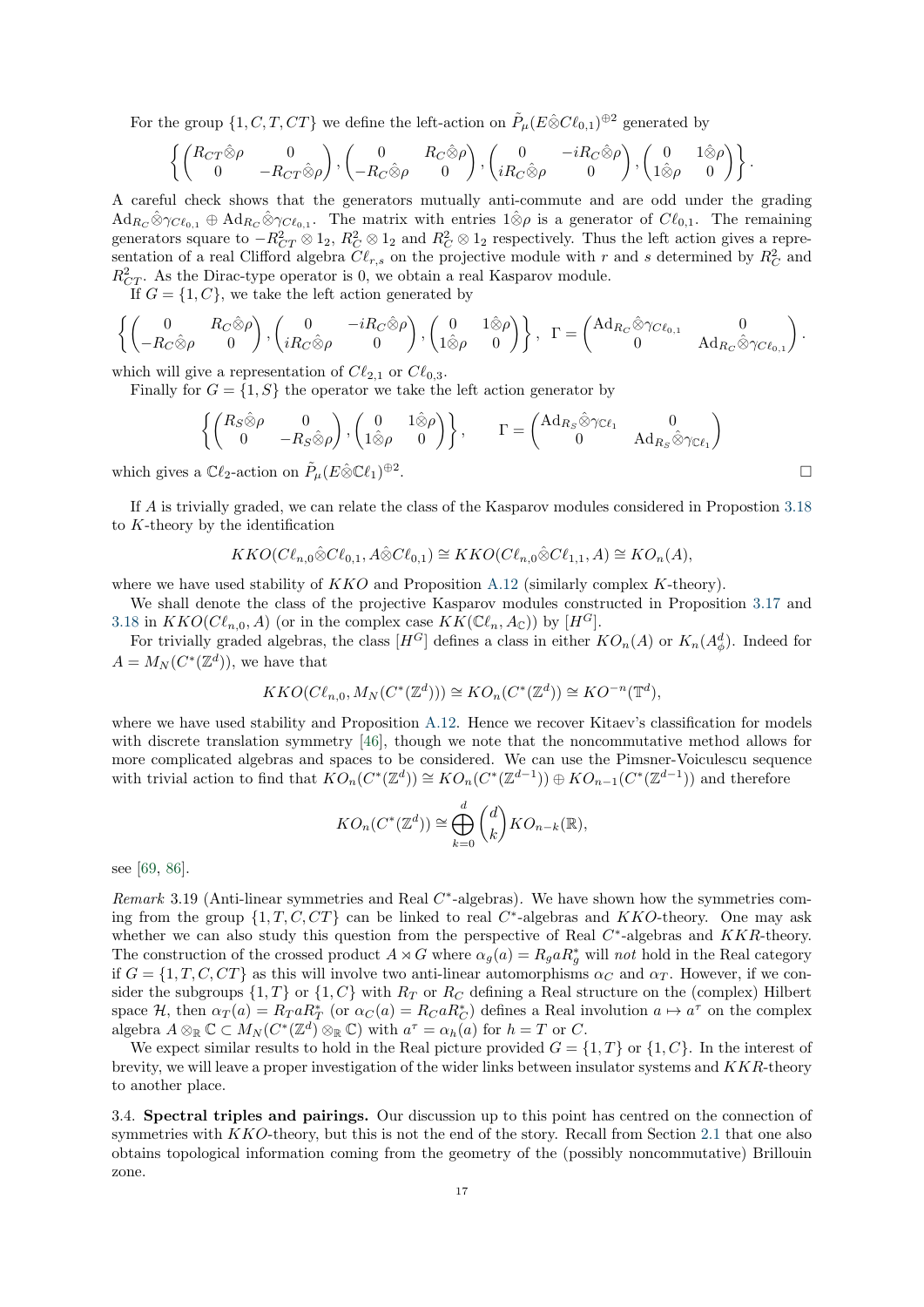For complex discrete systems without disorder, a Hamiltonian  $H$  that satisfies Assumption [3.12](#page-14-1) is contained in  $M_N(A^d_\phi)$ . We can consider a dense ∗-subalgebra  $\mathcal{A}_{\mathbb{C}}$  of finite polynomials of (twisted) shift operators and construct the complex spectral triple

<span id="page-19-1"></span>(3.5) 
$$
\left(\mathcal{A}_{\mathbb{C}}, \ell^2(\mathbb{Z}^d) \otimes \mathbb{C}^N \otimes \mathbb{C}^{\nu}, \sum_{j=1}^d X_j \otimes 1_N \otimes \gamma^j, \gamma = (-i)^{d/2} \gamma^1 \cdots \gamma^d \right),
$$

where the matrices  $\gamma^j$  have the relation  $\gamma^i \gamma^j + \gamma^j \gamma^i = 2\delta_{i,j}$ . In [\[73,](#page-32-5) [74\]](#page-32-6), one obtains 'higher order Chern numbers' by taking the index pairing of this spectral triple with the Fermi projection or some unitary  $u \in \mathcal{A}$ .

For  $d$  even the index pairing is given by the map

 $KK(\mathbb{C}, A_{\mathbb{C}}) \times KK(A_{\mathbb{C}}, \mathbb{C}) \to KK(\mathbb{C}, \mathbb{C}) \cong \mathbb{Z}.$ 

Recall that  $KK(\mathbb{C}, A_{\mathbb{C}})$  is isomorphic to the K-theory of the algebra A while elements of  $KK(A_{\mathbb{C}}, \mathbb{C})$  are represented by spectral triples and the integer constructed by the pairing in this instance is a Fredholm index.

Specialising now to the case in hand we can form a product:

$$
C_d = [P_\mu] \hat{\otimes}_{A^d_\phi} \left[ \left( \mathcal{A}_{\mathbb{C}}, \ell^2(\mathbb{Z}^d) \otimes \mathbb{C}^N \otimes \mathbb{C}^\nu, X = \sum_{j=1}^d X_j \otimes 1_N \otimes \gamma^j, \gamma \right) \right]
$$
  
= Index $(P_\mu X_+ P_\mu)$ ,

where  $X = \begin{pmatrix} 0 & X_{-1} \\ Y & 0 \end{pmatrix}$  $X_{+}$  0 is decomposed by the grading  $\gamma$ . The case of d odd has an analogous formula except that in this instance we are taking a product of  $KK(\mathbb{C}\ell_1, A_{\mathbb{C}})$  with  $KK(A_{\mathbb{C}}, \mathbb{C}\ell_1)$ . Our goal below is to refine this complex index pairing so that it applies to the real picture. This is of course essential when one considers time-reversal and charge-conjugation symmetry.

3.4.1. The bulk spectral triple. Spectral triples over real algebras require representations on real Hilbert spaces. Hence, we take  $A \subset M_N(C^*(\mathbb{Z}^d))$  acting on the bulk Hilbert space  $\mathcal{H}_b$ , which can be  $\ell^2(\mathbb{Z}^d) \otimes \mathbb{R}^N$ or  $\ell^2(\mathbb{Z}^d) \otimes \mathbb{C}^M$ , where  $\mathbb{C} \cong \mathbb{R} \oplus i\mathbb{R}$  is considered as a real space.

If a Hamiltonian H satisfies Assumption [3.12,](#page-14-1) then we take A to be the  $*$ -algebra of finite polynomials of matrices of shift operators (or infinite polynomials with Schwartz-class coefficients) over R. Such an algebra  $A$  is dense in  $A$ . We require a dense subalgebra in order to deal with the commutator condition in spectral triples and also for unbounded Kasparov modules over  $C^*(\mathbb{Z}^d)$ . Using constructions similar to [\[37,](#page-31-35) [53\]](#page-31-36) for the Hodge-de Rham spectral triple, we have the following result.

<span id="page-19-0"></span>**Proposition 3.20.** If a Hamiltonian H satisfies Assumption [3.12](#page-14-1) with  $A \subset M_N(C^*(\mathbb{Z}^d))$ , then

$$
\lambda = \left(\mathcal{A} \hat{\otimes} C\ell_{0,d}, \, \mathcal{H}_b \otimes \bigwedge^* \mathbb{R}^d, \, \mathcal{D} = \sum_{j=1}^d X_j \otimes \gamma^j, \, \gamma_{\bigwedge^* \mathbb{R}^d} \right)
$$

is a real spectral triple, where  $X_j$  is the position operator on  $\ell^2(\mathbb{Z}^d)$  and acts diagonally on  $\mathcal{H}_b$ . The left-action of  $C\ell_{0,d}$  is generated by the operators  $\{\rho^j\}_{j=1}^d$  and the operators  $\{\gamma^j\}_{j=1}^d$  generate  $C\ell_{d,0}$ . The Clifford algebras  $C\ell_{0,d}$  and  $C\ell_{d,0}$  are represented as left and right actions on  $\bigwedge^*\mathbb{R}^d$  respectively by the formulae

<span id="page-19-2"></span>(3.6) 
$$
\rho^{j}(\omega) = e_j \wedge \omega - \iota(e_j)\omega, \qquad \gamma^{j}(\omega) = e_j \wedge \omega + \iota(e_j)\omega,
$$

with  $\omega \in \bigwedge^* \mathbb{R}^d$ ,  $\{e_j\}_{j=1}^d$  the standard basis of  $\mathbb{R}^d$  and  $\iota(v)\omega$  the contraction of  $\omega$  along v. The grading  $\gamma_{\Lambda^*\mathbb{R}^d}$  is given in terms of the isomorphism  $C\ell_{0,d}\hat{\otimes}C\ell_{d,0}\cong \text{End}_{\mathbb{R}}(\Lambda^*\mathbb{R}^d)$ , where  $\gamma_{\Lambda^*\mathbb{R}^d}$  $(-1)^d \rho^1 \cdots \rho^d \hat{\otimes} \gamma^d \cdots \gamma^1.$ 

One can check that  $\rho^j$  and  $\gamma^k$  anti-commute (i.e. they graded-commute). We note that, despite a rightaction by  $C\ell_{d,0}$  on  $\bigwedge^*\mathbb{R}^d$ , we do not get an  $A\hat{\otimes}C\ell_{0,d}\text{-}C\ell_{d,0}$  Kasparov module as the graded-commutator of  $1 \otimes \gamma^k$  with  $\sum_j X_j \otimes \gamma^j$  is not bounded (see [\[53,](#page-31-36) Section 4.3] for a more detailed discussion on these Clifford actions and the link to Kasparov's fundamental class).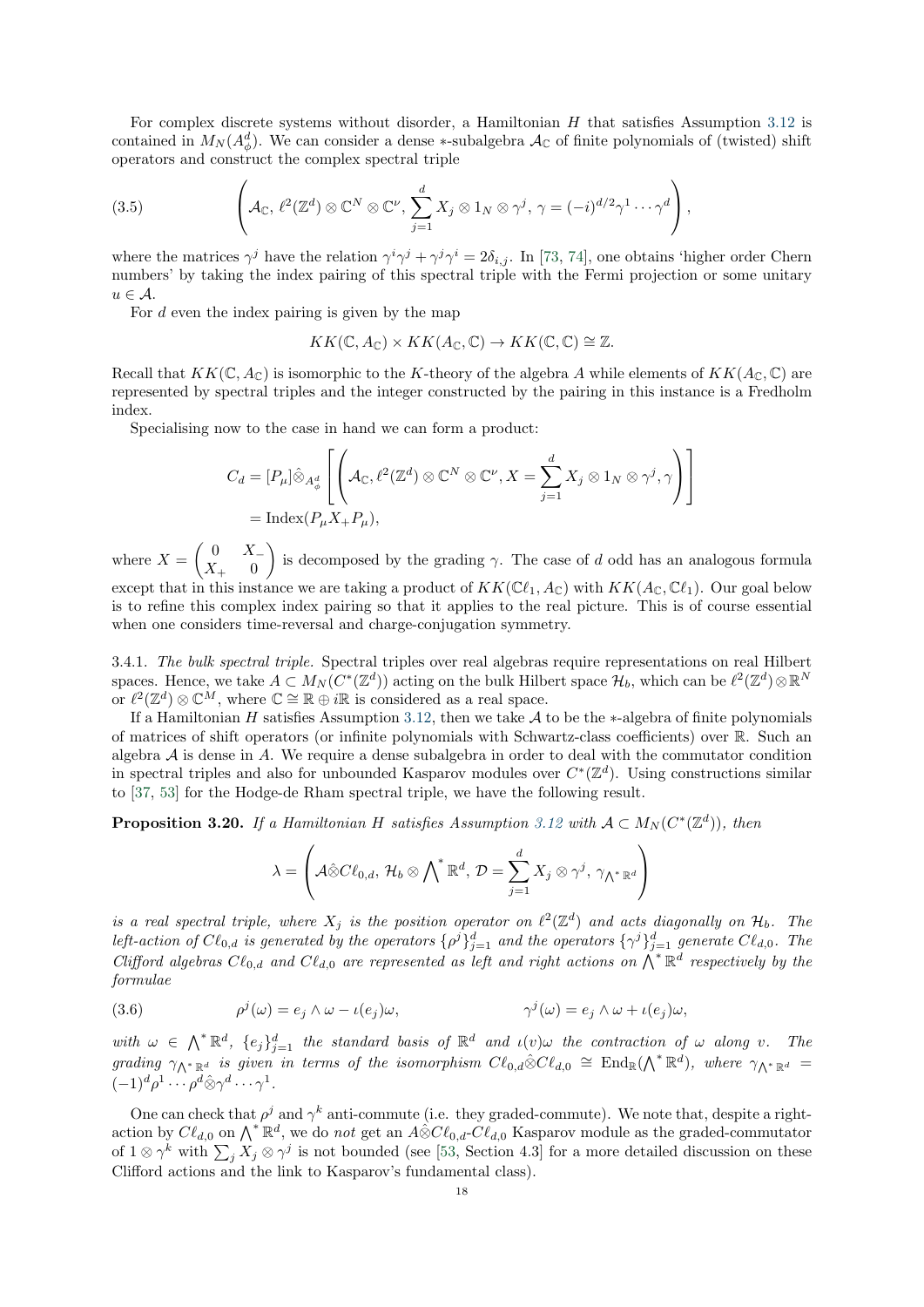Proof of Proposition [3.20.](#page-19-0) The generators  $\rho^j$  of the left action of  $C\ell_{0,d}$  graded-commute with  $\sum_j X_j \otimes \gamma^j$ so we just need to check that  $[X_j \otimes 1_N, a]$  is bounded for all j and  $a(1+\mathcal{D}^2)^{-1/2}$  is compact for  $a \in \mathcal{A}$ . We let  $S^{\alpha} = S_1^{\alpha_1} \cdots S_d^{\alpha_d}$  for  $S_j$  a shift operator and  $\alpha = (\alpha_1, \ldots, \alpha_d) \in \mathbb{Z}^d$ . Then, for  $\psi \in \text{Dom}(X_j) \subset \ell^2(\mathbb{Z}^d)$ ,

$$
[X_j, S^{\alpha}]\psi(x) = x_j \psi(x - \alpha) - (x_j - \alpha_j)\psi(x - \alpha)
$$
  
=  $\alpha_j (S^{\alpha}\psi)(x),$ 

Therefore  $[X_j, a]$  extends to a bounded operator for a any finite polynomial of  $S^{\alpha}$  on  $\ell^2(\mathbb{Z}^d)$ . Because matrices of such elements generate  $\mathcal{A}, [X_j \otimes 1_N, a]$  is bounded for any  $a \in \mathcal{A}$ .

Next we note that  $(1+\mathcal{D}^2)^{-1/2} = (1+|X|^2)^{-1/2} \otimes 1_N \otimes 1_{\bigwedge^* \mathbb{R}^d}$  as an operator on on  $\mathcal{H}_b = \ell^2(\mathbb{Z}^d) \otimes$  $\mathbb{F}^N \otimes \bigwedge^* \mathbb{R}^d$  for  $\mathbb{F} = \mathbb{R}$  or  $\mathbb{C}$ . On  $\ell^2(\mathbb{Z}^d)$ ,

$$
(1+|X|^2)^{-1/2} = \bigoplus_{k \in \mathbb{Z}^d} (1+|k|^2)^{-1/2} P_k,
$$

where  $P_k$  is the projection onto the span of  $e_{(k_1,...,k_d)}$  with  $\{e_k\}_{k\in\mathbb{Z}^d}$  the standard basis of  $\ell^2(\mathbb{Z}^d)$ . Hence  $(1+|X|^2)^{-1/2}$  is a norm-convergent sum of finite-rank operators and so is compact. From this we conclude that  $(1+D^2)^{-1/2}$  is compact on  $\mathcal{H}_b \otimes \bigwedge^* \mathbb{R}^d$ .

Remark 3.21. The spectral triple from Proposition [3.20](#page-19-0) uses the oriented structure on the (noncommutative) d-torus to construct the Clifford actions and Dirac-type operator. We note that a spectral triple can also be built using the spin structure (or spin<sup>c</sup> structure) on the torus. The spin spectral triple is the same as the spectral triple from Proposition [3.20](#page-19-0) up to a Morita equivalence bimodule. We use the oriented structure to obtain explicit representations of the Clifford generators and actions. See [\[37,](#page-31-35) [53\]](#page-31-36), where the relationship of the spectral triple  $\lambda$  to the fundamental class (in the sense of Poincaré duality in KK-theory) of the Brillouin zone is made clear. This choice of spectral triple ensures, at least in the absence of disorder, that all Clifford module valued index pairings can be faithfully detected.

For the case of complex algebras, the spectral triple of interest is given in Equation [\(3.5\)](#page-19-1). We think of the real spectral triple of Proposition [3.20](#page-19-0) as encoding geometric information of the (possibly noncommutative) Brillouin torus, including dimension. The Kasparov module represented by  $[H<sup>G</sup>]$  on the other hand captures information about the internal symmetries of the Hamiltonian. By taking the pairing/product of the class  $[H<sup>G</sup>]$  with the spectral triple, we obtain measurable quantities which reflect the topological properties of the system.

Remark 3.22 (Pairings and the periodic table). The construction above of an unbounded Kasparov module gives a class  $[\lambda] \in KKO(A\hat{\otimes}C\ell_{0,d},\mathbb{R})$  [\[7\]](#page-30-5). We would like to consider an analogous notion in real Kasparov theory of the Chern numbers. However, because we are dealing with representatives of KKO-classes, we need to generalise the complex pairing to the internal product of  $[\lambda]$  with the class  $[H<sup>G</sup>]$  from Proposition [3.17](#page-17-0) and [3.18](#page-17-1) that represents the symmetries of the Hamiltonian. That is we take the Kasparov product, a well-defined map

$$
KKO(C\ell_{n,0}, A) \times KKO(A \hat{\otimes} C\ell_{0,d}, \mathbb{R}) \to KKO(C\ell_{n,0} \hat{\otimes} C\ell_{0,d}, \mathbb{R})
$$

and this leads to a Clifford module valued index

$$
C_{n,d} = [H^G] \hat{\otimes}_A [\lambda].
$$

We have to represent the index pairing as a Kasparov product rather than a pairing of a projection with a cyclic cocyle as the latter involves a map to periodic cyclic cohomology, which is unable to detect torsion invariants. We note that the class  $[H^G]\hat{\otimes}_A[\lambda]$  takes values in  $KKO(C\ell_{n,0}\hat{\otimes}C\ell_{0,d}, \mathbb{R}) \cong KO_{n-d}(\mathbb{R})$  [\[36,](#page-31-8) §6]. Therefore, by considering the various symmetry subgroups of  $\{1, T, C, CT\}$  that give rise to graded Clifford representations of  $C\ell_{n,0}$  for different n outlined in Table [1,](#page-13-0) we are able to derive the celebrated periodic table of strong topological phases, which is given in Table [2.](#page-21-1)

We summarise the discussion in this subsection in the following result.

Proposition 3.23. The periodic table of (strong) topological phases can be realised as the index pairing (Kasparov product) of the real/complex Kasparov module  $[H^G]$  from Proposition [3.17](#page-17-0) and [3.18](#page-17-1) with the bulk spectral triple of Proposition [3.20](#page-19-0) or Equation [\(3.5\)](#page-19-1).

Remark 3.24 (The even-integer index). We note that  $KO_4(\mathbb{R}) \cong \mathbb{Z}$  whereas the pairings  $[H^G]\hat{\otimes}_A[\lambda]$ that take value in  $KO_4(\mathbb{R})$  can be associated to an even integer. The relationship is that we associate  $[H<sup>G</sup>]$ ⊗<sub>A</sub>[ $\lambda$ ] to a Clifford module, which in this case can be expressed as a quaternionic Fredholm index.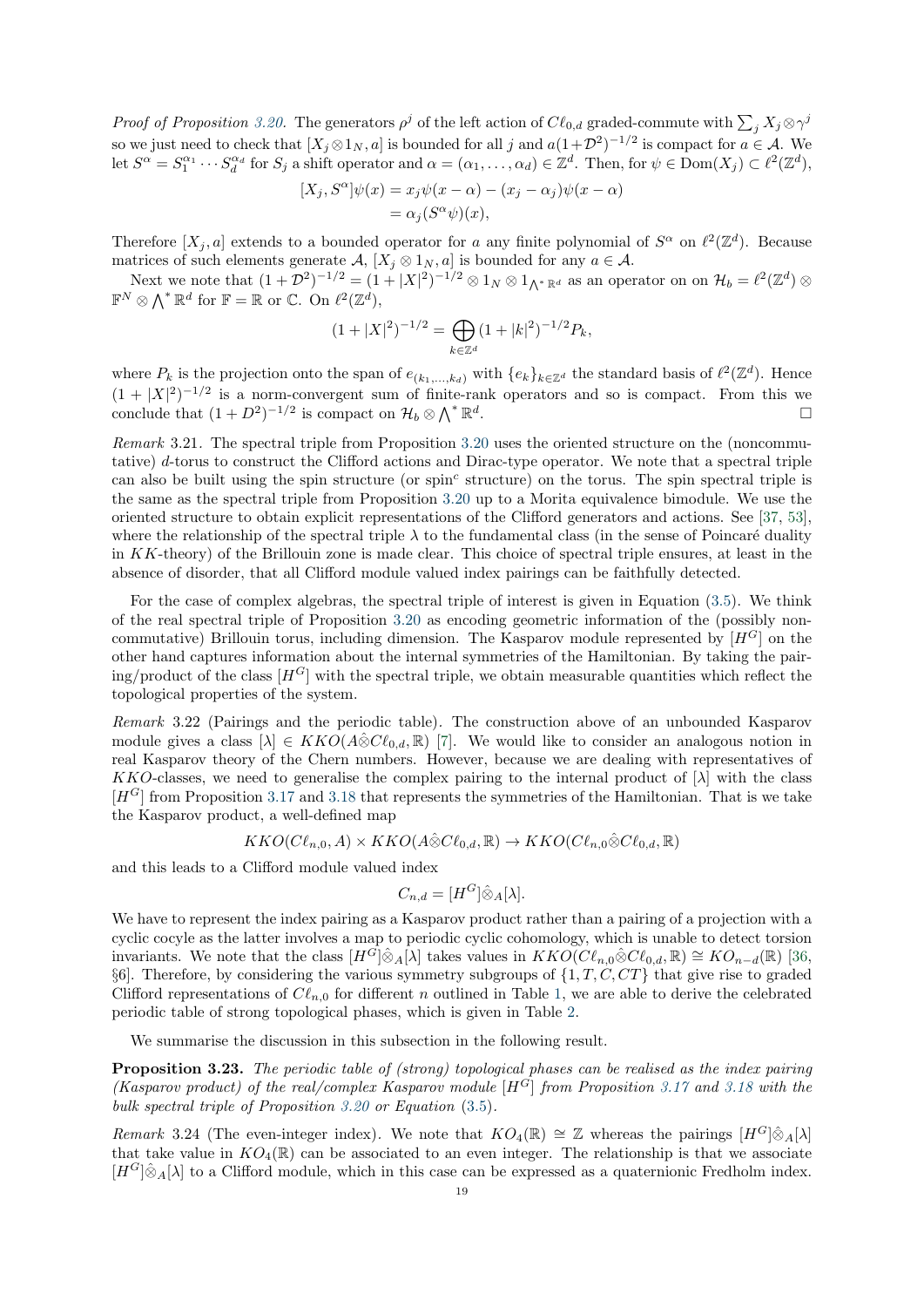| Symmetry              | $R_C^2$   | $R_T^2$ | Graded                 |                 |                 |                         | $[H^G] \hat{\otimes} [\lambda] \in KO_{n-d}(\mathbb{R})$ or $K_{n-d}(\mathbb{C})$ |
|-----------------------|-----------|---------|------------------------|-----------------|-----------------|-------------------------|-----------------------------------------------------------------------------------|
| $\,$ generators       |           |         | Representation         |                 |                 | $d = 0$ $d = 1$ $d = 2$ | $d=3$                                                                             |
| T                     |           | $+1$    | $C\ell_{0,0}$          | $\mathbb{Z}$    | O               |                         |                                                                                   |
| C, T                  | $+1$      | $+1$    | $C\ell_{1,0}$          | $\mathbb{Z}_2$  | $\mathbb Z$     |                         |                                                                                   |
| $\mathcal{C}_{0}^{0}$ | $+1$      |         | $C\ell_{2,0}$          | $\mathbb{Z}_2$  | $\mathbb{Z}_2$  | $\mathbb Z$             |                                                                                   |
| C, T                  | $+1$      | $-1$    | $C\ell_{3,0}$          | $\Omega$        | $\mathbb{Z}_2$  | $\mathbb{Z}_2$          | $\mathbb Z$                                                                       |
| T                     |           | $-1$    | $\mid C\ell_{4,0}\mid$ | $(2)\mathbb{Z}$ | $\theta$        | $\mathbb{Z}_2$          | $\mathbb{Z}_2$                                                                    |
| C, T                  |           | $-1$    | $C\ell_{5,0}$          | $\theta$        | $(2)\mathbb{Z}$ | $\theta$                | $\mathbb{Z}_2$                                                                    |
| $\mathcal{C}_{0}^{0}$ |           |         | $C\ell_{6,0}$          | $\Omega$        | $\overline{0}$  | $(2)\mathbb{Z}$         | 0                                                                                 |
| C, T                  | $-1$      | $+1$    | $C\ell_{7,0}$          | $\theta$        | $\theta$        |                         | $(2)\mathbb{Z}$                                                                   |
| N/A                   |           |         | $\mathbb{C}\ell_0$     | $\mathbb{Z}$    | $\Omega$        | 77,                     |                                                                                   |
| S                     | $R_S^2=1$ |         | $\mathbb{C}\ell_1$     |                 | $\mathbb Z$     |                         | $\mathbb{Z}$                                                                      |

<span id="page-21-1"></span>Table 2. Symmetry types, their corresponding graded Clifford representation and the pairing of the symmetry class with the d-dimensional spectral triple (shown for  $d \leq 3$ ).

Since both the kernel and cokernel of the relevant operator is a quaternionic space, the complex dimension of these spaces take even values, and so we can express the index as an even integer. See Section [3.5](#page-21-0) and [\[5,](#page-30-18) p23]. See also [\[23,](#page-31-4) Section 6.2] for some of the physical implications of an even-valued index.

<span id="page-21-0"></span>3.5. The Kasparov product and the Clifford index. So far we have identified the invariants of interest in topological insulator systems as a Kasparov product,  $[H<sup>G</sup>]$ ⊗<sub>*A[* $\lambda$ *]*, of Kasparov modules cap-</sub> turing internal symmetries and geometric information. In the case of complex algebras and modules, this abstract pairing can be concretely represented as a Fredholm index and takes the form  $Index(PX_+P)$ or Index( $PuP$ ) (for u a unitary) depending on whether d is even or odd. A replacement for this numerical index in the real case requires the viewpoint of [\[4,](#page-30-3) [51\]](#page-31-29) in order to express the Kasparov product  $[H<sup>G</sup>]$ ⊗<sub>A</sub>[ $\lambda$ ] more concretely. The Clifford module interpretation of the index due to Atiyah-Bott-Shapiro in KO-theory is, in fact, essential here.

In order to draw this link, we first must compute the (unbounded) product  $[H^G] \hat{\otimes}_A[\lambda]$ . The computation will change slightly depending on whether  $G \subset \{1, T\}$  or if G contains odd symmetries.

<span id="page-21-2"></span>**Lemma 3.25.** If G contains the odd symmetries C or S, then the real Kasparov product  $[H^G] \hat{\otimes}_A[\lambda]$  can be represented by the unbounded Kasparov module

$$
\left(C\ell_{n,1}\hat{\otimes}C\ell_{0,d},\,\tilde{P}_{\mu}(E^{\oplus N}\otimes_{A}\mathcal{H}_{b}\hat{\otimes}C\ell_{0,1})_{C\ell_{0,1}}\hat{\otimes}\bigwedge^{*}\mathbb{R}^{d},\,\sum_{j=1}^{d}\tilde{P}_{\mu}(1\otimes_{\nabla}X_{j}\hat{\otimes}1)\tilde{P}_{\mu}\hat{\otimes}\gamma^{j}\right)
$$

with grading  $(Ad_R\hat{\otimes}1\hat{\otimes}\gamma_{C\ell_{0,1}})\hat{\otimes}\gamma_{\Lambda^*\mathbb{R}^d}$ . If  $G \subset \{1,T\}$ , then  $[H^G]\hat{\otimes}_A[\lambda]$  is represented by the spectral triple

$$
\left(C\ell_{n,0}\hat{\otimes}C\ell_{0,d},\,P_{\mu}(E^{\oplus N}\otimes_{A}\mathcal{H}_{b})\hat{\otimes}\bigwedge^{*}\mathbb{R}^{d},\,\sum_{j=1}^{d}P_{\mu}(1\otimes_{\nabla}X_{j})P_{\mu}\hat{\otimes}\gamma^{j},\,(\Gamma\hat{\otimes}1)\hat{\otimes}\gamma_{\bigwedge^{*}\mathbb{R}^{d}}\right).
$$

*Proof.* We will focus on the case of C or  $S \in G$  as the case of  $G \subset \{1, T\}$  follows by an entirely analogous argument but without the extra  $C\ell_{0,1}$  actions and modules.

In order to take the product

$$
KKO(C\ell_{n,1}, A \hat{\otimes} C\ell_{0,1}) \times KKO(A \hat{\otimes} C\ell_{0,d}, \mathbb{R}) \to KKO(C\ell_{n,1} \hat{\otimes} C\ell_{0,d}, C\ell_{0,1}),
$$

we first need to take an external product with an identity class in  $KKO(C\ell_{0,d}, C\ell_{0,d})$  on the left and an identity class in  $KKO(C\ell_{0,1}, C\ell_{0,1})$  on the right. The class in  $KKO(C\ell_{0,d}, C\ell_{0,d})$  can be represented by the Kasparov module

$$
\left(C\ell_{0,d}, \left(C\ell_{0,d}\right)_{C\ell_{0,d}}, 0, \gamma_{C\ell_{0,d}}\right)
$$

with right and left actions given by right and left Clifford multiplication. The class of the identity in  $KKO(C\ell_{0,1}, C\ell_{0,1})$  is represented analogously. At the level of  $C^*$ -modules, the product module is given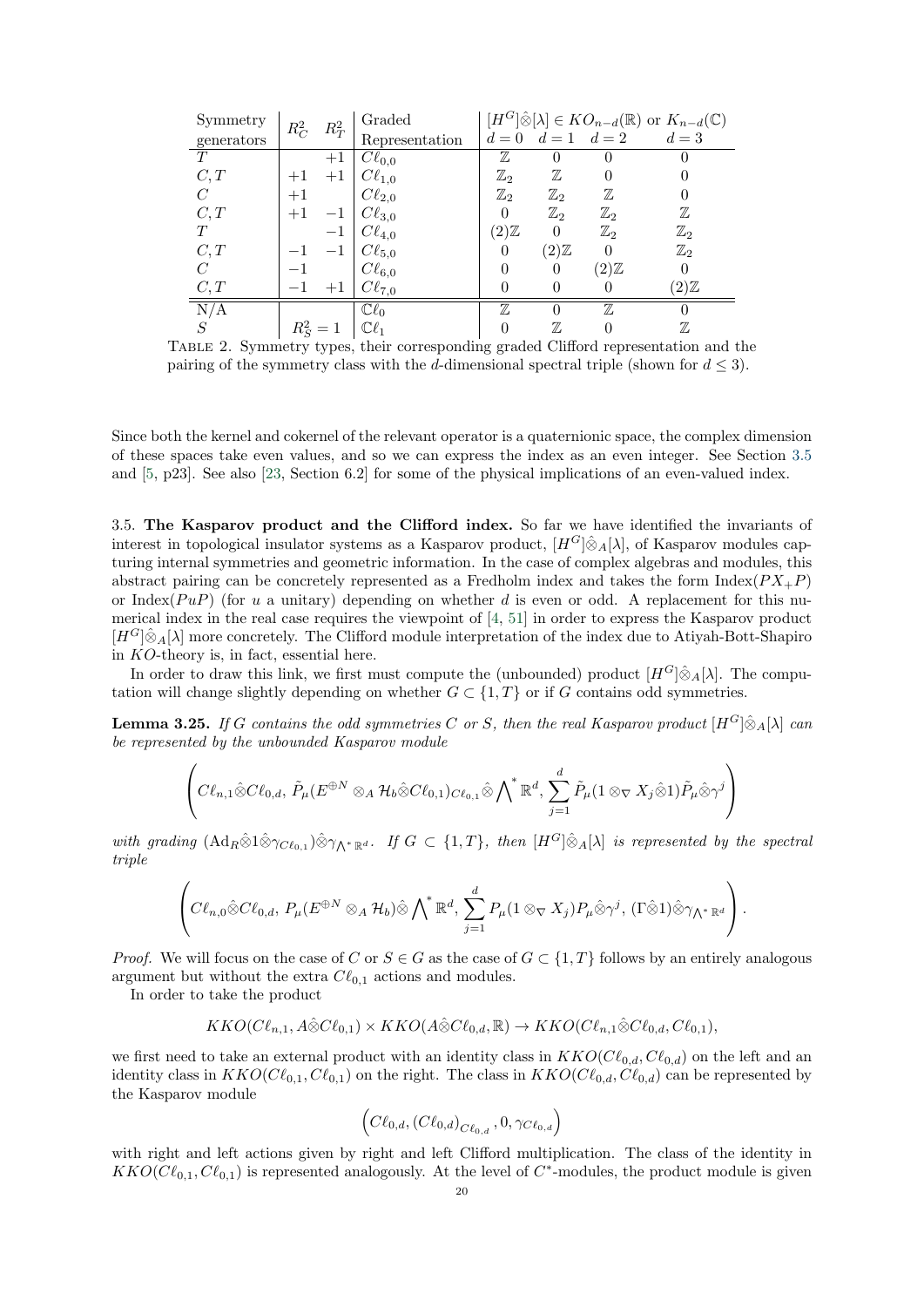by

$$
\begin{aligned}\n\left(\tilde{P}_{\mu}(E_{A}^{\oplus N}\hat{\otimes}C\ell_{0,1_{C\ell_{0,1}}})\hat{\otimes}_{\mathbb{R}}C\ell_{0,d}\right)\hat{\otimes}_{A\hat{\otimes}C\ell_{0,d+1}}\left(\mathcal{H}_{b}\hat{\otimes}C\ell_{0,1_{C\ell_{0,1}}}\hat{\otimes}\bigwedge^{*}\mathbb{R}^{d}\right) \\
&\cong \tilde{P}_{\mu}\left(E^{\oplus N}\otimes_{A}\mathcal{H}_{b}\hat{\otimes}C\ell_{0,1_{C\ell_{0,1}}}\right)\hat{\otimes}_{\mathbb{R}}\left(C\ell_{d,0}\cdot\bigwedge^{*}\mathbb{R}^{d}\right) \\
&\cong \tilde{P}_{\mu}\left(E^{\oplus N}\otimes_{A}\mathcal{H}_{b}\hat{\otimes}C\ell_{0,1_{C\ell_{0,1}}}\right)\hat{\otimes}_{\mathbb{R}}\bigwedge^{*}\mathbb{R}^{d}\n\end{aligned}
$$

as the action of  $C\ell_{0,d}$  on  $\bigwedge^*\mathbb{R}^d$  is bijective. The projection  $\tilde{P}_{\mu}$  is defined on  $E^{\oplus N} \otimes_A \mathcal{H}_b \hat{\otimes} C\ell_{0,1}$  by the extended  $\tilde{H} = H \hat{\otimes} 1 \hat{\otimes} \rho$ , which is still self-adjoint and gapped. Furthermore, the action of  $Cl_{n,1}$ and  $C\ell_{0,d}$  on  $\tilde{P}_{\mu}(E_A^{\oplus N}\hat{\otimes}C\ell_{0,1})$  and  $\bigwedge^* \mathbb{R}^d$  respectively can be extended to an action of  $C\ell_{n,1}\hat{\otimes}C\ell_{0,d}$  on  $\tilde{P}_\mu(E^{\oplus N}\otimes_A \mathcal{H}_b\hat{\otimes} C\hat{\ell}_{0,1})\hat{\otimes}\bigwedge^* \mathbb{R}^d.$ 

Next we construct the operator  $1 \otimes_{\nabla} X_j$  on  $E^{\oplus N} \otimes_A \mathcal{H}_b$  for  $j \in \{1, ..., d\}$ . First let  $\mathcal{E}_A$  be the submodule of  $E$ , which is spanned by elements of the form

$$
\sum_{g \in G} a_g R_g = \sum_{g \in G} R_g \alpha_g^{-1}(a_g) = \sum_{g \in G} R_g \tilde{a}_g.
$$

Over finite sums of such elements, we take the connection

$$
\nabla : \mathcal{E} \to \mathcal{E} \otimes_{\text{poly}(a)} \Omega^1(\text{poly}(a)), \qquad \nabla \left( \sum_{g \in G} R_g a_g \right) = \sum_{g \in G} R_g \otimes \delta(a_g),
$$

where  $\delta$  is the universal derivation. We represent 1-forms on  $\mathcal{H}_b$  via

$$
\tilde{\pi}(a_0\delta(a_1))\,\lambda = a_0[X_j, a_1]\lambda, \quad \lambda \in \mathcal{H}_b,
$$

from which we define, for  $(e \otimes \lambda) \in E \otimes_A \mathcal{H}_b$ ,

$$
(1\otimes_{\nabla} X_j)(e\otimes \lambda):=(e\otimes X_j\lambda)+(1\otimes \tilde{\pi})\circ (\nabla\otimes 1)(e\otimes \lambda).
$$

We use a connection to correct the naive formula  $1 \otimes X_j$  is because  $1 \otimes X_j$  is not well-defined on the balanced tensor product. Computing yields that

$$
(1 \otimes_{\nabla} X_j) \left( \sum_{g \in G} R_g a_g \otimes \lambda \right) = \sum_{g \in G} R_g \otimes a_g X_j \lambda + \sum_{g \in G} R_g \otimes [X_j, a_g] \lambda = \sum_{g \in G} R_g \otimes X_j a_g \lambda.
$$

For the case of  $E^{\oplus N} \otimes_A \mathcal{H}_b$  with  $N \geq 2$ , we can always inflate  $\mathcal{H}_b$  to  $\mathcal{H}_b^{\oplus N}$  and define the operator  $(1 \otimes_{\nabla} X_j)$  diagonally. Hence we can define the operator  $\sum_{j=1}^d \tilde{P}_\mu(1 \otimes_{\nabla} X_j \hat{\otimes} 1) \tilde{P}_\mu \otimes \gamma^j$  on the projective module  $\tilde{P}_{\mu}(E^{\oplus N} \otimes_A \mathcal{H}_b \hat{\otimes} C\ell_{0,1}) \hat{\otimes} \bigwedge^* \mathbb{R}^d$ . This operator has compact resolvent by analogous arguments to the proof of Proposition [3.20.](#page-19-0)

Combining our results so far, we consider the unbounded tuple

$$
\left(C\ell_{n,1}\hat{\otimes}C\ell_{0,d},\,\tilde{P}_{\mu}(E^{\oplus N}\otimes_{A}\mathcal{H}_{b}\hat{\otimes}C\ell_{0,1})_{C\ell_{0,1}}\hat{\otimes}\bigwedge^{*}\mathbb{R}^{d},\,\sum_{j=1}^{d}\tilde{P}_{\mu}(1\otimes_{\nabla}X_{j}\hat{\otimes}1)\tilde{P}_{\mu}\hat{\otimes}\gamma^{j}\right)
$$

with grading  $(Ad_R \hat{\otimes} 1 \hat{\otimes} \gamma_{C\ell_{0,1}}) \hat{\otimes} \gamma_{\Lambda^* \mathbb{R}^d}$ . By construction, all Clifford generators have odd grading and graded-commute with the Dirac-type operator, which also commutes with the right  $C\ell_{0,1}$  action. Hence the tuple is an unbounded Kasparov module. A simple check shows that the Kasparov module satisfies Kucerovsky's criterion [\[50,](#page-31-11) Theorem 13] and so is an unbounded representative of the product.  $\square$ 

We now have an unbounded representative of the product  $[H^G]\hat{\otimes}_A[\lambda] \in KKO(Cl_{n,0}\hat{\otimes}Cl_{0,d},\mathbb{R})$  or  $KKO(C\ell_{n,1}\hat{\otimes}C\ell_{0,d}, C\ell_{0,1})$ . Our task is to associate an index to this class.

Let's begin with the simpler case of  $G \subset \{1,T\}$  and so the product  $[H^G] \hat{\otimes}_A[\lambda]$  is represented by a real spectral triple

$$
\left(C\ell_{n,0}\hat{\otimes}C\ell_{0,d},\,P_{\mu}(E^{\oplus N}\otimes_{A}\mathcal{H}_{b})\hat{\otimes}\bigwedge^{*}\mathbb{R}^{d},\,\sum_{j=1}^{d}P_{\mu}(1\otimes_{\nabla}X_{j})P_{\mu}\hat{\otimes}\gamma^{j},\,(\Gamma\hat{\otimes}1)\hat{\otimes}\gamma_{\bigwedge^{*}\mathbb{R}^{d}}\right).
$$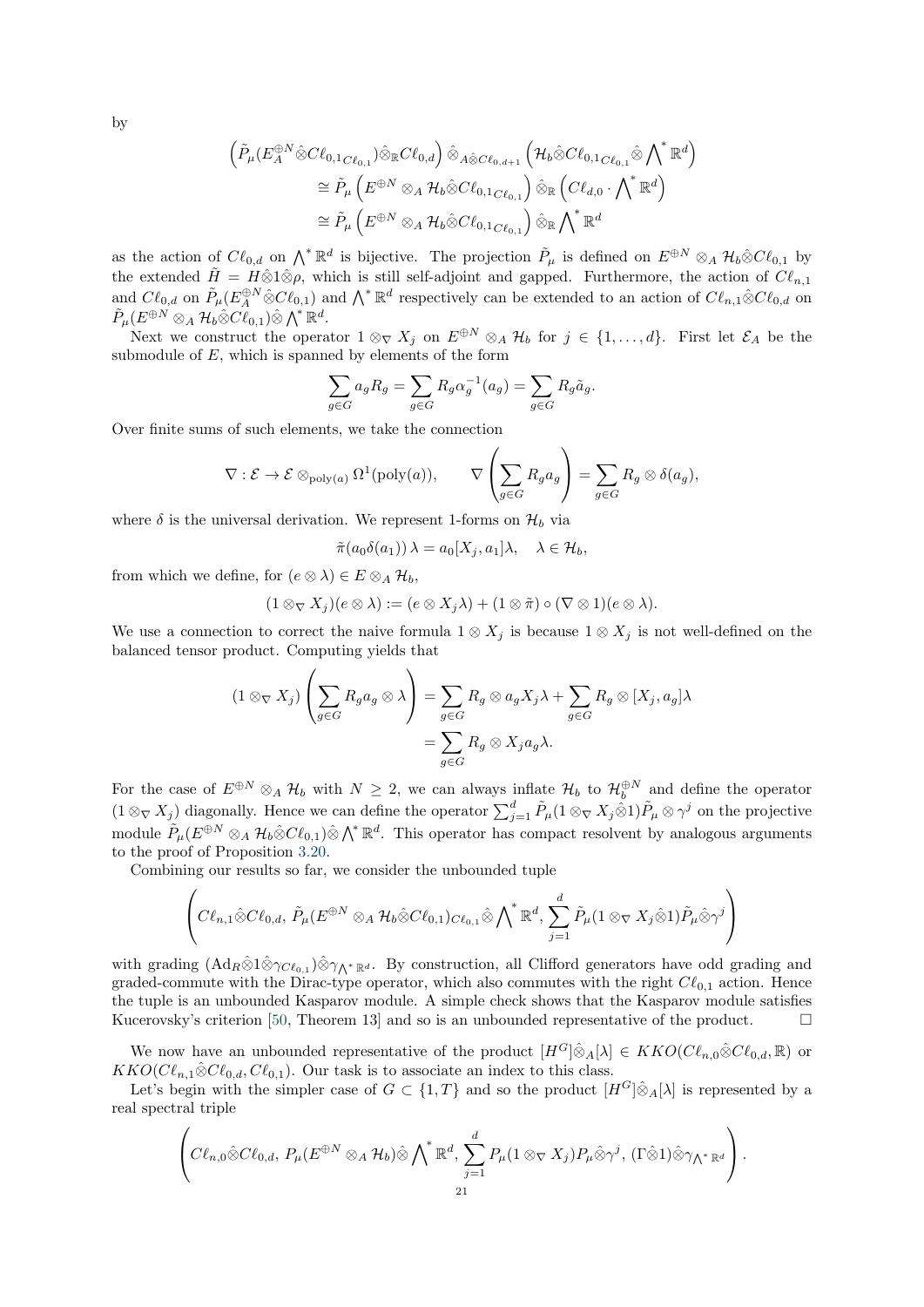We let  $P\widetilde{X}P$  denote the product operator. Representing the  $\mathbb{Z}_2$ -grading as  $\begin{pmatrix} 1 & 0 \\ 0 & -1 \end{pmatrix}$ We let PXP denote the product operator. Representing the  $\mathbb{Z}_2$ -grading as  $\begin{pmatrix} 1 & 0 \\ 0 & -1 \end{pmatrix}$ , we can express  $PXP =$ <br>  $\begin{pmatrix} 0 & P\tilde{X} & P \end{pmatrix}$  $\begin{array}{cc} 0 & PX\_F \end{array}$  $PX_+P$  0  $\setminus$ , where  $X_{\pm}$  are real Fredholm operators. The operator X graded-commutes with a left action of  $C\ell_{n,0}\hat{\otimes}C\ell_{0,d}\cong C\ell_{n,d}$ . As  $P\widetilde{X}P$  is Fredholm,  $\text{Ker}(P\widetilde{X}P)\cong \text{Ker}(P\widetilde{X}P)^0\oplus \text{Ker}(P\widetilde{X}P)^1$  is a finite-dimensional  $\mathbb{Z}_2$ -graded  $C\ell_{n,d}$ -module. Furthermore, Ker $(P\widetilde{X}P)^0 \cong \text{Ker}(P\widetilde{X}_+P)$ .

**Definition 3.26** ([\[4\]](#page-30-3)). Denote by  $\hat{M}_{r,s}$  the Grothendieck group of equivalence classes of real  $\mathbb{Z}_2$ -graded modules with an irreducible graded left-representation of  $Cl_{rs}$ .

The subspace Ker $(P\widetilde{X}P)$  represents a class in the quotient group  $\hat{M}_{n,d}/i^*\hat{M}_{n+1,d}$ , where  $i^*$  comes from restricting a Clifford action of  $Cl_{n+1,d}$  to  $Cl_{n,d}$ . Next, we use the Atiyah-Bott-Shapiro isomorphism [\[51,](#page-31-29) Theorem I.9.27] to relate

$$
\hat{\mathfrak{M}}_{n,d}/i^*\hat{\mathfrak{M}}_{n+1,d} \cong KO^{d-n}(\text{pt}) \cong KO_{n-d}(\mathbb{R}).
$$

**Definition 3.27.** The Clifford index of  $P\widetilde{X}P$  is given by

$$
\text{Index}_{n-d}(P\widetilde{X}P) := [\text{Ker}(P\widetilde{X}P)] \in \hat{\mathfrak{M}}_{n,d}/i^*\hat{\mathfrak{M}}_{n+1,d} \cong KO_{n-d}(\mathbb{R}).
$$

We remark that  $\text{Index}_k$  is a generalisation of the usual index. To see this, we first note that  $C\ell_{0,0} \cong \mathbb{R}$ and  $C\ell_{1,0} \cong \mathbb{R} \oplus \mathbb{R}$ . A  $\mathbb{Z}_2$ -graded  $C\ell_{0,0}$ -module is given by any  $\mathbb{Z}_2$ -graded finite-dimensional real vector space  $V^0 \oplus V^1$ . Next observe that  $V \oplus V \cong V \otimes \mathbb{R}^2$  extends to a graded  $Cl_{1,0}$ -module, which implies that  $[V \oplus 0] = -[0 \oplus V]$  in  $\hat{\mathfrak{M}}_{0,0}/i^* \hat{\mathfrak{M}}_{1,0}$ . Hence, given a Dirac-type operator D such that Ker $(D)$  is a  $\mathbb{Z}_2$ -graded  $C\ell_{0,0}$ -module,

$$
\begin{aligned} \text{Index}_{0}(D) &= [\text{Ker}(D)^{0} \oplus \text{Ker}(D)^{1}] \cong [\text{Ker}(D)^{0} \oplus 0] - [\text{Ker}(D)^{1} \oplus 0] \\ &\cong \dim_{\mathbb{R}} \text{Ker}(D_{+}) - \dim_{\mathbb{R}} \text{Coker}(D_{+}) \in \mathbb{Z} \cong KO_{0}(\mathbb{R}). \end{aligned}
$$

Therefore we see that Index<sub>k</sub> reduces to the usual Fredholm index when  $k = 0$ . We direct the reader to [\[5\]](#page-30-18) and [\[51,](#page-31-29) Chapter I.9, II.7, III.10] for more details on the Clifford index. A similar viewpoint on expressing the invariants in  $KO_{n-d}(\mathbb{R})$  as index-like maps is considered in [\[23,](#page-31-4) [28\]](#page-31-6).

As a final detail, we must show that the spectral triple representing the product from Lemma [3.25](#page-21-2) does not contribute any topological information outside of  $\text{Ker}(P\tilde{X}P)$ . We relegate this detail to Appendix [B.](#page-30-0)

Let us now consider the case of odd symmetries and  $[H^G]\hat{\otimes}_A[\lambda] \in KKO(C\ell_{n,1}\hat{\otimes}C\ell_{0,d}, C\ell_{0,1})$ . Because we are now solely interested in the topological information of the product Kasparov module, we can use stability of the KKO groups to associate  $[H^G] \hat{\otimes}_A[\lambda]$  to a class

$$
\left[ (C\ell_{n,d}, \mathcal{H}_{\mathbb{R}}, \hat{X}, \gamma) \right] \in KKO(C\ell_{n,d}, \mathbb{R}),
$$

which is now the class of a real spectral triple. Furthermore we can suppose without issue that  $\hat{X}$  gradedcommutes with the left  $C\ell_{n,d}$  representation (see [\[31,](#page-31-37) Chapter 8]). Thus we may do the same procedure as the case of  $G \subset \{1, T\}$  and associate the Clifford index, Index<sub>n−d</sub>( $\hat{X}$ )  $\in KO_{n-d}(\mathbb{R})$ , to the product  $[H^G]\hat{\otimes}_A[\lambda].$ 

<span id="page-23-0"></span>3.6. Some brief remarks on disordered systems. Following Bellissard and others, [\[8\]](#page-30-8), if we wish to consider systems with disorder or impurities, our algebra of interest is the twisted crossed product  $C(\Omega) \rtimes_{\phi} \mathbb{Z}^d$  (if the algebra is real, we take the twist  $\phi = 0$ ). The compact space  $\Omega$  is the disorder space of configurations and carries a probability measure such that the action  $\{T_{\alpha} : \alpha \in \mathbb{Z}^d\}$  on  $\Omega$  is invariant and ergodic. The disordered Hamiltonian  $H_{\omega}$  is indexed by  $\omega \in \Omega$  such that  $H_{\omega} \in \pi_{\omega}(C(\Omega) \rtimes_{\phi} \mathbb{Z}^d)$ and  ${\lbrace \pi_{\omega} \rbrace_{\omega \in \Omega}}$  is a family of representations linked by the covariance relation  $\hat{S}^{\alpha} \pi_{\omega}(b) \hat{S}^{-\alpha} = \pi_{T_{\alpha} \omega}(b)$  for  $\widehat{S}^{\alpha} = \widehat{S}^{\alpha_1}_1 \cdots \widehat{S}^{\alpha_d}_d$  a (possibly twisted) translation operator and  $b \in C(\Omega) \rtimes_{\phi} \mathbb{Z}^d$  [\[8\]](#page-30-8).

If for every  $\omega \in \Omega$ ,  $H_{\omega}$  still has a spectral gap at 0, then sgn( $H_{\omega}$ ) will still give a grading for the PUA representation. Hence our general method to obtain the Kasparov module encoding the internal symmetries of the Hamiltonian will extend using the algebra  $\pi_{\omega}(C(\Omega) \rtimes_{\phi} \mathbb{Z}^d)$ . The Kasparov module gives a class in  $KKO(C\ell_{n,0}, \pi_\omega(C(\Omega) \rtimes_{\phi} \mathbb{Z}^d))$  and the covariance relation can then be used to ensure that the KKO-class is independent of the choice of  $\omega \in \Omega$  (provided  $[\widehat{S}^{\alpha}, R_{q}] = 0$  for all  $g \in G$  and  $\alpha \in \mathbb{Z}^d$ , which is true in all relevant examples).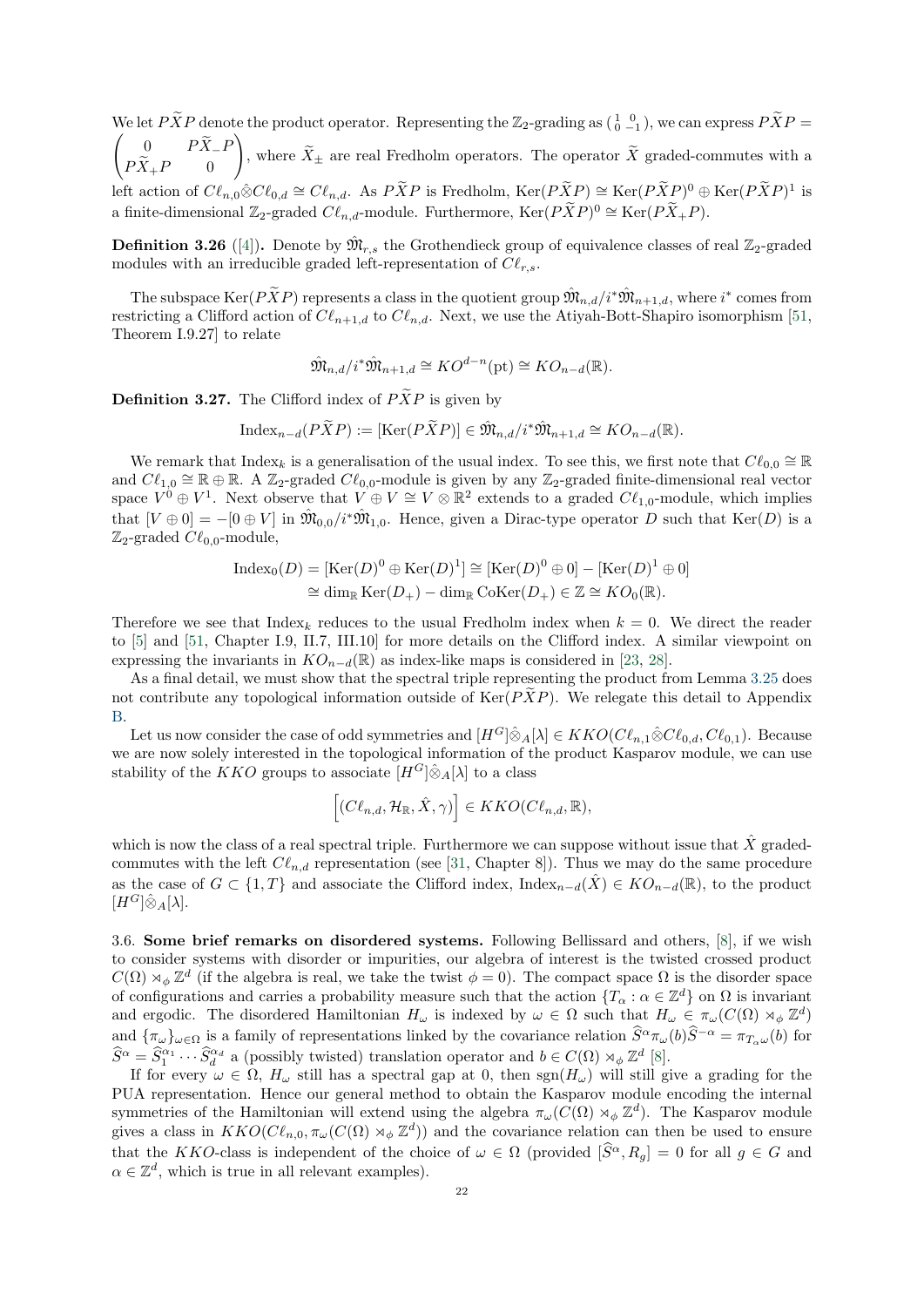Similarly, it is a simple extension of our existing proofs to show that

$$
\lambda_{\omega} = \left(\pi_{\omega}(\mathcal{A})\hat{\otimes}C\ell_{0,d}, \mathcal{H}_b\otimes\bigwedge^*\mathbb{R}^d, \sum_{j=1}^d X_j\otimes\gamma^j, \gamma_{\bigwedge^*\mathbb{R}^d}\right)
$$

is a real spectral triple with  $\mathcal{A} = C_c(\mathbb{Z}^d, C(\Omega))$ , a dense \*-subalgebra. Similarly the spectral triple may include disorder in the complex case in the same way.

We compare different representations of the disorder parameter by the covariance relation, which gives the unitarily equivalent spectral triple

$$
\widehat{S}^{\alpha}\lambda_{\omega}\widehat{S}^{-\alpha}=\left(\pi_{T_{\alpha}\omega}(\mathcal{A})\hat{\otimes}C\ell_{0,d},\mathcal{H}_{b}\otimes \bigwedge\nolimits^{*}\mathbb{R}^{d},\, \sum_{j=1}^{d}(X_{j}-\alpha_{j})\otimes\gamma^{j},\, \gamma_{\bigwedge^{*}\mathbb{R}^{d}}\right)
$$

as  $\widehat{S}^{\alpha}X_j\widehat{S}^{-\alpha} = X_j - \alpha_j$ . The straight line homotopy  $\mathcal{D}_t = \sum_j (X_j - t\alpha_j) \otimes \gamma^j$  for  $t \in [0,1]$  shows that  $[\lambda_{\omega}] = [\lambda_{T_{\alpha}\omega}]$  and the KKO-classes are orbit equivalent. As the action of  $\mathbb{Z}^d$  on  $\Omega$  is taken to be ergodic, all relevant Kasparov modules are independent of the choice of  $\omega \in \Omega$ . Hence the index pairing  $[(H^G)_{\omega}] \hat{\otimes}_{\pi_{\omega}(A)}[\lambda_{\omega}]$  is independent of  $\omega$  and our topological invariants are stable under the addition of disorder.

As already stated, our disordered model currently requires the spectral gap of the Hamiltonian to persist under the addition of disorder. This is an unrealistic assumption. Instead an analysis must be conducted by considering gaps in the extended state spectrum, and the phenomenon of localisation. It is one of the key achievements of Bellissard et al. [\[8\]](#page-30-8) that the complex pairing extends to regions under Anderson localisation. Such an extension is also obtained for the complex pairings in [\[73,](#page-32-5) [74\]](#page-32-6). We delay a full treatment of the significant problem of localisation in the real/torsion setting to another place.

#### 4. Applications

#### <span id="page-24-1"></span><span id="page-24-0"></span>4.1. Insulator models.

Example 4.1 (Time-reversal invariant 2D Insulators, Kane-Mele model). We take  $d = 2$  and the subgroup  $G = \{1, T\}$ . We are modelling particles with spin  $s = 1/2$  and so the time-reversal involution  $R_T$  is such that  $R_T^2 = (-1)^{2s} = -1$ . The operator  $R_T$  is anti-unitary so we will work in the category of real algebras and modules. The time-reversal operator acts on  $\mathcal{H} = \ell^2(\mathbb{Z}^2) \otimes \mathbb{C}^{2N}$  (considered where necessary as a real Hilbert space) by the matrix

$$
R_T = \begin{pmatrix} 0_N & \mathcal{C} \\ -\mathcal{C} & 0_N \end{pmatrix},
$$

where  $\mathcal C$  is pointwise complex conjugation. A self-adjoint operator that is invariant under conjugation by  $R_T$  takes the form  $\begin{pmatrix} a & b \\ c & c \end{pmatrix}$  $-CbC$   $CaC$ ), where a and  $CaC$  are self-adjoint and  $b^* = -CbC$ . Following [\[35,](#page-31-14) [23\]](#page-31-4), we take the Hamiltonian

$$
H_{KM} = \begin{pmatrix} h & g \\ g^* & \mathcal{C}h\mathcal{C} \end{pmatrix},
$$

where  $h$  is a Haldane Hamiltonian (that is, Hamiltonian of shift operators acting on a honeycomb lattice), and g is the Rashba coupling [\[35\]](#page-31-14). We either require the Rashba coupling to be such that  $g^* = -CgC$ or it is sufficiently small so we may take a homotopy of  $H_{KM}$  to a Hamiltonian with  $g = 0$  [\[83,](#page-32-17) [23\]](#page-31-4). Typically h and g are matrices of finite polynomials of the shift operators  $S_j$  (see [\[6,](#page-30-17) Section 5]). Provided h and g are such that  $\mu \notin \sigma(H_{KM})$ ,  $H_{KM}$  satisfies Assumption [3.12.](#page-14-1) Therefore we take the algebra  $A = M_{2N}(C^*(\mathbb{Z}^2)) \subset \mathcal{B}[\ell^2(\mathbb{Z}^2) \otimes \mathbb{C}^{2N}]$  as a real  $C^*$ -algebra. Because the Fermi projection commutes with  $R_T$ , we may consider the Kasparov module from Proposition [3.17](#page-17-0) given by

$$
(C\ell_{4,0}, P_{\mu}E_A^{\oplus 2}, 0, \Gamma).
$$

The Kasparov module gives a class  $[H^G] \in KKO(C\ell_{4,0}, M_{2N}[C^*(\mathbb{Z}^2)])$ , which can be simplified by stability of KKO-groups to  $KKO(C\ell_{4,0}, C^*(\mathbb{Z}^2)).$ 

We can also consider the dense subalgebra  $A \subset A$  and apply Proposition [3.20](#page-19-0) to obtain the real spectral triple

$$
\lambda = \left(\mathcal{A}\hat{\otimes}C\ell_{0,2}, \ell^2(\mathbb{Z}^2)\otimes\mathbb{C}^{2N}\otimes{\bigwedge}^*\mathbb{R}^2, X_1\otimes 1_{2N}\otimes\gamma^1 + X_2\otimes 1_{2N}\otimes\gamma^2, \gamma_{{\bigwedge}^*\mathbb{R}^2}\right)
$$

The left Clifford action is generated by  $\rho^1$  and  $\rho^2$ , whose representation is given by Equation [\(3.6\)](#page-19-2). We can use the isomorphism of linear spaces  $\bigwedge^* \mathbb{R}^2 \cong M_2(\mathbb{C})$  to write explicit generators for our Clifford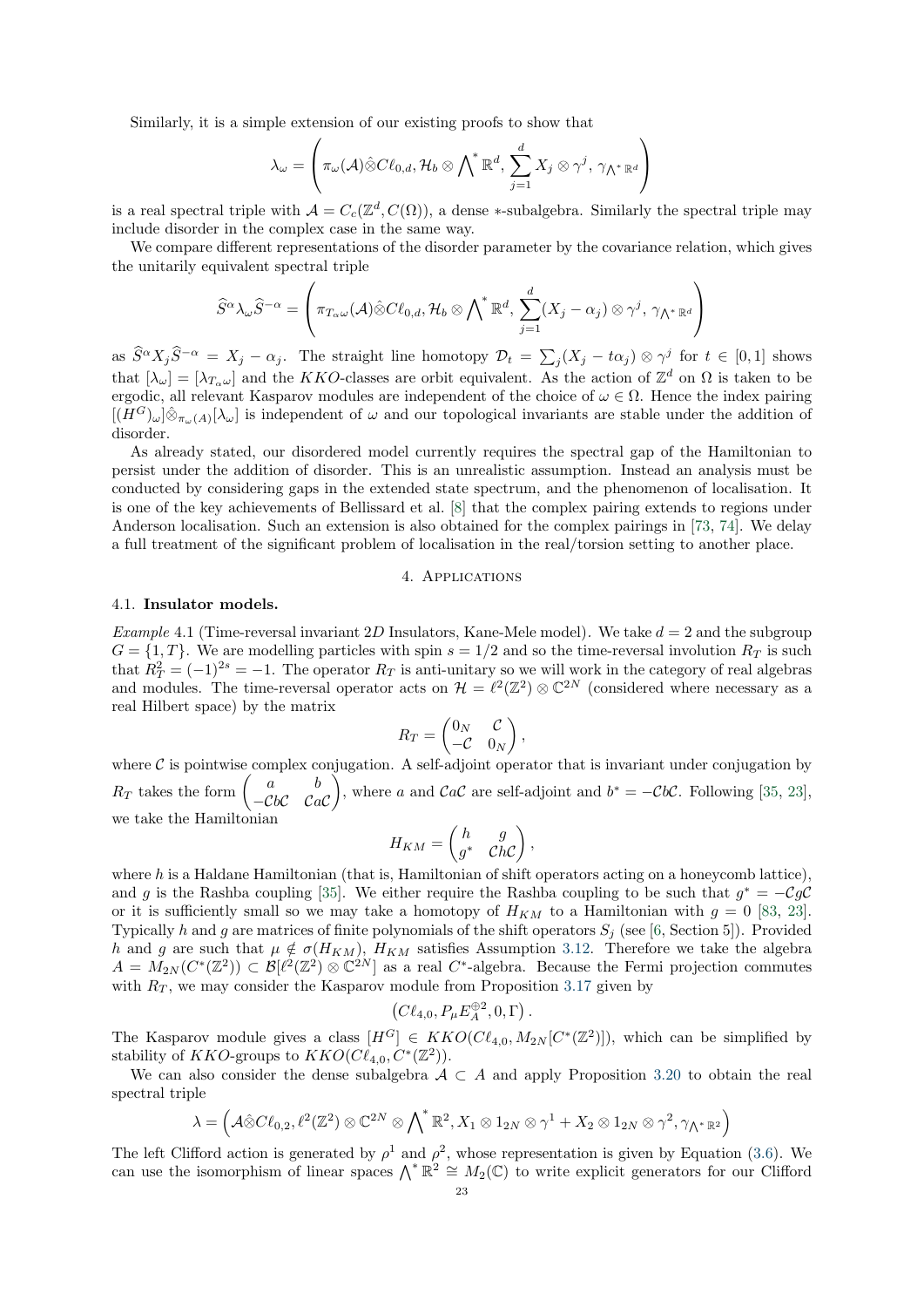actions as matrices, though the result is independent of the choice of generators. For example, under a suitable identification of i as a 2 × 2 matrix that squares to  $-1$ , we can choose Clifford generators  $\gamma^j$ such that our Dirac-type operator is of the form

$$
X = \begin{pmatrix} 0_{2N} & X_1 \otimes 1_{2N} - iX_2 \otimes 1_{2N} \\ X_1 \otimes 1_{2N} + iX_2 \otimes 1_{2N} & 0_{2N} \end{pmatrix},
$$

which is analogous to the well-known Dirac-type operator of the quantum Hall effect.

We can then compute the product  $[P_\mu^G] \hat{\otimes}_A[\lambda]$ , which by Lemma [3.25](#page-21-2) is represented by the real spectral triple

<span id="page-25-0"></span>
$$
(4.1) \qquad \left(C\ell_{4,0}\hat{\otimes}C\ell_{0,2},P_{\mu}(E\otimes_A \mathcal{H})\otimes\mathbb{R}^2\hat{\otimes}\bigwedge^*\mathbb{R}^2,\sum_{j=1}^2P_{\mu}(1\otimes_{\nabla}X_j)P_{\mu}\otimes1_2\hat{\otimes}\gamma^j,\Gamma\hat{\otimes}\gamma_{\Lambda^*\mathbb{R}^2}\right).
$$

With  $E_A \cong A^M$  ( $M = \dim C\ell_{4,0}$ ) we have the isomorphism

$$
P_{\mu}(E\otimes_A \mathcal{H})\otimes \mathbb{R}^2\otimes {\bigwedge}^*\mathbb{R}^2 \to P_{\mu}\mathcal{H}^M\otimes \mathbb{R}^2\otimes {\bigwedge}^*\mathbb{R}^2,
$$

and then on the right hand side the Dirac-type operator becomes  $\sum_j P_\mu(1_M \otimes X_j) P_\mu \otimes 1_2 \otimes \gamma^j$ .

Following Section [3.5](#page-21-0) we can associate the spectral triple of Equation [\(4.1\)](#page-25-0) to a graded  $Cl_{4,2}$ -module. Thus we consider the map

$$
KKO(C\ell_{4,0}, C^*(\mathbb{Z}^2)) \times KKO(C^*(\mathbb{Z}^2)\hat{\otimes}C\ell_{0,2}, \mathbb{R}) \to KO_2(\mathbb{R})
$$
  

$$
([P^G_\mu], [X]) \mapsto \text{Index}_{4-2}(P_\mu X P_\mu) \in KO_2(\mathbb{R}) \cong \mathbb{Z}_2
$$

and so we obtain the well-known  $\mathbb{Z}_2$  invariant that arises in such systems. The derived  $\mathbb{Z}_2$  invariant is non-trivial provided the spin-orbit coupling in h is sufficiently large and the Rashba coupling  $q$  is controlled (see [\[23,](#page-31-4) [35,](#page-31-14) [38\]](#page-31-28)). Using the Atiyah–Bott–Shapiro isomorphism and an explicit choice of Clifford generators, we can express the Clifford index concretely as

$$
\operatorname{Index}_2(P_\mu X P_\mu) = \dim_{\mathbb{H}} \operatorname{Ker}(P_\mu X P_\mu) \operatorname{mod} 2 = \dim_{\mathbb{C}} \operatorname{Ker}(P_\mu (X_1 \otimes 1_M + iX_2 \otimes 1_M) P_\mu) \operatorname{mod} 2.
$$

Example 4.2 (3D Topological insulators). Let us now consider some 3-dimensional examples. What we consider does not encompass every possible 3D-system, but will hopefully give a better understanding of how we apply our general K-theoretic picture.

Consider the space  $\mathcal{H} = \ell^2(\mathbb{Z}^3) \otimes \mathbb{C}^{2N}$  and the symmetry operators

<span id="page-25-1"></span>(4.2) 
$$
R_T = \begin{pmatrix} 0_N & \mathcal{C} \\ -\mathcal{C} & 0_N \end{pmatrix}, \qquad R_C = \begin{pmatrix} 0_N & i\mathcal{C} \\ i\mathcal{C} & 0_N \end{pmatrix}.
$$

These operators correspond to an odd time-reversal involution  $(R_T^2 = -1)$  and an even charge-conjugation involution  $(R_C^2 = 1)$ . First, we consider operators of the form

(4.3) 
$$
h = i \left( \sum_{j=1}^{3} \sum_{k_j}^{finite} \alpha_{k_j} \left( S_j^{k_j} \otimes 1_N - (S_j^*)^{k_j} \otimes 1_N \right) \right)
$$

on  $\ell^2(\mathbb{Z}^3) \otimes \mathbb{C}^N$  with  $\alpha_{k_j} \in \mathbb{R}$  for all  $k_j$ . Using h we define

<span id="page-25-2"></span>
$$
H_{3D} = \begin{pmatrix} 0 & h \\ h & 0 \end{pmatrix}.
$$

Because  $h = h^*$  and  $iChiC = -h$ , one can check that such Hamiltonians are time-reversal and chargeconjugation symmetric for  $R_T$  and  $R_C$  given in Equation [\(4.2\)](#page-25-1). We choose coefficients  $\alpha_{k_j}$  such that  $H_{3D}$ has a spectral gap at 0. Then  $H_{3D}$  satisfies Assumption [3.12](#page-14-1) and so we can apply our general method. Because  $H_{3D}$  is compatible with the full symmetry group  $\{1, T, C, CT\}$  with  $R_T^2 = -1$  and  $R_C^2 = 1$ , Proposition [3.18](#page-17-1) and Table [1](#page-13-0) imply that the class  $[H_{3D}^G] \in KKO(C\ell_{3,0}, C^*(\mathbb{Z}^3)).$ 

We can use Proposition [3.20](#page-19-0) and the dense real subalgebra  $\mathcal{A} \subset C^*(\mathbb{Z}^3)$  of finite polynomials of shift operators to build the spectral triple

$$
\lambda_{3D} = \left( \mathcal{A} \hat{\otimes} C\ell_{0,3}, \, \ell^2(\mathbb{Z}^3) \otimes \mathbb{C}^{2N} \otimes \bigwedge^* \mathbb{R}^3, \, \sum_{j=1}^3 X_j \otimes \gamma^j, \, \gamma_{\bigwedge^* \mathbb{R}^3} \right)
$$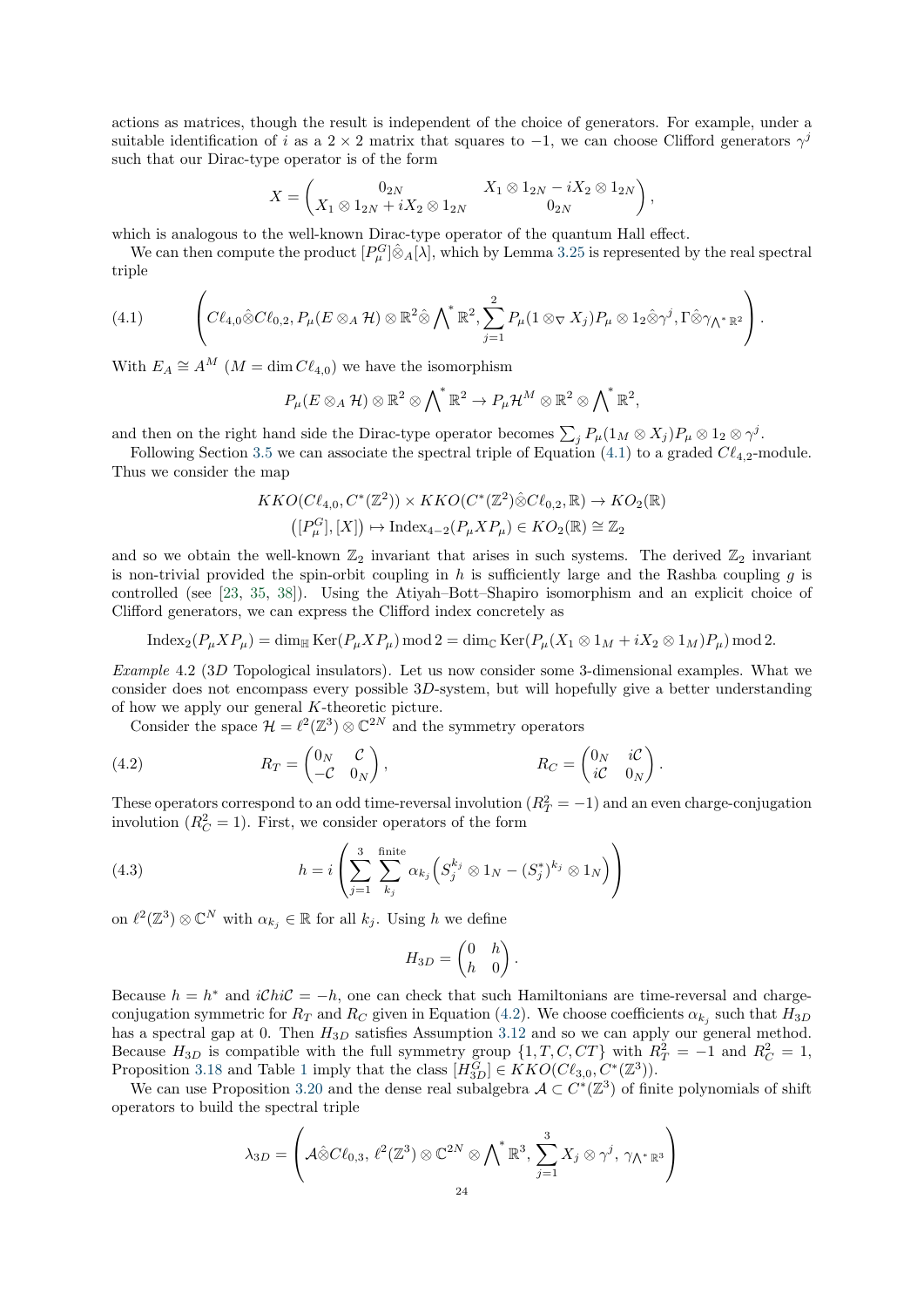with left and right Clifford actions given by Equation [\(3.6\)](#page-19-2). The pairing  $[H_{3D}^G]\hat{\otimes}_A[\lambda_{3D}]$  can be represented by a real spectral triple  $[(C\ell_{3,3}, \mathcal{H}, \hat{X}, \gamma)] \in KKO(C\ell_{3,3}, \mathbb{R})$ . Therefore the Clifford index  $[\text{Ker}(\hat{X})] \in$  $\hat{\mathfrak{M}}_{3,3}/i^*\hat{\mathfrak{M}}_{4,3}$  reduces to the usual index

$$
\operatorname{Index}_0(\hat{X}) = \dim_{\mathbb{R}} \operatorname{Ker}(\hat{X}_+) - \dim_{\mathbb{R}} \operatorname{CoKer}(\hat{X}_+) \in \mathbb{Z}.
$$

Hence, in this example of  $d = 3$  with  $R_T^2 = -1$  and  $R_C^2 = 1$ , the invariant of interest is the usual integer-valued index, though now seen as a special case of a much broader framework.

We now consider a different 3-dimensional Hamiltonian, defined by the matrix

$$
\breve{H}_{3D} = \begin{pmatrix} h + \breve{h} & 0 \\ 0 & -h + \breve{h} \end{pmatrix}, \quad \breve{h} = p(S_1, S_2, S_3),
$$

where h is given in Equation [\(4.3\)](#page-25-2) and p is a finite polynomial with real coefficients such that  $p(S_1, S_2, S_3)$ is self-adjoint. The new Hamiltonian has the property  $R_T \check{H}_{3D} R_T^* = \check{H}_{3D}$ , but is not charge-conjugation symmetric. Provided  $\mu \notin \sigma(\check{H}_{3D})$ , we obtain a class  $[\check{H}_{3D}^G] \in KKO(C\ell_{4,0}, C^*(\mathbb{Z}^3))$  by Proposition [3.17](#page-17-0) and Table [1.](#page-13-0) We use the same spectral triple

$$
\lambda_{3D} = \left(\mathcal{A}\hat{\otimes}C\ell_{0,3}, \,\ell^2(\mathbb{Z}^3)\otimes\mathbb{C}^{2N}\otimes\bigwedge^*\mathbb{R}^3, \,\sum_{j=1}^3 X_j\otimes\gamma^j,\,\gamma_{\bigwedge^*\mathbb{R}^3}\right)
$$

and class  $[\lambda_{3D}] \in KKO(C^*(\mathbb{Z}^3) \hat{\otimes} C\ell_{0,3}, \mathbb{R})$ , whose product with  $[\check{H}_{3D}^G]$  is such that

$$
[\check{H}_{3D}^G]\hat{\otimes}_{C^*(\mathbb{Z}^3)}[\lambda_{3D}] \cong \text{Index}_{4-3}(P\widetilde{X}P) \in KO_1(\mathbb{R}) \cong \mathbb{Z}_2.
$$

We can express this index concretely as

$$
\operatorname{Index}_1(P\widetilde{X}P) \cong \dim_{\mathbb{C}} \operatorname{Ker}(P\widetilde{X}P) \operatorname{mod} 2 = \dim_{\mathbb{R}} \operatorname{Ker}(P\widetilde{X}_+P) \operatorname{mod} 2.
$$

We emphasise that the spectral triples used in the different 3-dimensional examples are the same (up to unitary equivalence) and so represent the same KO-homology class. What differentiates the invariants of interest in the two examples are the different classes represented by  $[H^G] \in KKO(C\ell_{n,0}, C^*(\mathbb{Z}^3))$  for changing  $G$  and  $n$ . Hence the symmetries change but the Dirac type operator of the Brillouin zone  $X = \sum_j X_j \otimes \gamma^j$  is the same (up to equivalence of KO-homology classes) in a fixed dimension. Such an occurrence also appears in [\[23,](#page-31-4) [28\]](#page-31-6).

<span id="page-26-0"></span>4.2. The Kasparov product and the bulk-edge correspondence. One of the main applications of the KKO-approach is to the bulk-edge correspondence for topological insulator systems. We give a basic overview here, though the full details are lengthy and will be dealt with elsewhere [\[15\]](#page-30-7).

Following [\[40,](#page-31-1) [42,](#page-31-0) [44,](#page-31-2) [62\]](#page-32-20), we link bulk and edge systems by the (real) Pimsner-Voiculescu short exact sequence

$$
0 \to B \otimes \mathcal{K}[\ell^2(\mathbb{N})] \to \mathcal{T} \to C^*(\mathbb{Z}^d) \to 0,
$$

where T acts on  $\ell^2(\mathbb{Z}^{d-1}\otimes\mathbb{N})\otimes\mathbb{C}^N$  and B acts on  $\ell^2(\mathbb{Z}^{d-1})\otimes\mathbb{C}^N$  with  $C^*(\mathbb{Z}^d)\cong B\rtimes\mathbb{Z}$  under the action  $\alpha(b) = S_d^* b S_d$  [\[69\]](#page-32-9). As B acts on  $\ell^2(\mathbb{Z}^{d-1}) \otimes \mathbb{C}^N$ , we think of its elements as observables concentrated at the boundary/edge of the sample. By results in [\[36,](#page-31-8) §7], we can associate to this short exact sequence a class [Ext]  $\in KKO(C^*(\mathbb{Z}^d)\hat{\otimes} C\ell_{0,1}, B)$  (see also Equation [\(A.2\)](#page-29-1)). In particular, we build an unbounded representative of the extension class using a method similar to [\[14,](#page-30-2) Section 2] and [\[78\]](#page-32-25).

By taking a dense subalgebra  $\beta$  of the 'edge algebra' B, we can apply Proposition [3.20](#page-19-0) to obtain an edge spectral triple  $\lambda_e$  that gives a class  $[\lambda_e] \in KKO(B\hat{\otimes}C\ell_{0,d-1}, \mathbb{R}).$ 

As we will show in [\[15\]](#page-30-7), under the intersection product

$$
KKO(C^*(\mathbb{Z}^d)\hat{\otimes}C\ell_{0,1},B) \times KKO(B\hat{\otimes}C\ell_{0,d-1},\mathbb{R}) \to KKO(C^*(\mathbb{Z}^d)\hat{\otimes}C\ell_{0,d},\mathbb{R}),
$$
  

$$
[\text{Ext}]\hat{\otimes}_B[\lambda_e] = (-1)^{d-1}[\lambda_b],
$$

where  $[\lambda_b]$  is the class of the bulk spectral triple from Proposition [3.20](#page-19-0) and for d even  $-[\lambda_b]$  denotes the inverse of  $\lambda_b$  in K-homology. Taking the product with the symmetry KK-class  $[H^G]$ ,

$$
C_{n,d} = [H^G] \hat{\otimes}_A [\lambda_b] = (-1)^{d-1} [H^G] \hat{\otimes}_A [\text{Ext}] \hat{\otimes}_B [\lambda_e],
$$

Therefore we can express the real index pairing as a map

$$
KKO(C\ell_{n,0}, A) \times KKO(A \hat{\otimes} C\ell_{0,1}, B) \times KKO(B \hat{\otimes} C\ell_{0,d-1}, \mathbb{R}) \to KKO(C\ell_{n,0} \hat{\otimes} C\ell_{0,d}, \mathbb{R}).
$$

By the associativity of Kasparov product, this will either be a pairing

$$
KKO(C\ell_{n,0}, A) \times KKO(A \hat{\otimes} C\ell_{0,d}, \mathbb{R}) \to KKO(C\ell_{n,0} \hat{\otimes} C\ell_{0,d}, \mathbb{R}) \cong KO_{n-d}(\mathbb{R}),
$$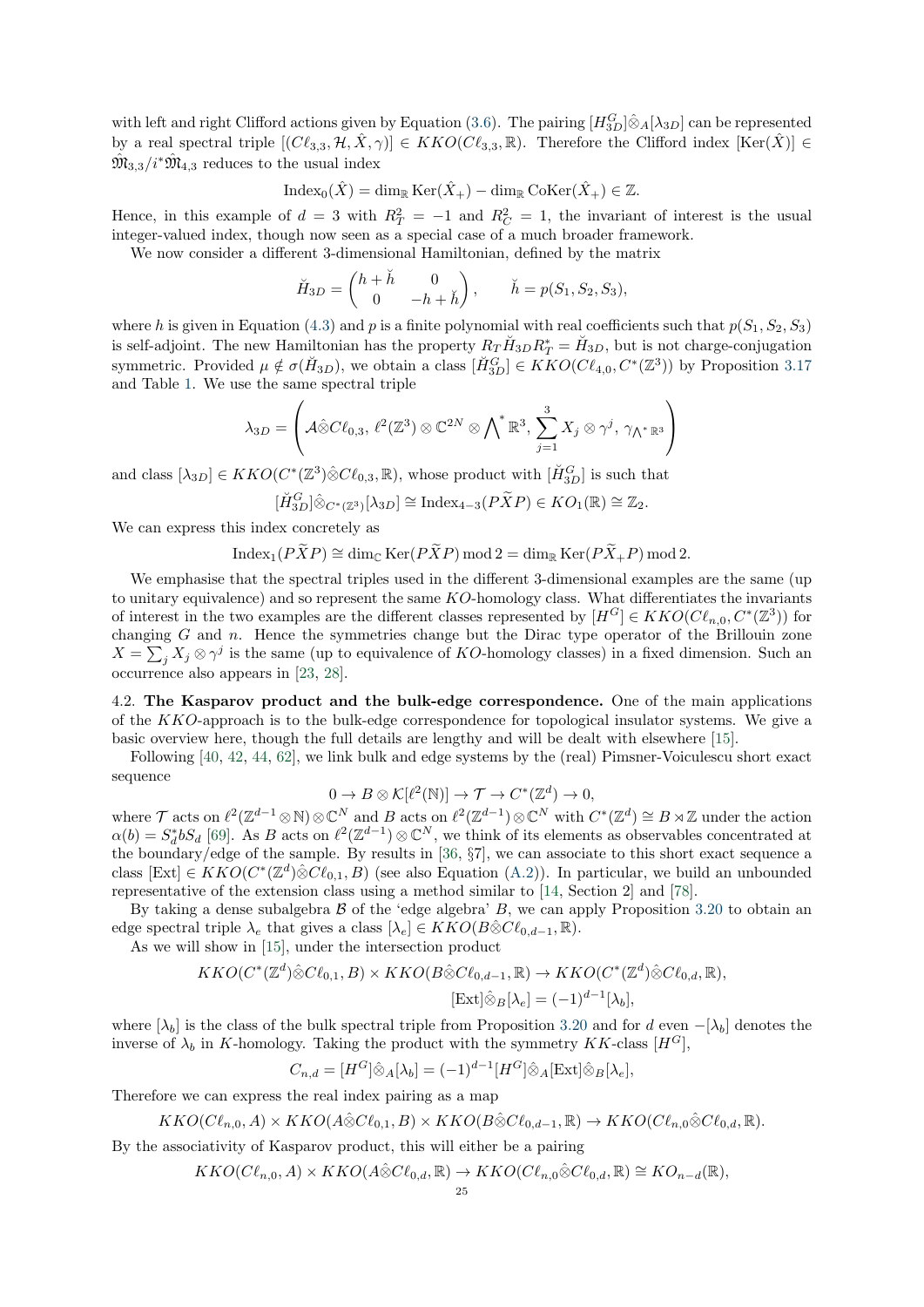the bulk invariant studied in Section [3.4,](#page-18-0) or

$$
KKO(C\ell_{n,0}\hat{\otimes} C\ell_{0,1},B)\times KKO(B\hat{\otimes} C\ell_{0,d-1},\mathbb{R})\to KO_{n-d}(\mathbb{R}),
$$

an invariant that comes from the edge algebra B of a system with boundary. The factorisation of the bulk spectral triple ensures that regardless of our choice of K-theory class we pair with, the result is the same for bulk and edge. In particular non-trivial bulk pairings imply non-trivial edge pairings and vice versa, a bulk-edge correspondence. We again refer to [\[15\]](#page-30-7) for the details.

Appendix A. Kasparov theory for real algebras

<span id="page-27-1"></span><span id="page-27-0"></span>A.1. Basic notions. While there is an extensive range of applications of complex Kasparov theory there has been much less use of the real version. Thus the basics are not well-known and there is a point to giving a brief introduction to  $KK$ -theory for real  $C^*$ -algebras.

**Definition A.1.** A real C<sup>\*</sup>-algebra A is a real Banach \*-algebra such that  $||a^*a|| = ||a||^2$  and  $a^*a + 1 \ge 0$ for all  $a \in A$ .

Remark A.2 (A note on real vs Real  $C^*$ -algebras). The real Gelfand-Naimark theorem says that commutative real  $C^*$ -algebras are isomorphic to algebras of the form

$$
C_0(X)^{\tau} = \{ f \in C_0(X, \mathbb{C}) : f(x^{\tau}) = \overline{f(x)} \text{ for all } x \in X \},
$$

where  $(X, \tau)$  is a locally compact Hausdorff space with involution  $\tau$ , see [\[2,](#page-30-19) [79\]](#page-32-26).

More generally, given a Real C<sup>\*</sup>-algebra  $(A, \tau)$  (a complex C<sup>\*</sup>-algebra A with anti-linear involution  $\tau$ that preserves multiplication), the subalgebra of elements in A invariant under  $\tau$ ,  $A^{\tau} = \{a \in A : a^{\tau} = a\}$ , is a real  $C^*$ -algebra. There is an equivalence of the category of Real  $C^*$ -algebras with the category of real  $C^*$ -algebras (see [\[56\]](#page-31-22) for more detail on the relation between real and Real algebras).

**Definition A.3.** A real Hilbert A-module is a real linear space E over  $\mathbb{R}$  with right action by a real  $C^*$ -algebra A and A-valued inner product  $(\cdot | \cdot)_A$  such that such that for all  $e, f, g \in E$ ,  $\lambda, \rho \in \mathbb{R}$  and  $a \in A$ ,

- (1)  $(\lambda e) \cdot a = \lambda (e \cdot a) = e \cdot (\lambda a),$
- (2)  $(e|\lambda f + \rho g) = \lambda(e|f) + \rho(e|g)$ ,
- (3)  $(e|f \cdot a) = (e|f) \cdot a$ ,
- (4)  $(e|f) = (f|e)^*$  as a member of the C<sup>\*</sup>-algebra A,
- (5)  $(e|e) \geq 0$  as an element of A,
- (6)  $(e|e) = 0$  if and only if  $e = 0$ ,
- (7) The space is complete under the norm  $||e||_E^2 := ||(e|e)||_A$ .

Many situations where complex Hilbert  $C^*$ -modules arise have natural real analogues.

Example A.4. Let A be a  $C^*$ -algebra and consider  $A_A$ , the  $C^*$ -module of A over itself defined by the relations

$$
a \cdot b = ab,\tag{a|b} = a^*b
$$

The only condition worth checking from the definition is that  $(a|a) = 0$  if and only if  $a = 0$ . Using the  $C^*$ -norm condition,

$$
(a|a) = 0 \Leftrightarrow a^*a = 0 \Leftrightarrow \|a^*a\| = 0 \Leftrightarrow \|a\|^2 = 0 \Leftrightarrow a = 0.
$$

Example A.5. Take  $E \to X$  to be a real vector bundle over a locally compact Hausdorff space X. Provided that there exists a positive real-valued form  $(·)$  on E, then we can define the real  $C^*$ -module  $\Gamma_0(E)_{C_0(X,\mathbb{R})}$  with right-action by multiplication and inner-product via  $(\cdot | \cdot)$ .

Much like the case of Hilbert spaces, we are interested in linear transformations between  $C^*$ -modules. Though there are many similarities between operators on  $C^*$ -modules and operators on Hilbert spaces, the adjoint operator  $T^*$  of a given operator  $T$  may not always be defined.

We will denote by  $\text{End}_A(E)$  the adjointable endomorphisms on the Hilbert  $C^*$ -module  $E_A$ : i.e. those  $T: E \to E$  for which there exists an adjoint  $T^*: E \to E$ . For  $f, g \in E_A$ , define the rank-1 endomorphism  $\Theta_{f,g}h = f \cdot (g|h)$  for  $h \in E_A$ . We define  $\text{End}_{A}^{00}(E)$  to be the endomorphisms of finite rank and are given by the set

$$
\operatorname{End}_A^{00}(E) = \operatorname{span}_{\mathbb{R}}\{\Theta_{e,f} : e, f \in E\}.
$$
  
<sub>26</sub>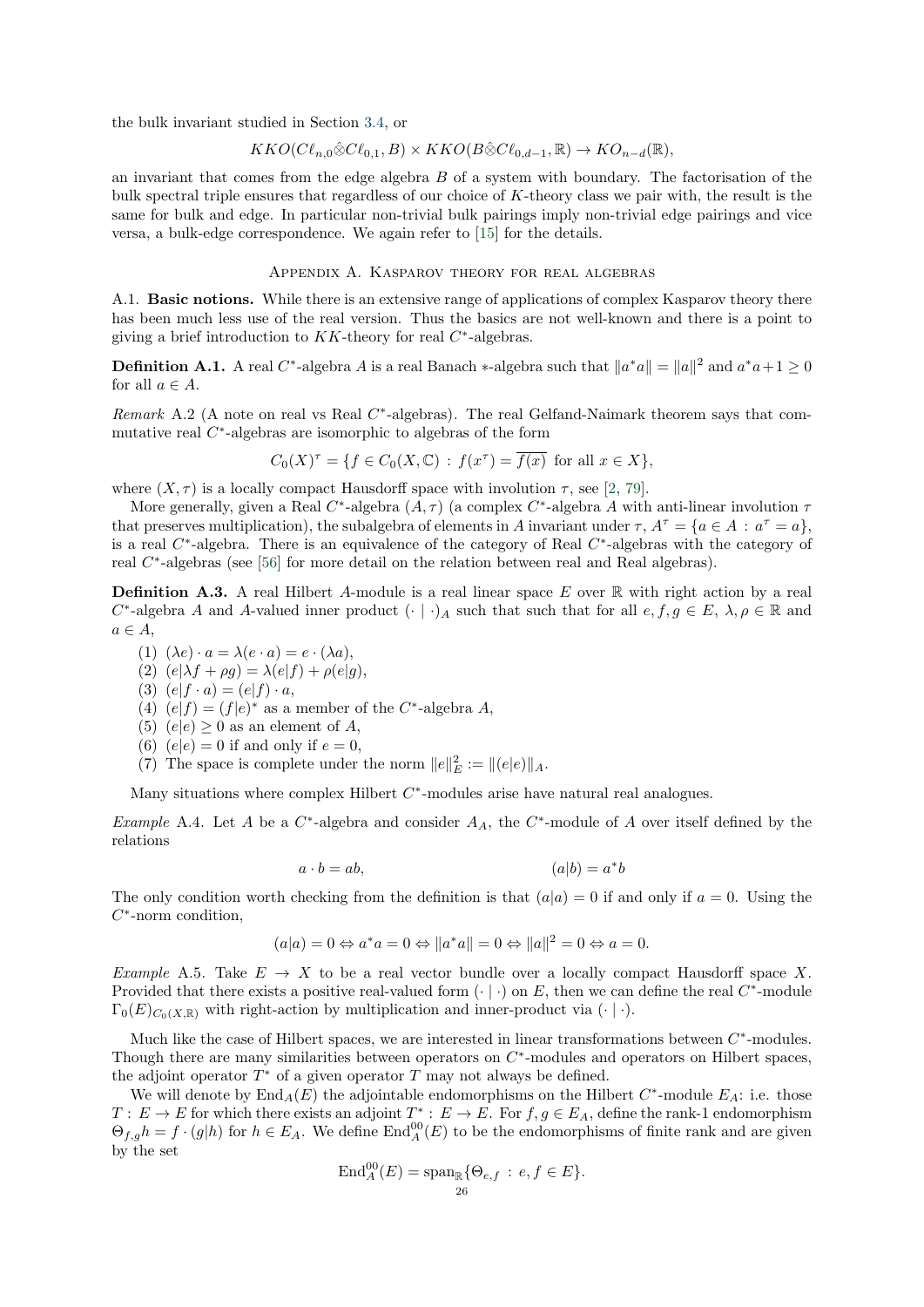The compact operators  $\text{End}_{A}^{0}(E)$  are defined by

$$
\operatorname{End}^0_A(E) = \overline{\operatorname{span}}_{\mathbb{R}} \{ \Theta_{e,f} : e, f \in E \} = \operatorname{End}^{00}_A(E),
$$

where the closure is taken via the norm of A.

*Example* A.6. Take A as C<sup>\*</sup>-module over itself. Then for  $a, b, c \in A$ ,  $\theta_{a,b}c = ab^*c$ . Hence, if we take the closure of all linear combinations of  $\theta_{a,b}$  for all  $a, b \in A$ , then we clearly get A back. Thus,  $\text{End}_{A}^{0}(A) = A$ .

We will use  $A, B, C$  to denote real  $C^*$ -algebras.

**Definition A.7.** A real unbounded Kasparov module for an algebra A is a 4-tuple  $(A, \pi E_B, D, \gamma)$  where  $A$  is dense in  $A$  and

- (1)  $\gamma \in \text{End}_B(E)$  is a Z<sub>2</sub>-grading of the real right-B C<sup>\*</sup>-module  $E_B$ ,
- (2)  $\pi$  is a graded real endomorphism  $\pi : A \to \text{End}_B(E)$ ,
- (3)  $\mathcal{D}: \text{Dom}(\mathcal{D}) \subset E_B \to E_B$  is an unbounded operator with  $(1+\mathcal{D}^2)$  dense in  $E_B$  and for all  $a \in \mathcal{A}$ ,

$$
[\mathcal{D}, \pi(a)]_{\pm} \in \operatorname{End}_B(E), \qquad \pi(a)(1+\mathcal{D}^2)^{-1/2} \in \operatorname{End}_B^0(E),
$$

where  $[\cdot, \cdot]_{\pm}$  is the graded commutator.

We will write Kasparov modules as  $(A, E_B, \mathcal{D})$  when the representation  $\pi$  is unambiguous.

Remark A.8 (Real Kasparov modules). Kasparov modules for Real  $C^*$ -algebras require extra structure. Namely an anti-linear involution on the space E and algebra B such that  $e^{\tau_E} \cdot b^{\tau_B} = (e \cdot b)^{\tau_E}$  and that  $(e^{\tau_E} | f^{\tau_E})_B = (e | f)_B^{\tau_B}$ . One also requires the unbounded operator  $D: \text{Dom}(D) \to E_B$  to be invariant under the induced involution  $D^{\tau}(e) = (D(e^{\tau}))^{\tau}$  for  $e \in \text{Dom}(D)$ .

Because we do not require the extra structure that comes with KKR-theory in this paper, we will not investigate its properties further. We do however remark that Real algebras and modules appear to be the correct setting to study systems with parity/spatial involution symmetry. More generally, while complexifications of real Kasparov modules yield Real Kasparov modules, the possibility of more complicated Real structures on a Real Kasparov module means that the two notions are distinct, [\[3\]](#page-30-20).

The results of Baaj and Julg [\[7\]](#page-30-5) continue to hold for real Kasparov modules, so given an unbounded module  $(A, E_B, \mathcal{D})$  we apply the Riesz map (bounded transform)  $\mathcal{D} \to \mathcal{D}(1+\mathcal{D}^2)^{-1/2}$  to obtain the real Kasparov module  $(A, E_B, \mathcal{D}(1+\mathcal{D}^2)^{-1/2})$ , where A is the C<sup>\*</sup>-closure of the dense subalgebra A.

One can define notions of unitary equivalence, homotopy and degenerate Kasparov modules in the real setting (see [\[36,](#page-31-8)  $\S4$ ]) just as in the complex case. Hence we can define the group  $KKO(A, B)$  as the equivalence classes of real (bounded) Kasparov modules modulo the equivalence generated by these relations.

The generality of the constructions and proofs in [\[36\]](#page-31-8) mean that all the central results in complex KK-theory carry over into the real (and Real) setting. In particular, the intersection product

$$
KKO(A, B) \times KKO(B, C) \to KKO(A, C)
$$

is still a well-defined map and other important properties such as stability

$$
KKO(A\hat{\otimes} \mathcal{K}(\mathcal{H}), B) \cong KKO(A, B)
$$

continue to hold, where  $\mathcal{K}(\mathcal{H})$  is the algebra of compact operators on a separable real Hilbert space.

When we consider the unbounded picture and the product, we note that Kucerovsky's theorem, which gives us checkable conditions as to whether an unbounded module represents the Kasparov product, continues to hold in KKO-setting [\[50,](#page-31-11) Theorem 13]. While such a result is implicit in Kucerovsky and Kasparov's work, the modules and products we consider are simple enough that these technicalities will not play a role, and all computations are explicit.

<span id="page-28-0"></span>A.2. Higher-order groups. Clifford algebras are used to define higher KKO-groups and encode periodicity. In the real setting, we define

$$
C\ell_{p,q} = \mathrm{span}_{\mathbb{R}}\left\{\gamma^1,\ldots,\gamma^p,\,\rho^1,\ldots,\rho^q \bigm| (\gamma^i)^2 = 1,\, (\gamma^i)^* = \gamma^i,\, (\rho^i)^2 = -1,\, (\rho^i)^* = -\rho^i\right\}.
$$

Example A.9. Consider the real space  $\mathbb{R}^{p,q}$  with basis  $\{e_1,\ldots,e_p,\,\epsilon_1,\ldots,\epsilon_q\}$  from which we construct the exterior algebra  $\bigwedge^* \mathbb{R}^{p,q}$ . We can define an action of  $C\ell_{p,q}$  on  $\bigwedge^* \mathbb{R}^{p,q}$  by Clifford multiplication. We define  $\eta^j(\omega) = e_j \wedge \omega + \iota(e_j) \omega$  for  $1 \leq j \leq p$  and  $\nu^j(\omega) = \epsilon_j \wedge \omega + \iota(\epsilon_j) \omega$  for  $1 \leq j \leq q$ , where  $\iota(v)$  denotes the contraction of a form along v. One readily checks that the  $\eta^j$  and  $\nu^j$  satisfy the requirements to be generators of  $C\ell_{p,q}$ .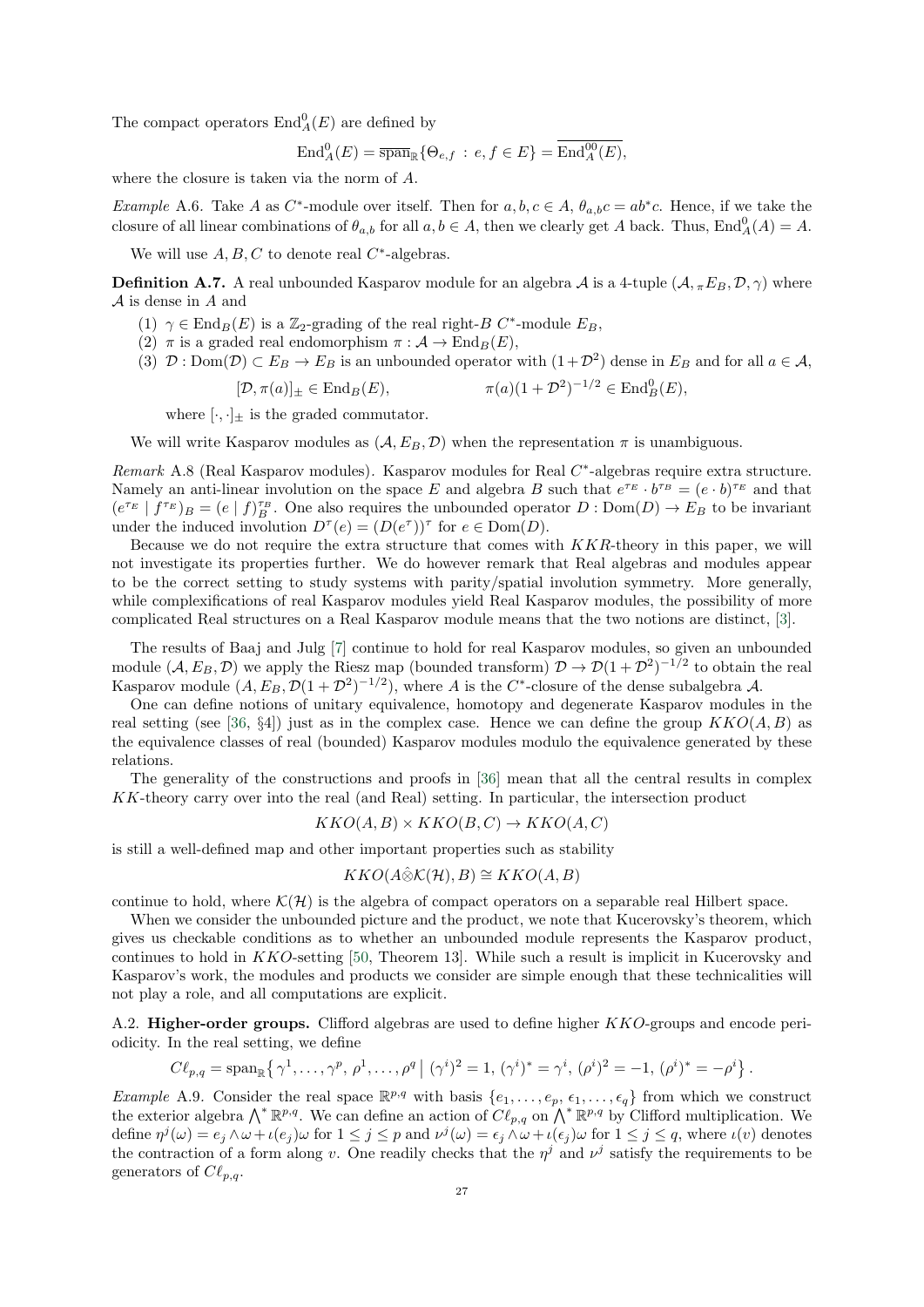Similarly, given  $\mathbb{R}^d$  we can construct  $\bigwedge^*\mathbb{R}^d$  and define representations of  $C\ell_{d,0}$  and  $C\ell_{0,d}$  with the generators

<span id="page-29-2"></span>
$$
\gamma^{j}(\omega) = e_j \wedge \omega + \iota(e_j)\omega, \qquad \qquad \rho^{j}(\omega) = e_j \wedge \omega - \iota(e_j)\omega
$$

respectively. We note the sign change that ensures  $(\rho^j)^2 = -1$ .

We define higher-order  $KKO$ -groups by tensoring with real Clifford algebras. Kasparov defines

(A.1) 
$$
K_{p,q}K^{r,s}O(A,B) := KKO(A\hat{\otimes}C\ell_{p,q},B\hat{\otimes}C\ell_{r,s}).
$$

The definition from Equation [\(A.1\)](#page-29-2) simplifies immediately with the following result.

<span id="page-29-3"></span>**Theorem A.10** (§5, Theorem 4 of [\[36\]](#page-31-8)). Given real algebras A and B, then for a fixed difference  $(p - q) - (r - s)$  the groups  $K_{p,q} K^{r,s} O(A, B)$  are canonically isomorphic.

*Proof.* We note that  $Cl_{n,n} \cong \text{End}_{\mathbb{R}}(\Lambda^* \mathbb{R}^n)$ . Therefore  $Cl_{n,n} \cong \mathcal{K}(\mathcal{H})$  for  $\mathcal{H} = \Lambda^* \mathbb{R}^n$  and by stability  $KKO(A\hat{\otimes}Cl_{r,s}, B) \cong KK(A\hat{\otimes}Cl_{r+1,s+1}, B)$ , since  $Cl_{r+1,s+1} \cong Cl_{r,s}\hat{\otimes}Cl_{1,1}$ . Hence

$$
KKO(A\hat{\otimes} C\ell_{p,q}, B\hat{\otimes} C\ell_{r,s}) \cong KKO(A\hat{\otimes} C\ell_{p,q}\hat{\otimes} C\ell_{s,r}, B) \cong KK(A\hat{\otimes} C\ell_{p+s,q+r}, B).
$$

Up to stable isomorphism, the algebra  $C\ell_{p+s,q+r}$  depends solely on  $(p+s)-(q+r) = (p-q)-(r-s)$ . □

Remark A.11. Theorem [A.10](#page-29-3) implies that it is sufficient to define higher  $KKO$ -groups by tensoring by real Clifford algebras of the form  $Cl_{n,0}$  or  $Cl_{0,n}$  (though cases like  $Cl_{r,s}$  may still arise in examples).

By Theorem [A.10,](#page-29-3) we find that

$$
KKO(A\hat{\otimes} C\ell_{n,0}, B) \cong KKO(A, B\hat{\otimes} C\ell_{0,n}).
$$

It is clear that in the real picture the placement of a Clifford algebra on the left or right in the bivariant group  $KKO(\cdot, \cdot)$  is important. Furthermore, there is a difference between the algebra  $Cl_{n,0}$  and  $Cl_{0,n}$ that does not occur in the complex theory.

We now clarify the relation between real  $KK$ -groups and real  $K$ -theory.

<span id="page-29-0"></span>**Proposition A.12** ([\[36\]](#page-31-8), §6 Theorem 3). For trivially graded,  $\sigma$ -unital real algebras A, we have the isomorphism  $KKO(C\ell_{n,0}, A) \cong KO_n(A)$ .

Proposition [A.12](#page-29-0) implies that if  $A \cong C(X)$  for some compact Hausdorff space X, then the group  $KKO(C\ell_{n,0}, C(X)) \cong KO^{-n}(X)$  (note the sign change that one can ignore in the complex setting) and so we are back in the setting of Atiyah's KO-theory for spaces (see, for example, [\[51\]](#page-31-29) for more on topological KO-theory). The reader may also consult [\[11\]](#page-30-12) for a useful characterisation of  $KO_n(A)$  for real C<sup>∗</sup>-algebras A in terms of unitaries and involutions.

Like the complex case, there is an equivalence between short exact sequences of real  $C^*$ -algebras and certain real Kasparov modules, where

<span id="page-29-1"></span>(A.2) 
$$
\operatorname{Ext}_{\mathbb{R}}(A, B) \cong KKO(A \hat{\otimes} C\ell_{0,1}, B) \cong KKO(A, B \hat{\otimes} C\ell_{1,0})
$$

for real, nuclear and separable algebras A and B [\[36,](#page-31-8)  $\S7$ ].

We also briefly consider Bott periodicity. Because  $KK$ -groups are stable and Clifford algebras encode an algebraic periodicity with  $C\ell_{0,8} \cong C\ell_{8,0} \cong M_{16}(\mathbb{R})$ , it follows that  $KKO(A\hat{\otimes}C\ell_{8,0},B) \cong$  $KKO(A, B\hat{\otimes}C\ell_{8,0}) \cong KKO(A, B)$ . We would like to relate the algebraic periodicity of the KK-groups to a topological periodicity. Kasparov defines the suspension of an algebra A by  $\Sigma A = C_0(\mathbb{R}) \otimes A$ , where  $\Sigma A$  has the  $\mathbb{Z}_2$ -grading coming from A only. A complicated argument (involving the product) shows that

$$
KKO(\Sigma^n A \hat{\otimes} C\ell_{n,0}, B) \cong KKO(A, B) \cong KKO(A, \Sigma^n B \hat{\otimes} C\ell_{n,0}),
$$

which relates algebraic periodicity to the more familiar topological periodicity (see [\[36,](#page-31-8) §5] for a proof). In the real setting, one also has the 'dual suspension' coming from the real algebra

$$
C_0(i\mathbb{R}) = \left\{ f \in C_0(\mathbb{R}, \mathbb{C}) : \overline{f(x)} = f(-x) \right\},\
$$

where we define  $\hat{\Sigma}A = C_0(i\mathbb{R}) \otimes A$  (with  $C_0(i\mathbb{R})$  trivially graded). The two suspensions arise because the complex algebra  $C_0(\mathbb{R}, \mathbb{C})$  has two different Real involutions, namely pointwise complex conjugation and  $f^{\tau}(x) = \overline{f(-x)}$ . Taking the real subalgebras of  $C_0(\mathbb{R}, \mathbb{C})$  invariant under the Real involutions gives  $C_0(\mathbb{R})$  and  $C_0(i\mathbb{R})$  respectively. One finds that

$$
KKO(\widehat{\Sigma}^n A \widehat{\otimes} C\ell_{0,n}, B) \cong KKO(A, B) \cong KKO(A, \widehat{\Sigma}^n B \widehat{\otimes} C\ell_{0,n})
$$

or  $KKO(\Sigma \widehat{\Sigma}A, B) \cong KKO(A, B) \cong KKO(A, \Sigma \widehat{\Sigma}B)$ . See [\[82\]](#page-32-27) for more information.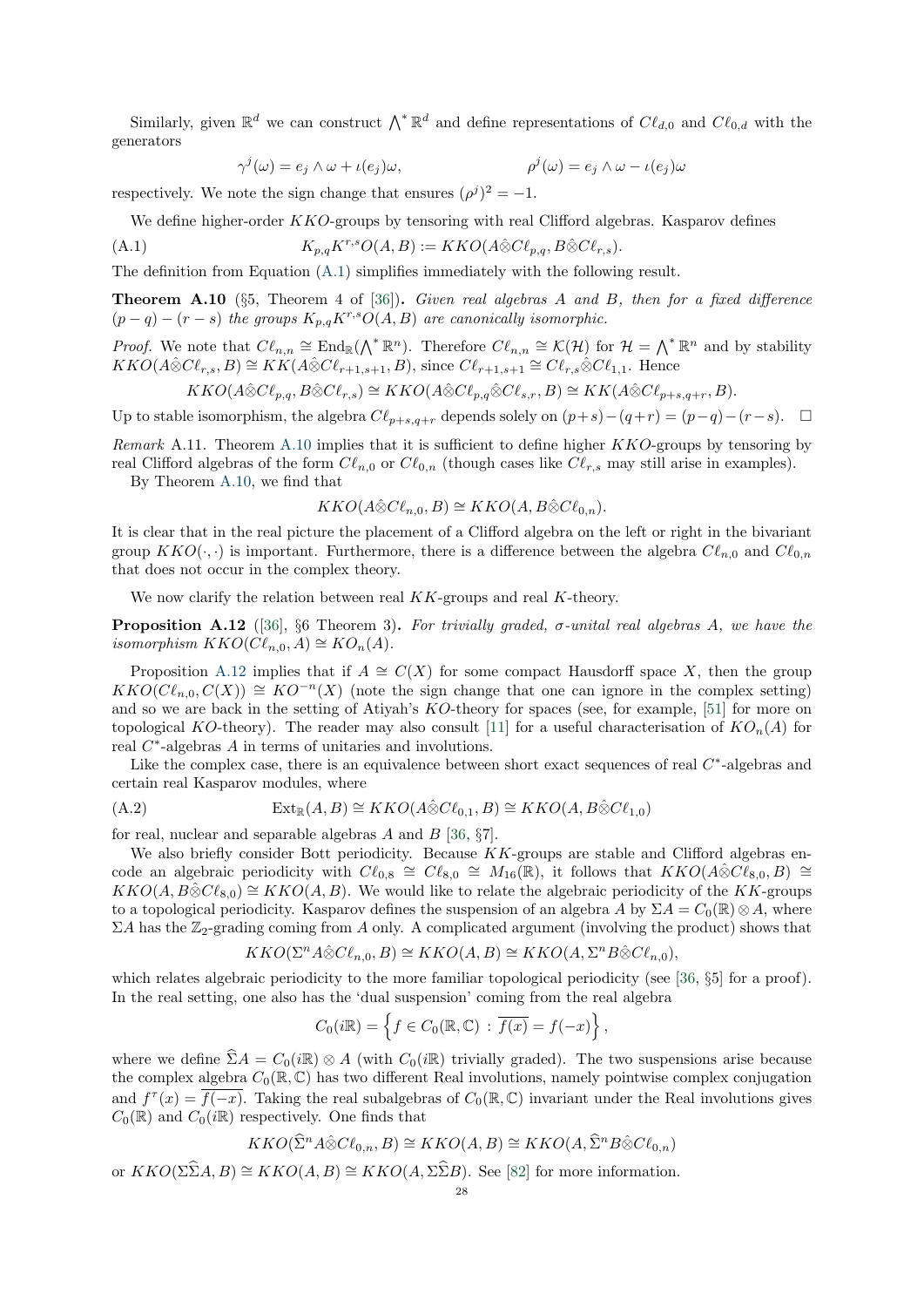#### Appendix B. Simplifying the product spectral triple

<span id="page-30-0"></span>Recall from Lemma [3.25](#page-21-2) that the real index pairing  $[H^G] \hat{\otimes}_A[\lambda]$  for  $G \subset \{1, T\}$  is represented by the unbounded module

<span id="page-30-21"></span>(B.1) 
$$
\left(C\ell_{n,0}\hat{\otimes}C\ell_{0,d},\,P_{\mu}(E^{\oplus N}\otimes_A\mathcal{H}_b)\otimes\bigwedge^*\mathbb{R}^d,\,\sum_{j=1}^dP_{\mu}(1\otimes_{\nabla}X_j)P_{\mu}\otimes\gamma^j,\,(\Gamma\otimes 1)\hat{\otimes}\gamma_{\bigwedge^*\mathbb{R}^d}\right).
$$

We let  $P\widetilde{X}P = \sum_{j=1}^d P_\mu(1 \otimes_\nabla X_j)P_\mu \otimes \gamma^j$  and  $\mathcal{H} = P_\mu(E^{\oplus N} \otimes_A \mathcal{H}_b)$ . Associated to the real spectral triple of Equation  $(B.1)$  is the real Fredholm module

$$
\Big( {\cal C}\ell_{n,d}, {\cal H}, \widetilde{F}, \gamma \Big) \, ,
$$

where  $\widetilde{F} = P\widetilde{X}P(1 + (P\widetilde{X}P)^2)^{-1/2}$  [\[7\]](#page-30-5). Because  $P\widetilde{X}P$  is self-adjoint and graded-commutes with the Clifford action, so does  $\tilde{F}$ . Hence  $[\pi(c), \tilde{F}]_{\pm} = \pi(c)(\tilde{F} - \tilde{F}^*) = 0$  for any  $c \in \mathcal{C}\ell_{n,d}$ . What stops the Fredholm module being degenerate is that  $(1 - \tilde{F}^2) \in \mathcal{K}(\mathcal{H})$  is not necessarily zero.

We use the (real) polar decomposition of  $\widetilde{F}=V|\widetilde{F}|$  from [\[52,](#page-31-38) Theorem 1.2.5] and note that  $\text{Ker}(V)=$  $\text{Ker}(\widetilde{F}) = \text{Ker}(P\widetilde{X}P)$ . Because  $\text{Ker}(V) = \text{Ker}(\widetilde{F})$ , we can take the operator homotopy  $F_t = V|\widetilde{F}|^t$ ,  $t \in [0,1]$  to obtain the Fredholm module  $(C\ell_{n,d}, \mathcal{H}, V, \gamma)$ , which represents a class in  $KKO(C\ell_{n,d}, \mathbb{R})$ . The partial isometry V is a real Fredholm operator as  $1_H - V^*V$  is a finite-rank projection and so V has a pseudo-inverse.

Finally we write  $(C\ell_{n,d}, \mathcal{H}, V, \gamma) = \left(C\ell_{n,d}, \text{Ker}(P\widetilde{X}P), 0, \gamma\right) \oplus (C\ell_{n,d}, V^*V\mathcal{H}, V, \gamma)$ , and the second summand is degenerate. Thus the  $KK$ -class and so the index depends only on the former module.

Summing up our discussion, the topological properties of the product spectral triple of Equation [\(B.1\)](#page-30-21) are wholly contained in the real Fredholm index of V and, hence, are determined by  $\text{Ker}(V) = \text{Ker}(PXP)$ . Therefore it suffices to consider the Clifford module properties of  $\text{Ker}(P\tilde{X}P)$  as we have done in Section [3.5.](#page-21-0)

#### <span id="page-30-1"></span>**REFERENCES**

- <span id="page-30-4"></span>[1] A. Altland and M. R. Zirnbauer. Nonstandard symmetry classes in mesoscopic normal-superconducting hybrid structures. Phys. Rev. B, 55(2)1142, 1997.
- <span id="page-30-19"></span>[2] R. F. Arens and I. Kaplansky. Topological representation of algebras. Trans. Amer. Math. Soc., 63:457–481, 1948.
- <span id="page-30-20"></span>[3] M. F. Atiyah. K-theory and reality. *Quart. J. Math.*, **2**:367-386, 1966.
- <span id="page-30-3"></span>[4] M. F. Atiyah, R. Bott and A. Shapiro. Clifford modules. Topology, 3, Supplement 1(0):3–38, 1964.
- <span id="page-30-18"></span>[5] M. F. Atiyah and I. M. Singer. Index theory for skew-adjoint Fredholm operators. Inst. Hautes Études Sci. Publ. Math., 37:5–26, 1969.
- <span id="page-30-17"></span>[6] J. C. Avila, H. Schulz-Baldes and C. Villegas-Blas. Topological invariants of edge states for periodic two-dimensional models. Math. Phys. Anal. Geom., 16(2):137–170, 2013.
- <span id="page-30-5"></span>[7] S. Baaj and P. Julg. Théorie bivariante de Kasparov et opérateurs non bornés dans les C<sup>∗</sup>-modules hilbertiens. C. R. Acad. Sci. Paris Sér. I Math, 296(21):875-878, 1983.
- <span id="page-30-8"></span>[8] J. Bellissard, A. van Elst and H. Schulz-Baldes. The noncommutative geometry of the quantum Hall effect. J. Math. Phys., 35(10):5373–5451, 1994.
- <span id="page-30-10"></span>[9] B. A. Bernevig, T. L. Hughes and S. Zhang. Quantum spin hall effect and topological phase transition in HgTe quantum wells. Science, 314(5806):1757-1761, 2006.
- <span id="page-30-9"></span>[10] B. Blackadar. K-Theory for Operator Algebras, volume 5 of Mathematical Sciences Research Institute Publications. Cambridge Univ. Press, 1998.
- <span id="page-30-12"></span>[11] J. L. Boersema and T. A. Loring. K-Theory for real C∗-algebras via unitary elements with symmetries. arXiv:1504.03284, 2015.
- <span id="page-30-11"></span>[12] J. L. Boersema, T. A. Loring and E. Ruiz. Pictures of KK-theory for real C∗-algebras and almost commuting matrices. Banach J. Math. Anal., 10(1):27–47, 2016.
- <span id="page-30-15"></span>[13] C. Bourne. Topological states of matter and noncommutative geometry. PhD Thesis, Australian National Univerity, 2015.
- <span id="page-30-2"></span>[14] C. Bourne, A. L. Carey and A. Rennie. The bulk-edge correspondence for the quantum Hall effect in Kasparov theory. Lett. Math. Phys., 105(9):1253–1273, 2015. <http://dx.doi.org/10.1007/s11005-015-0781-y>
- <span id="page-30-7"></span>[15] C. Bourne, J. Kellendonk and A. Rennie. The K-theoretic bulk-edge correspondence for topological insulators. To appear.
- <span id="page-30-6"></span>[16] S. Brain, B. Mesland and W. D. van Suijlekom. Gauge theory for spectral triples and the unbounded Kasparov product. arXiv:1306.1951, 2013. To appear in J. Noncommut. Geom.
- <span id="page-30-14"></span>[17] A. Connes. Non-commutative differential geometry. Inst. Hautes Études Sci. Publ. Math., 62:41-144, 1985.
- <span id="page-30-16"></span>[18] A. Connes. Gravity coupled with matter and foundation of noncommutative geometry. Comm. Math. Phys. 182:155– 176, 1996.
- <span id="page-30-13"></span>[19] G. De Nittis and K. Gomi. Classification of "Real" Bloch-bundles: topological quantum systems of type AI. J. Geom. Phys., 86(0):303–338, 2014.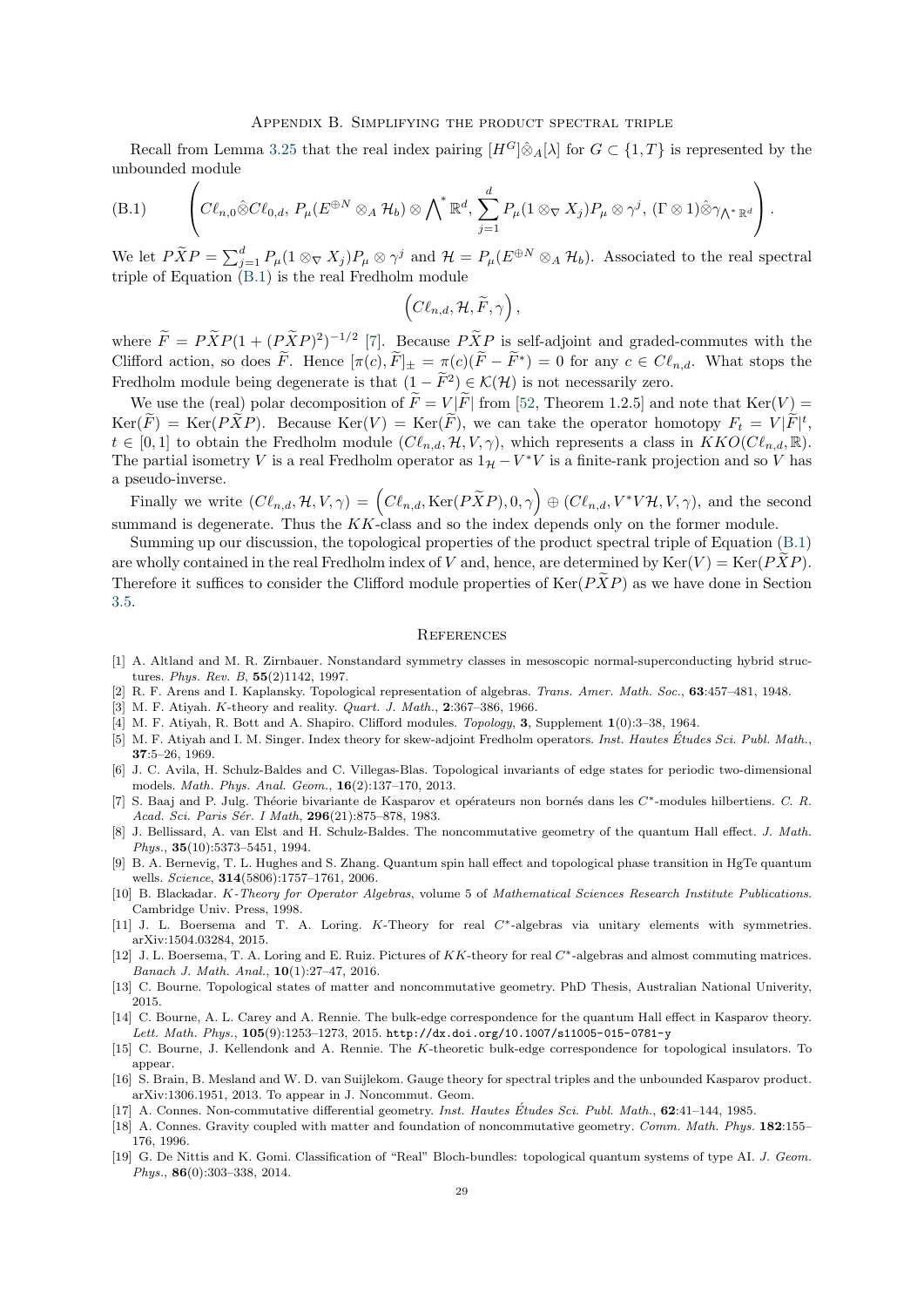- <span id="page-31-25"></span>[20] G. De Nittis and K. Gomi. Classification of "Quaternionic" Bloch-bundles: Topological insulators of type AII. Comm. Math. Phys. 339(1):1–55, 2015.
- <span id="page-31-26"></span>[21] G. De Nittis and K. Gomi. Differential geometric invariants for time-reversal symmetric Bloch-bundles: the "Real" case. arXiv:1502.01232, 2015.
- <span id="page-31-27"></span>[22] G. De Nittis and K. Gomi. Chiral vector bundles: A geometric model for class AIII topological quantum systems. arXiv:1504.04863, 2015.
- <span id="page-31-4"></span>[23] G. De Nittis and H. Schulz-Baldes. Spectral flows associated to flux tubes. Ann. Henri Poincaré, 2014. [http://dx.](http://dx.doi.org/10.1007/s00023-014-0394-5) [doi.org/10.1007/s00023-014-0394-5](http://dx.doi.org/10.1007/s00023-014-0394-5)
- <span id="page-31-9"></span>[24] I. Forsyth and A. Rennie. Factorisation of equivariant spectral triples in unbounded KK-theory. arXiv:1505.02863, 2015.
- <span id="page-31-5"></span>[25] D. S. Freed and G. W. Moore. Twisted equivariant matter. Ann. Henri Poincaré,  $14(8):1927-2023$ , 2013.
- <span id="page-31-31"></span>[26] J. M. Gracia-Bondía, J. C. Várilly and H. Figueroa. Elements of Noncommutative Geometry. Birkhäuser Advanced Texts Basler Lehrbücher. Birkhäuser, Boston, 2001.
- <span id="page-31-32"></span>[27] G. M. Graf and M. Porta. Bulk-edge correspondence for two-dimensional topological insulators. Comm. Math. Phys., 324(3):851–895, 2013.
- <span id="page-31-6"></span>[28] J. Grossmann and H. Schulz-Baldes. Index pairings in presence of symmetries with applications to topological insulators. Comm. Math. Phys., 2015. <http://dx.doi.org/10.1007/s00220-015-2530-6>
- <span id="page-31-18"></span>[29] M. B. Hastings and T. A. Loring. Almost commuting matrices, localized Wannier functions, and the quantum Hall effect. J. Math. Phys., 51(1):015214, 2010.
- <span id="page-31-19"></span>[30] M. B. Hastings and T. A. Loring. Topological insulators and C∗-algebras: Theory and numerical practice. Ann. Physics, 326(7):1699–1759, 2011.
- <span id="page-31-37"></span>[31] N. Higson and J. Roe. Analytic K-Homology. Oxford Mathematical Monographs. Oxford University Press, USA, 2001.
- <span id="page-31-16"></span>[32] D. Hsieh, D. Qian, L. Wray, Y. Xia, Y. S. Hor, R. J. Cava and M. Z. Hasan. A topological Dirac insulator in a quantum spin Hall phase. Nature, 452:970–974, 2008.
- <span id="page-31-10"></span>[33] J. Kaad and M. Lesch. Spectral flow and the unbounded Kasparov product. Advances in Mathematics, 298:495–530, 2013.
- <span id="page-31-30"></span>[34] M. Karoubi. K-Theory: An Introduction. Classics in Mathematics. Springer, 2008.
- <span id="page-31-14"></span>[35] C. L. Kane and E. J. Mele.  $Z_2$  topological order and the quantum spin Hall effect. Phys. Rev. Lett., 95:146802, 2005.
- <span id="page-31-8"></span>[36] G. G. Kasparov. The operator K-functor and extensions of  $C^*$ -algebras. Math. USSR Izv., 16:513–572, 1981.
- <span id="page-31-35"></span>[37] G. G. Kasparov. Equivariant KK-theory and the novikov conjecture. Invent. Math., 91(1):147-201, 1988.
- <span id="page-31-28"></span>[38] H. Katsura and T. Koma. The  $\mathbb{Z}_2$  index of disordered topological insulators with time reversal symmetry. J. Math. Phys., 57:021903, 2016.
- <span id="page-31-7"></span>[39] J. Kellendonk. On the C<sup>∗</sup>-algebraic approach to topological phases for insulators. arXiv:1509.06271, 2015.
- <span id="page-31-1"></span>[40] J. Kellendonk and S. Richard. Topological boundary maps in physics. In F. Boca, R. Purice and Ş. Strătilă, editors, Perspectives in operator algebras and mathematical physics. Theta Ser. Adv. Math., volume 8, Theta, Bucharest, pages 105–121 2008, arXiv:math-ph/0605048.
- <span id="page-31-12"></span>[41] J. Kellendonk, T. Richter and H. Schulz-Baldes. Simultaneous quantization of edge and bulk Hall conductivity. J. Phys. A, 33(2), 2000.
- <span id="page-31-0"></span>[42] J. Kellendonk, T. Richter and H. Schulz-Baldes. Edge current channels and Chern numbers in the integer quantum Hall effect. Rev. Math. Phys., 14(01):87–119, 2002.
- <span id="page-31-13"></span>[43] J. Kellendonk and H. Schulz-Baldes. Quantization of edge currents for continuous magnetic operators. J. Funct. Anal., 209(2):388–413, 2004.
- <span id="page-31-2"></span>[44] J. Kellendonk and H. Schulz-Baldes. Boundary maps for C∗-crossed products with with an application to the quantum Hall effect. Comm. Math. Phys., 249(3):611–637, 2004.
- <span id="page-31-17"></span>[45] R. Kennedy and M. R. Zirnbauer. Bott periodicity for Z<sup>2</sup> symmetric ground states of gapped free-fermion systems. Comm. Math. Phys., 2015. <http://dx.doi.org/10.1007/s00220-015-2512-8>
- <span id="page-31-3"></span>[46] A. Kitaev. Periodic table for topological insulators and superconductors. In V. Lebedev & M. FeigelMan, editor, American Institute of Physics Conference Series, volume 1134 of American Institute of Physics Conference Series, pages 22–30, 2009.
- <span id="page-31-15"></span>[47] M. König, S. Wiedmann, C. Brüne, A. Roth, H. Buhmann, L. W. Molenkamp, X. Qi and S. Zhang. Quantum spin Hall insulator state in HgTe quantum wells. Science, 318(5851):766–770, 2007.
- <span id="page-31-34"></span>[48] Y. Kubota. Notes on twisted equivariant K-theory for C<sup>∗</sup>-algebras. arXiv:1511.05312, 2015.
- <span id="page-31-33"></span>[49] Y. Kubota. Controlled topological phases and bulk-edge correspondence. arXiv:1511.05314, 2015.
- <span id="page-31-11"></span>[50] D. Kucerovsky. The KK-product of unbounded modules. K-Theory, 11:17–34, 1997.
- <span id="page-31-29"></span>[51] H. B. Lawson and M. L. Michelsohn. Spin Geometry. Princeton mathematical series. Princeton University Press, 1989.
- <span id="page-31-38"></span>[52] B. Li. Real Operator Algebras. World Scientific, New York, 2003.
- <span id="page-31-36"></span>[53] S. Lord, A. Rennie and J. C. Várilly. Riemannian manifolds in noncommutative geometry. J. Geom. Phys., 62(7):1611– 1638, 2012.
- <span id="page-31-20"></span>[54] T. A. Loring. K-theory and pseudospectra for topological insulators. Ann. Physics, 356:383–416, 2015.
- <span id="page-31-21"></span>[55] T. A. Loring and M. B. Hastings. Disordered topological insulators via C<sup>∗</sup>-algebras. EPL (Europhysics Letters), 92(6):67004, 2010.
- <span id="page-31-22"></span>[56] T. A. Loring and A. P. W. Sørensen. Almost commuting self-adjoint matrices the real and self-dual cases. arXiv:1012.3494, 2010.
- <span id="page-31-23"></span>[57] T. A. Loring and A. P. W. Sørensen. Almost commuting unitary matrices related to time reversal. Comm. Math. Phys., 323(3):859–887, 2013.
- <span id="page-31-24"></span>[58] T. A. Loring and A. P. W. Sørensen. Almost commuting orthogonal matrices. J. Math. Anal. Appl., 420(2):1051–1068, 2014.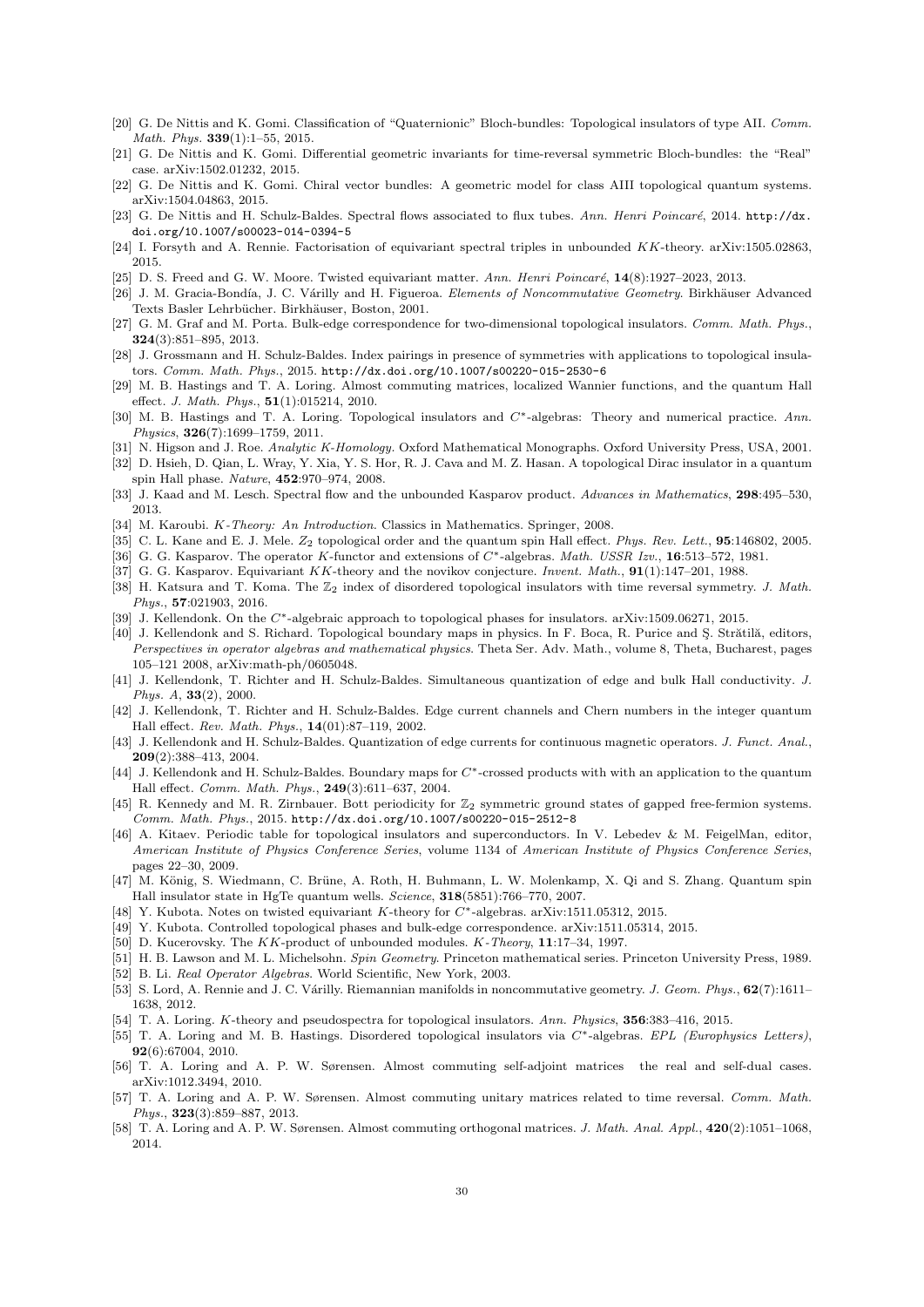- <span id="page-32-8"></span>[59] P. McCann and A. L. Carey. A discrete model of the integer quantum Hall effect. Publ. RIMS, Kyoto Univ. 32:117–156, 1996.
- <span id="page-32-10"></span>[60] E. Y. Ma, M. R. Calvo, J. Wang, B. Lian, M. Muhlbauer, C. Brune, Y. Cui, K. Lai, W. Kundhikanjana, Y. Yang, M. Baenniger, M. König, C. Ames, H. Buhmann, P. Leubner, L. W. Molenkamp, S. Zhang, D. Goldhaber-Gordon, M. A. Kelly, Z. Shen. Unexpected edge conduction in mercury telluride quantum wells under broken time-reversal symmetry. Nat. Commun., 6, 2015. <http://dx.doi.org/10.1038/ncomms8252>
- <span id="page-32-23"></span>[61] V. Mathai and G. C. Thiang. T-duality and topological insulators. J. Phys. A, 48(42):42FT02, 2015. [http://dx.doi.](http://dx.doi.org/10.1088/1751-8113/48/42/42FT02) [org/10.1088/1751-8113/48/42/42FT02](http://dx.doi.org/10.1088/1751-8113/48/42/42FT02)
- <span id="page-32-20"></span>[62] V. Mathai and G. C. Thiang. T-duality simplifies bulk-boundary correspondence. arXiv:1505.05250, 2015. To appear in Comm. Math. Phys.
- <span id="page-32-21"></span>[63] V. Mathai and G. C. Thiang. T-duality trivializes bulk-boundary correspondence: some higher dimensional cases. arXiv:1506.04492, 2015.
- <span id="page-32-3"></span>[64] B. Mesland. Unbounded bivariant K-Theory and correspondences in noncommutative geometry. J. Reine Angew. Math., 691:101–172, 2014.
- [65] B. Mesland. Spectral triples and KK-theory: A survey. Clay Mathematics Proceedings, volume 16: Topics in noncommutative geometry, pp 197–212, 2012.
- <span id="page-32-4"></span>[66] B. Mesland and A. Rennie. Nonunital spectral triples and metric completeness in unbounded KK-theory. arXiv:1502.04520, 2015.
- <span id="page-32-7"></span>[67] S. Nakamura and J. Bellissard. Low energy bands do not contribute to quantum Hall effect. Comm. Math. Phys., 131:283–305, 1990.
- [68] D. Pask and A. Rennie. The noncommutative geometry of graph  $C^*$ -algebras I: The index theorem. J. Funct. Anal., 233(1):92–134, 2006.
- <span id="page-32-9"></span>[69] M. Pimsner and and D. Voiculescu. Exact sequences for K-groups and Ext-groups of certain cross-product C∗-algebras. J. Operator Theory, 4(1):93–118, 1980.
- <span id="page-32-14"></span>[70] E. Prodan. Non-commutative tools for topological insulators. New J. Phys., 12(6):065003, 2010.
- <span id="page-32-15"></span>[71] E. Prodan. Disordered topological insulators: a non-commutative geometry perspective. J. Phys. A, 44(11):113001, 2011.
- <span id="page-32-16"></span>[72] E. Prodan. The non-commutative geometry of the complex classes of topological insulators. Topological Quantum Matter, 1(1), 2014.
- <span id="page-32-5"></span>[73] E. Prodan, B. Leung, and J. Bellissard. The non-commutative nth-Chern number  $(n \geq 1)$ . J. Phys. A, 46:5202, 2013.
- <span id="page-32-6"></span>[74] E. Prodan and H. Schulz-Baldes. Non-commutative odd Chern numbers and topological phases of disordered chiral systems. arXiv:1402.5002, 2014.
- <span id="page-32-22"></span>[75] E. Prodan and H. Schulz-Baldes. Bulk and Boundary Invariants for Complex Topological Insulators: From K-Theory to Physics. Springer, 2016, arXiv:1510.08744.
- <span id="page-32-11"></span>[76] X. Qi, T. L. Hughes and S. Zhang. Topological field theory of time-reversal invariant insulators. Phys. Rev. B, 78:195424, 2008.
- [77] I. Raeburn. On crossed products and Takai duality. Proc. Edinburgh Math. Soc. (2), 31:321–330, 1988.
- <span id="page-32-25"></span>[78] A. Rennie, D. Robertson and A. Sims, The extension class and KMS states for Cuntz-Pimsner algebras of some bi-Hilbertian bimodules. arXiv:1501.05363, 2015.
- <span id="page-32-26"></span>[79] J. Rosenberg. Structure and applications of real C∗-algebras. arXiv:1505.04091, 2015.
- <span id="page-32-0"></span>[80] S. Ryu, A. P. Schnyder, A. Furusaki and A. W. W. Ludwig. Topological insulators and superconductors: tenfold way and dimensional hierarchy. New J. Phys., 12(6):065010, 2010.
- <span id="page-32-1"></span>[81] A. P. Schnyder, S. Ryu, A. Furusaki and A. W. W. Ludwig. Classification of topological insulators and superconductors in three spatial dimensions. Phys. Rev. B, 78:195125, 2008.
- <span id="page-32-27"></span>[82] H. Schröder. K-Theory for Real C<sup>∗</sup>-algebras and Applications. Taylor & Francis, 1993.
- <span id="page-32-17"></span>[83] H. Schulz-Baldes. Persistence of spin edge currents in disordered quantum spin Hall systems. Comm. Math. Phys., 324(2):589–600, 2013.
- <span id="page-32-18"></span>[84] H. Schulz-Baldes.  $\mathbb{Z}_2$  indices of odd symmetric Fredholm operators. *Documenta Math.* 20:1481–1500, 2015.
- <span id="page-32-12"></span>[85] M. Stone, C. Chiu and A. Roy. Symmetries, dimensions and topological insulators: the mechanism behind the face of the Bott clock. J. Phys. A, 44(4):045001, 2011.
- <span id="page-32-2"></span>[86] G. C. Thiang. On the K-theoretic classification of topological phases of matter. Ann. Henri Poincaré, 17(4):757–794, 2016.
- <span id="page-32-24"></span>[87] G. C. Thiang. Topological phases: Isomorphism, homotopy and K-theory. Int. J. Geom. Methods Mod. Phys., 12:1550098, 2015.
- <span id="page-32-13"></span>[88] D. J. Thouless, M. Kohmoto, M. P. Nightingale and M. den Nijs. Quantized Hall conductance in a two-dimensional periodic potential. Phys. Rev. Lett., 49:405–408, 1982.
- <span id="page-32-19"></span>[89] E. Witten. Fermion path integrals and topological phases. arXiv:1508.04715, 2015.